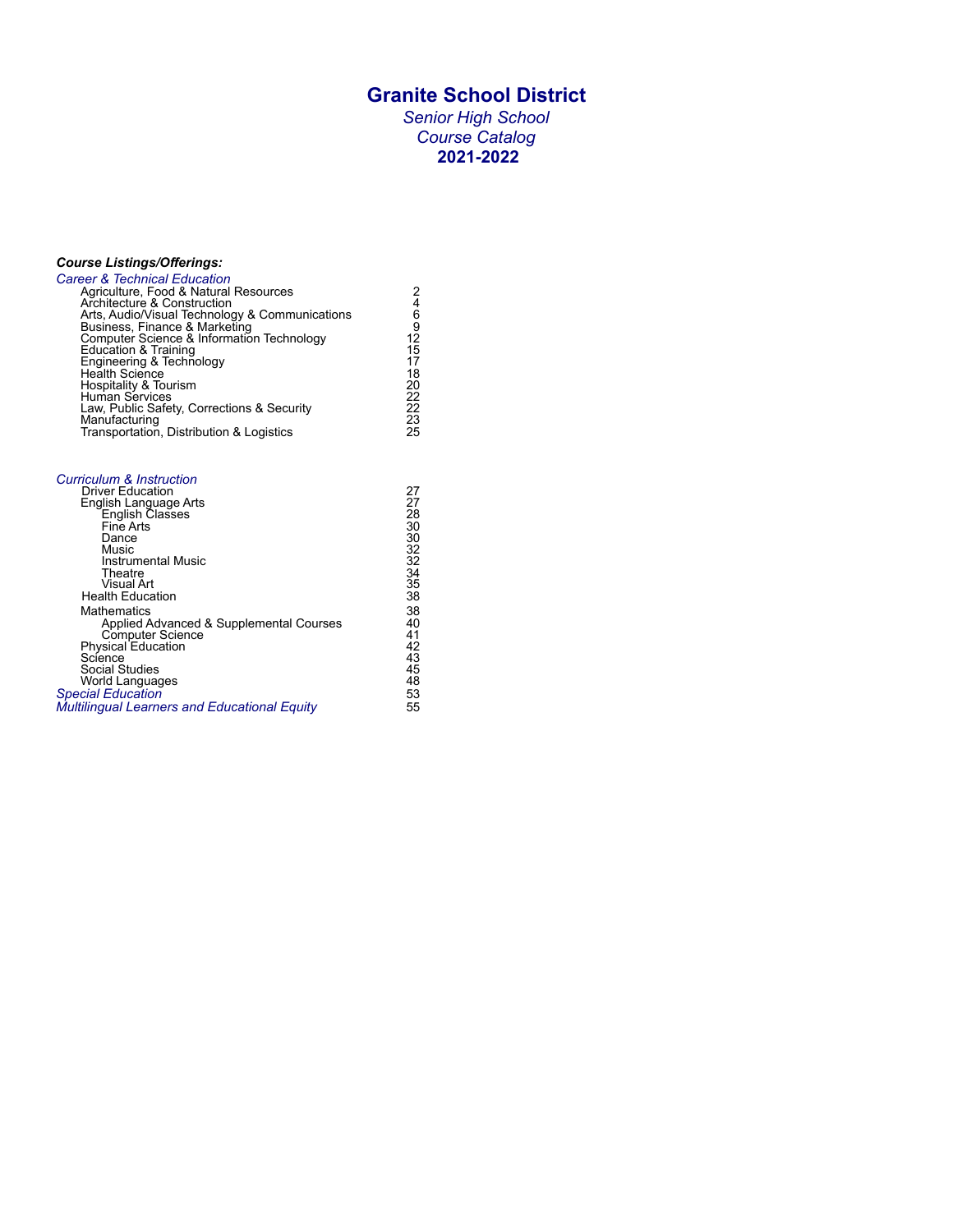# <span id="page-1-0"></span>*Career & Technical Education*

Career & Technical Education (CTE) consists of 13 Cluster areas with pathways that fall under the clusters. Clusters include: 1) Agriculture, Food & Natural Resources, 2) Architecture & Construction, 3) Arts, Audio/Visual Technology and Communications, 4) Business, Finance & Marketing, 5) Computer Science & Information Technology, 6) Education & Training, 7) Engineering & Technology, 8) Health Sciences, 9) Hospitality & Tourism, 10) Human Services, 11) Law, Public Safety, Corrections & Security, 12) Manufacturing, and 13) Transportation, Distribution & Logistics. Each cluster and the pathways that fall under the cluster are directly tied to industry. Students who choose to become concentrators and/or completers in a high school pathway develop skills that lead to entry-level employment and/or college/university programs of study. Career Pathways often include industry certification testing and work-based learning opportunities such as clinical experiences, internships, and apprenticeships. Students should choose a pathway based on interest and areas of talent. All pathways offered in Granite School District can lead to high pay in high-demand industries.

The courses listed under the CTE section of this manual are listed by Career Cluster and Pathway to support increased awareness of the sequences of courses a student may take when concentrating or completing a career pathway. Additional exploratory courses may fall within numerous pathways and are listed at the bottom of each Career Cluster as 'Additional Courses'. Review of the individual pathways will provide a better understanding of the exploratory courses that are found in different career pathways. Please see your Career Center Coordinator for additional information on Career *Pathways.*

# *Agriculture, Food & Natural Resources*

The Agriculture, Food & Natural Resources Career Cluster focuses on preparing students for employment in careers related to the production, processing, marketing, distribution, financing, and development of agricultural commodities and resources, including food, fiber, *wood products, natural resources, horticulture, and other plant and animal products/resources.*

Agriculture is the nation's largest employer, with more than 22 million people working in some phase of the industry from growing food and fiber to selling it in the marketplace. The mission of Agricultural Science and Technology Education is to prepare students for employment and/or continuing education opportunities in the field of agriculture. This is accomplished through technical instruction in the classroom, experiential education in the laboratory, the Supervised Agricultural [Experience](http://www.schools.utah.gov/ate/ag/agr/saep.html) Program, and through leadership and personal development *in FFA.*

*Pathways in Granite School District include:*

# *Animal & Veterinary Science Pathway*

Aquaculture, Intro (Grades 9-12) Year, 1pd

700230

This hands-on course gives students an overview of the aquaculture industry. Students will gain knowledge and develop skills with respect to the scientific method. Students spend most of the class time applying course content in practical ways in the greenhouse. Through raising and taking care of fish and aquaponic systems, students gain marketable skills and content knowledge with respect to breeding, production, water maintenance, monitoring as well as management. Students also can join and compete in District, State and National FFA events. *This course can fulfill the third science credit requirement***.**

# Animal Science I (Grades 9-12) Semester, 2pd

700021

Animal Science will provide students with the opportunity to explore the many aspects of the livestock industry. During this course, students will study breeds of dairy cattle, beef cattle, equine, sheep, swine, and poultry. Students will look at animal breeding and reproduction, housing facilities, proper management practices, and feeding and nutrition. Judging and showing of some of these livestock breeds will also be included. FFA involvement is recommended for all students enrolled in this course. *This course can fulfill the third science credit requirement.*

# Animal Science II (Grades 11-12) Semester, 2pd

700031

Students will develop knowledge and skills in a wide range of animal agriculture principles, including anatomy and physiology, health maintenance, waste disposal and facilities. The efficient production and effective management of selected animal enterprises are covered, including beef and dairy cattle, swine, sheep, goats, poultry and equine. Practices in veterinary medicine and those associated with small animal care are included. FFA involvement is recommended for all students enrolled in this course. *Prerequisite: Animal Science 1 (700021) or Equine Science (*700081*) This course can fulfill the third science credit requirement.*

# Biology - Agricultural Science (Grades 9-12) Year, 1pd

This hands-on introductory course is a biology course with an agriculture emphasis. Students 700000

explore biology topics as cells, inheritance, evolution, and ecology by doing hands-on experiments in the context of agriculture. Students will have the opportunity to compete in FFA. This course leads to other agriculture courses such as aquaculture, as well as animal, plant, and vet sciences. *This course can fulfill the third science credit requirement.*

Equine Science (Grades 9-12) Semester, 2pd 700081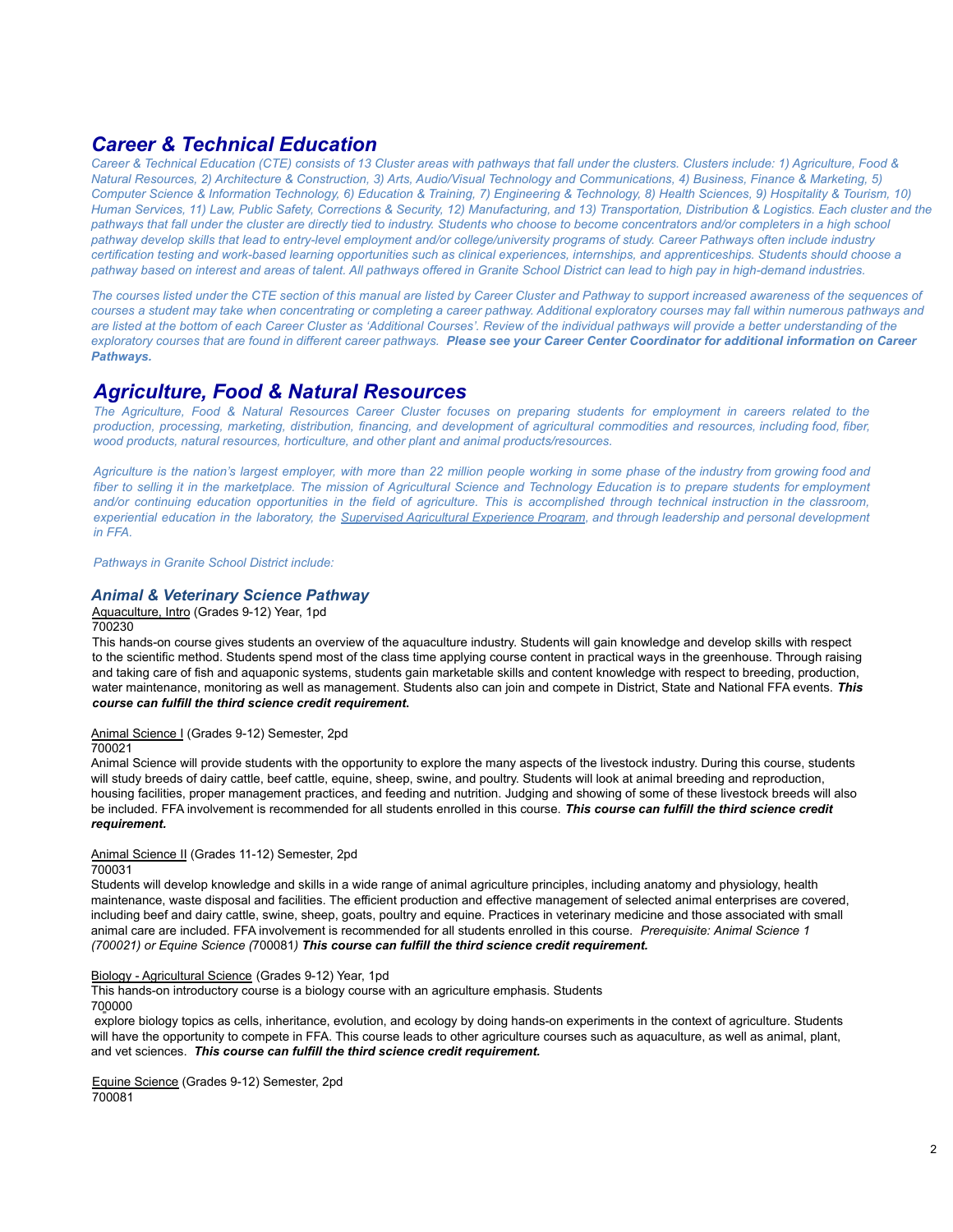This course prepares students to care for horses and horse equipment; to train horses for various work and athletic or entertainment roles; and to manage horse training, breeding, and housing programs and facilities. Students will be exposed to equine science and technology principles which include genetics, anatomy, physiology/nutrition, diseases, pests, and management practices. The scientific processes of observation, measurement, hypothesizing, data gathering, interpretation, analysis, and application are stressed. *This course can fulfill the third science credit requirement***.**

### Veterinary Assistant 1 (Grades 9-12) Semester, 2pd

### 700101

This course provides the opportunity for students to explore different avenues of the veterinary profession. Students will be exposed to veterinary science and principles which include anatomy, physiology, chemistry, animal health and disease, dentistry, and laboratory procedures. Students will provide hands-on care as they develop skills in the areas of surgical assisting, bandaging, would care, oral care, and general nursing care. Prerequisite: Animal Science 1 (700021) or Equine Science (700081) This course can fulfill the third *science credit requirement***.**

# *Food Science, Dietetics & Nutrition Pathway*

### Food and Nutrition 1 (Grades 9-12) Semester, 1pd

### 700401, 700402, 700403

This course is designed to focus on the science of food and nutrition. Experiences will include food safety and sanitation, culinary technology, kitchen safety, recipe reading, and food preparation. Attention is given to the preparation of foods that encourage well-being. This course is a foundation course for students wanting to enter Family and Consumer Sciences pathways in nutrition, dietetics, restaurant management, or food service and culinary arts.

### Food and Nutrition 2 (Grades 9-12) Semester, 1pd

### 700421

Food and Nutrition 2 is an advanced course designed for students who enjoy cooking and wish to further develop skills. This course focuses on principles of food preparation, sports nutrition, consumerism, and career options in the food industry. The study and application of nutrition, sanitation, food sciences and technology in this course provides students with lab-based experiences that will strengthen their comprehension of concepts and standards outlined in Science, Technology, Engineering and Math (STEM) education. This is a foundation course for students wanting to enter Family and Consumer Sciences pathways in nutrition, dietetics, restaurant management, or food service and culinary arts. *Required Prerequisite: Food and Nutrition 1 (*700401, 700402, 700403*)*

### Food and Science (Grades 9-12) Semester, 1pd

700431

This course teaches scientific principles and how those principles can be applied to improve the health of individuals and families. Instruction is given concerning the physical, microbiological, and chemical principles that affect the food we eat. This course will strengthen comprehension of concepts and standards outlined in Science, Technology, Engineering and Math (STEM) education. *Required Prerequisite: Food and Nutrition 1(*700401, 700402, 700403*), Recommended Prerequisite: Food and Nutrition 2* (700431)

### Foundations of Nutrition (Grades 11-12) Semester, 1pd

### 700481

This course is an introduction to the science of nutrition and the relationship of food intake and health. Nutrient requirements and food selection to meet those requirements are discussed. Students evaluate their own food intake, eating behaviors; learn to be informed consumers of food and nutritional information in our modern environment. It provides students with critical human life and nutrition information that will expand their understanding of science and be personally applicable to their daily and life-long health and wellbeing in the modern environment through applied assessments, exams, and discussions. This course will strengthen comprehension of concepts and standards outlined in Science, Technology, Engineering and Math (STEM) education.

### *Natural Resource Science Pathway*

### Natural Resource Science 1 (Grades 9-12), Semester, 2pd

700201

This introductory course is designed to five student's knowledge and skills related to production, management, and conservation of natural resources. Students explore such topics as ecology, range resources, waste management, and land use. Students will also be introduced to various careers in Natural Resource Science such as fish and game officer, water technician, and park manager. Hands-on field experience is emphasized at weekly trips to Wheeler Farm and other sites. **This course can fulfill the third science credit requirement.**

### Natural Resource Science 2 (Grades 9-12), Semester, 2pd

# 700211

This course builds upon knowledge and skills gained in natural Resource Science 1. In addition, it covers such topics as the biological environmental, and economical importance of renewable natural resources, and forest and range products. Students will also be introduced to various careers in Natural Resource Science such as fish hatchery manager, wildlife officer, hunting outfitter/guide. Hands-on experience is emphasized at weekly trips to Wheeler Farm and other sites.

*Pre-requisite: Natural Resource Science 1*. **This course can fulfill the third science credit requirement.**

# *Plant Science Pathway*

Floriculture and Greenhouse Management (Grades 9-12) Semester, 2pd

### 700241

This is an intensive course in greenhouse operation and management that prepares students to produce commercial plant species in a controlled environment and to manage commercial and experimental greenhouse operations. Floral design and greenhouse operations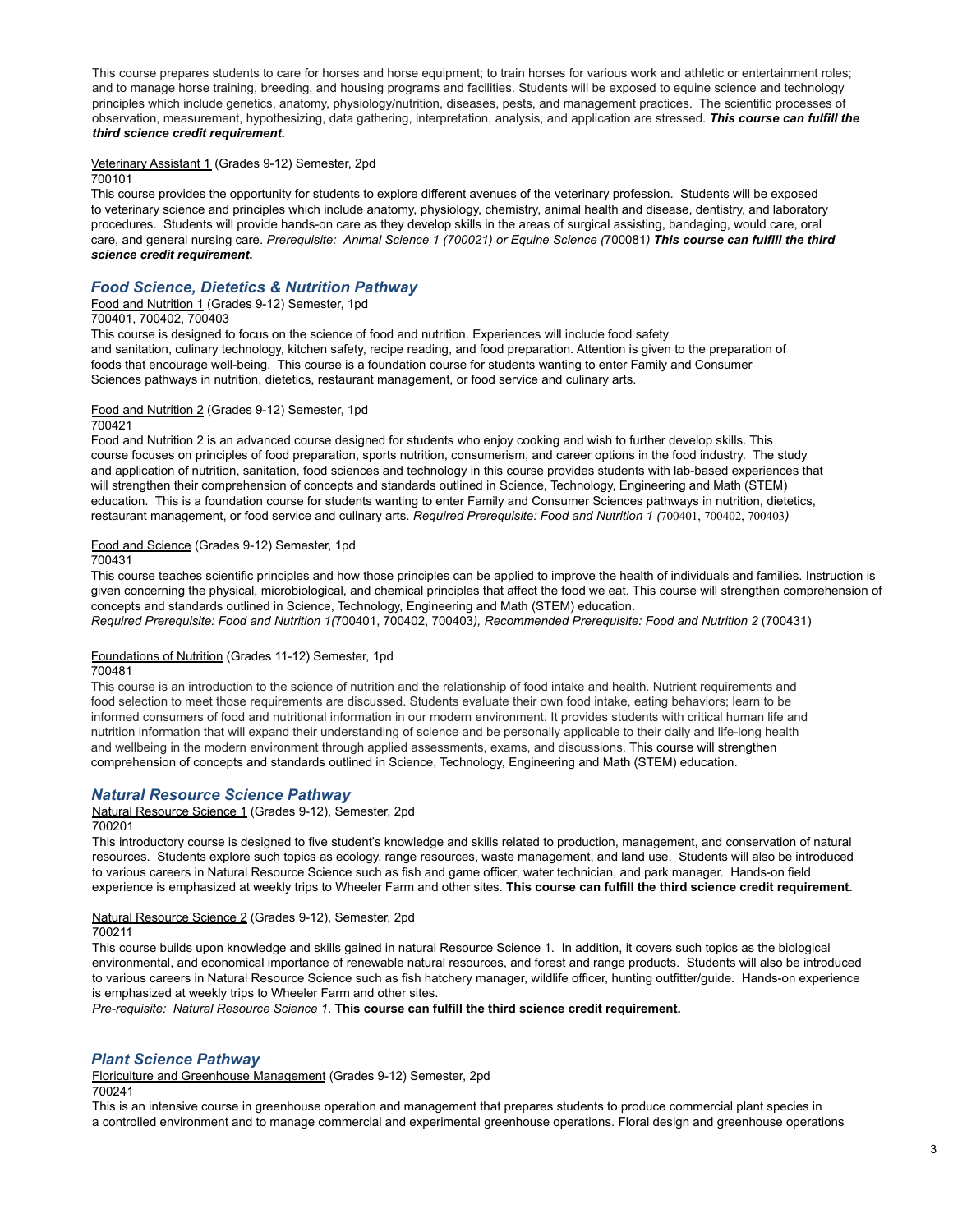and management will be the primary units of study. Studies will also include basic plant biological systems, soil science, plant propagation, and floral design/arrangements.

### Landscape Management/Nursery Operation (Grades 9-12) Semester, 2pd 700281, 700261

Students will develop knowledge and skills in nursery operation and landscape management practices that will prepare them to select appropriate plant materials and to design, install, and maintain interior and exterior plantings and hardscapes. They will also learn to maintain the facilities and equipment associated with this industry

### Intro to Horticulture/Plant and Soil Science 1 CE (Grades 11-12) Semester, 2pd

### 710001 – PSC1800, 3 credits (Concurrent Enrollment)

This course is an introduction to the production of nursery, greenhouse, fruit, and vegetable crops. Residential and commercial landscape construction and management will be explored. Students will develop knowledge and skills in a wide range of scientific principles, such as genetics, disease, pests, and management practices. The scientific processes of observation, measurement, hypothesizing, data gathering, interpretation, analysis, and application are stressed. Career opportunities and educational preparation are examined. Learning activities are varied, with classroom, laboratory, and field experiences emphasized. **This course can fulfill the third science credit requirement.**

# *Additional Agriculture, Food & Natural Resources Classes*

Agricultural Science & Tech Apps (Grades 9-12) Semester, 2pd 700321

This is an in-depth, research/project based, hands-on course for any student wishing to dive deeper into an agricultural course i.e. Animal Science, Equine Science, Vet Assisting, Floriculture and Greenhouse management. Students must have taken the agricultural course previously and received a C or higher. Students will then be enrolled during that class period but be learning skills above those of the introductory course.

### Summer Agriculture – Internship (Grades 11-12) Semester, 1pd

### 700391

Requirements: you must have been enrolled in an agricultural class during the previous year or be enrolled in an agricultural class during the *coming year.* This is a work-based learning class or supervised agricultural class where students will work with their chosen project throughout the summer. This project can be in the 5 categories of entrepreneurship, placement, agriculture science, improvement, or exploratory. Project hours will be recorded using AET. Additionally, some of the project will be supervised by your instructor/advisor.

# *Architecture & Construction*

The Architecture & Construction Career Cluster focuses on preparing students for employment in careers that relate to the designing, planning, managing, building, and maintaining buildings and other structures. This includes highways, bridges, houses, and buildings. Workers in this industry might create the designs or plans for new structures or remodel an existing structure.

People employed in this cluster work on new structures, restorations, additions, alterations, and repairs. Architecture and construction comprise one of the largest industries in the United States and employment in this cluster is expected to grow faster than average over the next decade. Students in this cluster could participate in student internships, apprenticeships, and leadership *personal development in both SkillsUSA and TSA student leadership organizations.*

*Pathways in Granite School District include:*

### *Architectural Design (CAD) Pathway*

# CAD Architectural Design 1 (Grades 10-12) Semester, 1pd<br>700901

The first in a sequence of courses that prepares individuals for careers in the Architecture, Engineering, and Construction (AEC) industries. This course includes instruction in 2D or 3D Computer-Aided Design (CAD) software to draw a small residential home with an emphasis on blueprint reading. If architecture, building construction, interior design, or civil engineering is your interest then this is the class for you.

### CAD Architectural Design 2 (Grades 10-12) Semester, 1pd

### 700911

The second in a sequence of courses that prepares individuals for careers in the Architecture, Engineering, and Construction (AEC) industries. This course includes instruction in 3D Computer-Aided Design (CAD) software to design and model a small residential home with an emphasis on residential methods and materials of construction, codes, and Building Information Modeling (BIM). *Prerequisite: CAD Architectural Design 1 (700901)*

### CAD Architectural Design 3 (Grades11-12) Semester, 2pd

### 700921

The third in a sequence of courses that prepares individuals for careers in the Architecture, Engineering, and Construction (AEC) industries. This course includes instruction in 3D Computer-Aided Design (CAD) software to model a small commercial building with an emphasis on commercial methods and materials of construction, codes, and Building Information Modeling (BIM). *Prerequisite: CAD Architectural Design 1 & 2 (700901 & 700911)*

## *Construction & Structural Systems Pathway*

Construction Trades Foundation 1 (Grades 9-12) Semester, 2pd 700611, 700631 TANF Construction Trades Foundation 2 (Grades 9-12) Semester, 2pd 700621, 700651 TANF

Construction Trades Foundation is designed to introduce students to the basic skills needed for an entry-level position in the construction industry. Students will be exposed to basic safety, which complies with OSHA-10 training. Students will work with construction math. They will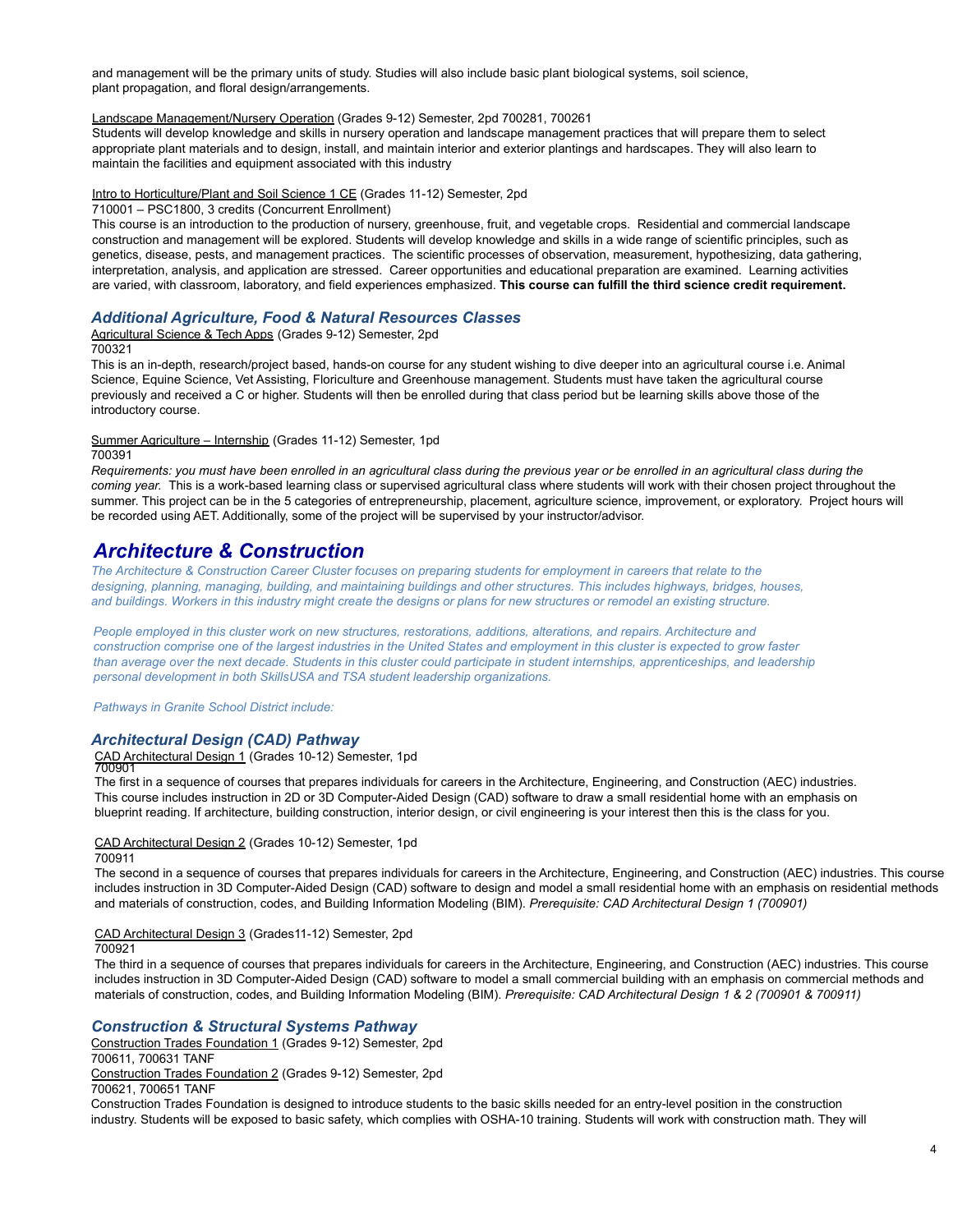be adding, subtracting, dividing, and multiplying whole numbers, fractions, and decimals, and explain their application to the construction trades. Students will learn about the safe use of hand and power tools used in the industry and will become familiar with reading, interpreting, and applying construction drawings. Students will be taught about basic rigging. They will also be introduced to material handling and recognizing hazards associated with the construction industry. The communication skills needed for job interviews and working with co-workers and supervisors will be emphasized. This class will be a great experience for those interested in the construction industry.

# Electrician 1 (Grades 10-12) Semester, 2pd

700861

### 711500 – ELI1110, 5 credits (Concurrent Enrollment)

This is a comprehensive electrical experience where students are under the supervision of an experienced and licensed electrical contractor. Students will be engaged in the wiring of a home, which include rough and finish wiring, electrical service, and all phone and data. Students will also experience many commercial projects around the district where they will learn conduit bending and the differences between residential and commercial wiring. In addition to hands-on projects, students will also learn the National Electrical Code and Electrical Theory. This class provides a great experience for those interested in electricity and those who may want to be part of basic electrical installations and remodeling. *Apprenticeship programs are available.*

### Electrician 2 (Grades 10-12) Semester, 2pd

700871

711500 – ELI1110, 5 credits (Concurrent Enrollment)

A program with a sequence of courses that prepares individuals to apply technical knowledge and skills to assemble, install, operate, maintain, and repair electrically energized systems such as residential, commercial, industrial electric-power systems wiring, DC and AC motors, controls and electrical distribution panels. Includes instruction in the use of advanced technology test equipment. *Apprenticeship programs are available. Prerequisite: Electrician 1*

Homebuilding/Carpentry 1 (Grades 10-12) Year, 1pd; Semester, 2pd

### 700700, 700701

711400 – CMGT1410, 2 credits (Concurrent Enrollment) 711420 – CMGT1320, 4 credits (Concurrent Enrollment) Homebuilding/Carpentry 2 (Grades 10-12) Semester, 2pd 700711

711400 – CMGT1330, 4 credits (Concurrent Enrollment)

These are an introductory and a second year class that are designed to provide the student with a solid base of understanding and experience in the carpentry trade. Students will be exposed to this trade by constructing a residential home off site (bussing provided). This course will involve students with hands-on and learning activities in the building process from digging the foundation to shingling the roof. Other opportunities include plan reading, concrete work, all phases of framing, insulation, drywall, electrical, plumbing, hanging doors & windows, interior doors and trim work, exterior finishes, and painting. Construction Management is addressed. The class is fun and will provide valuable training and experience that can be used in a career or for personal remodeling or construction projects.

### Plumbing 1 (Grades 10-12) Semester, 2pd

700801

This is a comprehensive construction experience where students, under the supervision of an experienced, licensed contractor, participate in a variety of plumbing projects. Students may specialize in the plumbing trade with the opportunity to participate in the plumbing of the district house. This is an excellent experience for those interested in construction-related careers, including construction management, or for those who want building and remodeling experience. Apprenticeship programs are available.

### Plumbing 2 (Grades 10-12) Semester, 2pd

700811

711500 – PLI1110, 5 credits (Concurrent Enrollment)

This is the second course in a sequence that prepares individuals to apply technical knowledge and skill to lay out, assemble, install, and maintain piping, fixtures and piping systems for stream, hot water, heating, cooling, draining , lubricating, sprinkling, and industrial processing systems. Includes instruction in material selection and use of tools to cut, bend, join and weld pipes. These courses are based on the current national Center for Construction Education and Research (NCCER) task list. *Prerequisite: Plumbing 1*

# *Interior Design Pathway*

Interior Design 1 (Grades 9-12) Semester, 1pd

# 700941

This course explores the field of interior design through engaging learning activities. Identification of the elements and principles of design are emphasized. Other topics included are furniture arrangement basics, floor plan evaluation, area planning and careers. FCCLA may be an integral part of this course. This course will strengthen comprehension of concepts and standards outlined in Science, Technology, Engineering and Math (STEM) education.

# Interior Design 2 (Grades 10-12) Semester, 1pd

### 700951

This course provides students the opportunity to develop skills in applying the elements and principles of design to interiors. Projects are integrated throughout the course to provide applications as students study architecture, furniture styles and constructions, surface treatments and backgrounds, design and function of space and lighting. FCCLA may be an integral part of this course. This course will strengthen comprehension of concepts and standards outlined in Science, Technology, Engineering and Math (STEM) education.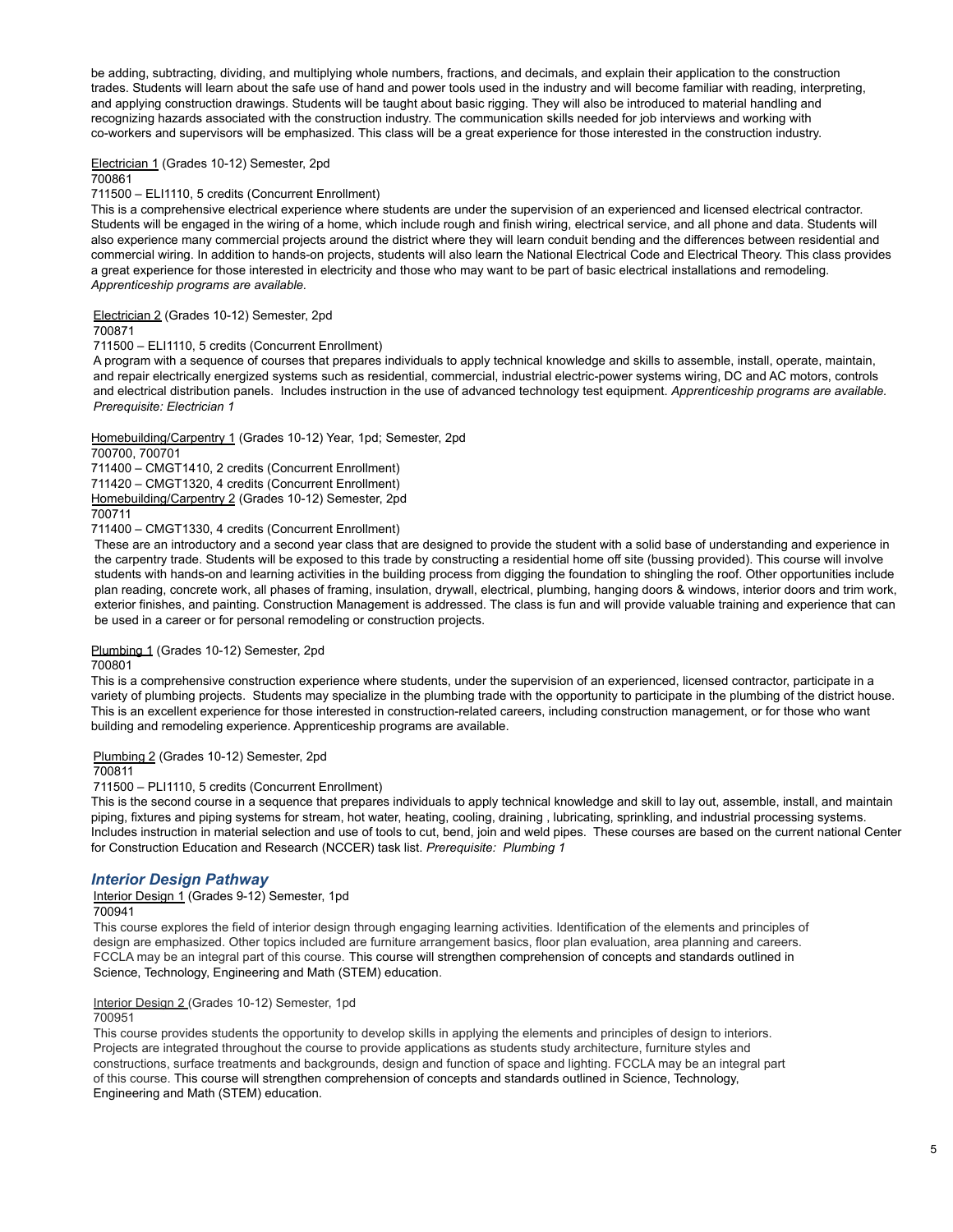# *Arts, Audio/Visual Technology & Communications*

The Arts. Audio/Visual Technology & Communications Career Cluster focuses on preparing students for employment in careers that relate to the designing, producing, exhibiting, performing, writing, and publishing multimedia content, including visual and performing arts, design, journalism, and entertainment services. Workers in this cluster use creativity and their talents on the job.

Individuals that work in this industry manufacture, sell, rent, design, install, integrate, operate, and repair the equipment used in the arts, audiovisual and communications industry. Students can build leadership skills through participation in the SkillsUSA student *leadership organization.*

*Pathways in Granite School District include:*

# *Broadcasting & Digital Media Pathway*

Video Production 1/Video Production 1 Yearbook (Grades 9-12) Semester, 1pd

701001, 701005

A term course designed to introduce you to become a skilled video/film maker and director. You will create many challenging, yet fun video projects such as the 1-in-5 action sequence, green screen background, and camera movement videos to help you develop the skills needed to be successful in creating better videos. In this class, you will learn storyboarding, how to operate camera/audio/lighting equipment, edit video, and create visual effects. This is a fun, hands-on course that will make your creative movie ideas a reality and improve the quality of your video work. You will work with others to develop film ideas, share constructive criticism, and produce together your films. This course is a great course to introduce you to filming and to help you improve in your film making abilities.

### Video Production 2/Video Production 2 Yearbook (Grades 9-12) Semester, 1pd

### 701011, 701015

This course is designed to continue your development in becoming a skilled videographer and producer. You will create additional videos such as highlight reels, commercials, music videos, short films, and 6 second comedies. You will develop skills needed to be successful in producing professional looking videos. You will learn deeper story development, how to manually control camera/audio/lighting equipment, use advance editing techniques, and created advanced visual effects. This is a great hand-on course that will increase your ability to produce quality videos as you work with others to develop film ideas, share constructive criticism, and produce and enter them into film festivals. *Prerequisite: Must pass Video Productions 1 (701001, 701005)*

### Beginning Film Production CE (Grades 11-12) Year, 1pd

708280 – FLM1045, 6 credits (Concurrent Enrollment)

In place of Video Productions 1 and 2, you can take this year-long course that will count as college level credits. An intensive workshop experience in which students, crewing in their area of specialization, complete the shooting and post-production of projects up to 15 minutes in length. Required for film majors.

### TV Broadcasting 1 (Grades 9-12) Year, 1pd; Semester, 1pd

### 701050, 701051

This course is designed to help you become a skilled news broadcast technician and producer. You will be part of a team that produces News Broadcast. You will work in a real-world newsroom environment. You will write news reports, film events, create graphics, and edit audio. You will also run studio and control room equipment such as cameras, mics, lights, and video switchers. You will work with others to exchange ideas, share constructive criticism, and create commercials, highlight reels, and new reports. This class will be fast paced and will require high quality work, but it can be fun.

### TV Broadcasting 2 (Grades10-12) Semester, 1pd

701061

This course builds on the skills developed in TV Broadcasting 1. The course is designed to provide students with the advanced knowledge and skills related to the television broadcasting industry. This course includes instructions and hands-on assignments in the following areas: camera operation, audio systems, lighting systems, pre-production, studio operations, control room operations, visual effects and graphics, and copyright laws. *Prerequisite: Television Broadcasting 1 (701050, 701051)*

# *Fashion Apparel & Textiles Pathway*

Sewing Construction & Textiles 1 (Grades 9-12) Semester, 1pd 701501

This course introduces students to basic sewing and pressing equipment, textiles, entry-level project construction techniques and techniques for creating seam finishes. Students will learn sewing and fabric terms, how to layout patterns and how to read and follow pattern guide sheets and introductory level project construction techniques. Students provide their own materials for each project.

# Sewing Construction & Textiles 2 (Grades 9-12) Semester, 1pd

# 701521

This course teaches students intermediate construction skills but is specialized to concentrate on specific fabrics or projects such as outdoor clothing or sports clothing. Students are introduced to more advanced techniques in sewing, serging, pressing equipment, and fabric selection. *Recommended Prerequisite: Sewing Construction & Textiles 1 (701501)*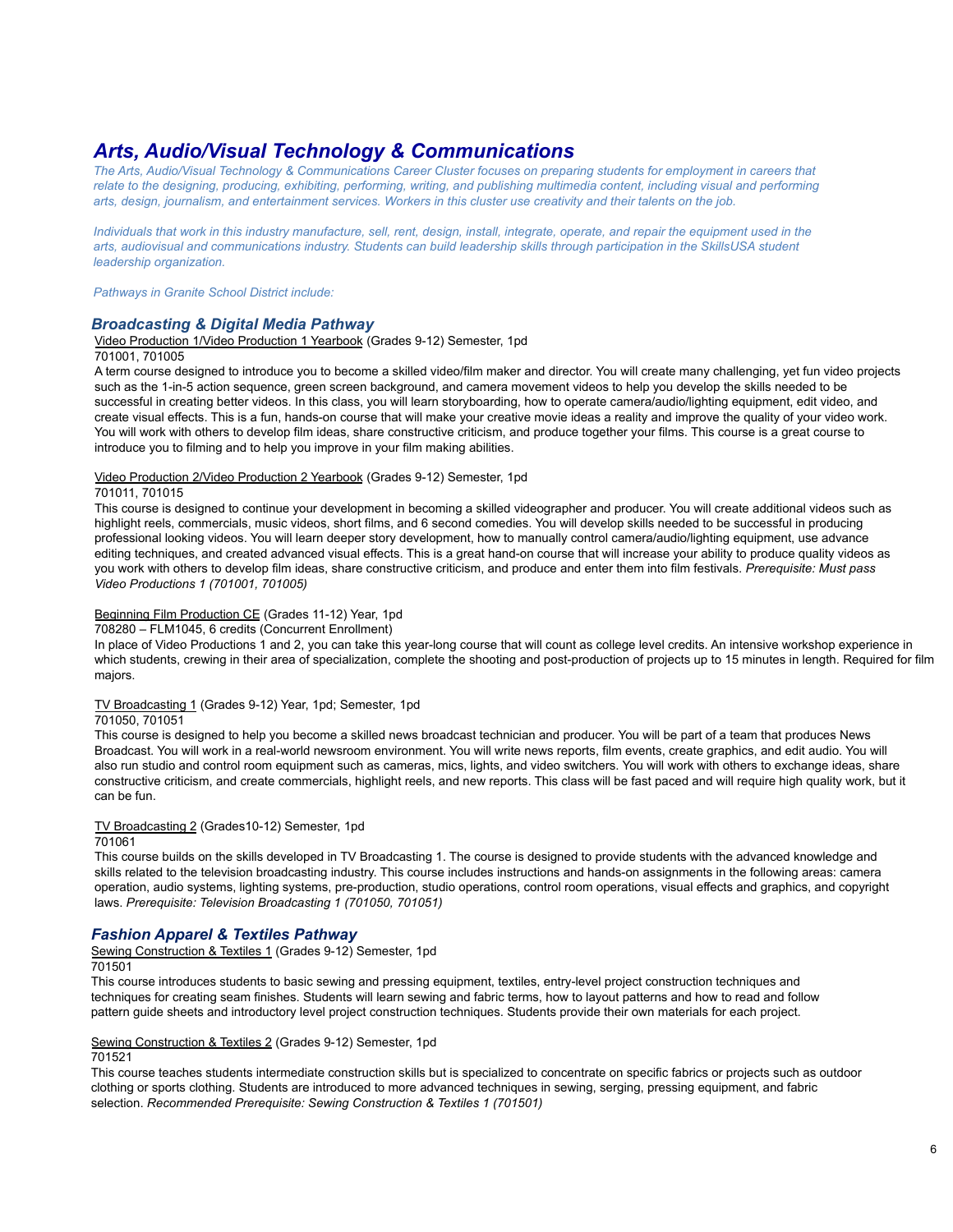Sewing Construction & Textiles 3 (Grades 10-12) Year, 1pd; Semester, 1pd 701540, 701541

This course is designed to focus on entrepreneurial opportunities and careers in design fields. Experiences may include pattern design, surface design, clothing construction and manufacturing, fitting and alteration, and interior fabrication. The study and application of textile sciences and technology in this course provides students with laboratory-based experiences that will strengthen their comprehension of concepts and standards outlined in Science, Technology, Engineering and Math (STEM) education. *Recommended Prerequisite: Sewing Construction & Textiles 1 (702501) and Sewing Construction & Textiles 2 (701521)*

Fashion Design Studio (Grades 9-12) Semester, 1pd 701591

This course explores how fashion influences everyday life and introduces students to the fashion industry. Topics include fashion fundamentals, elements and principles of design, textiles, consumerism, and fashion related careers, with an emphasis on personal application.

Fashion Design Merchandising (Grades 10-12) Semester, 1pd

701601

Fashion Design Merchandising introduces the student to fashion merchandising with the fundamentals of basic fashion concepts and marketing terminology, fashion cycles, key components of the fashion industry, retail merchandise categories, fashion promotion and fashion careers.

Advanced Fashion Design Merchandising (Grades 11-12) Semester, 1pd

### 701611

Advanced Fashion Merchandising is designed to provide the serious fashion student knowledge of the various business functions in the fashion industry. The following list of skill standards prepares the student in fashion merchandising with a working knowledge of promotion, textiles, merchandising math, selling, visual merchandising and career opportunities. *Recommended Prerequisite: Fashion Design Merchandising (701601)*

### Sports and Outdoor Design 1 (Grades 9-12) Semester, 1pd

701561

Students learn basic design and construction skills using technical fabrics to make projects for the outdoor/sports industry. The skills will introduce and prepare students for employment opportunity in the outdoor/sports industry. Student leadership and competitive events (FCCLA) may be integrated into this course.

# Sports and Outdoor Design 2 (Grades 9-12) Semester, 1pd

### 701571

Students will further strengthen and broaden sports and outdoor design and production techniques. In this course they design and construct intermediate level projects using various construction techniques. These skills prepare students for the exciting global sports and outdoor industry and entrepreneurial opportunities. Student leadership and competitive events (FCCLA) may be integrated into this course. *Required Prerequisites: Sewing Construction& Textiles 1/Sports and Outdoor Design 1*

# *Graphic Design & Communication Pathway*

Digital Graphic Arts Introduction (Grades 9-12) Semester, 1pd

### 701101

This course is designed to provide students with the basic knowledge and skills related to the graphic design industry. It is intended to serve as a starting point for several pathways that include Digital Media, Graphics and Printing, 3D Animation, and Game Development. This includes instruction and hands on assignments in the following areas: creative design & layout, typography, color, related software, and computer and professional skills.

### Digital Graphic Arts Intro/Digital Media (Grades 9-12) Semester, 1pd

### 701105, 701301

Digital Media-Visual Arts is a term course that introduces you to the amazing world of digital imagery through photos, graphics, and design. You will focus on learning to edit digital photos, create digital drawings, and design graphic art. You will also learn to apply the elements of design in your work and create a personal digital portfolio. You will learn to use professional level visual software, such as Photoshop, Illustrator, InDesign, and others as you create your projects. This class is essential to help you create impressive digital visual art projects for school and work yet is also fun and exciting as you impress your family and friends with the images and photos you create and edit.

### Production Graphics 1 (Grades 9-12) Year/Semester, 1pd

### 701140, 701441

This course is designed to be a continuation of Digital Graphic Art Introduction; the students will build on their experience. The course prepares individuals to apply technical knowledge in the areas of design & layout, related computer and software, safety, printing processes, finishing & binding, and professional skills. This course includes instruction in printing, printing equipment and operation, computer hardware and software, digital imaging, print preparation, and electronic prepress. Students will gain further experience in Adobe Photoshop, Illustrator, and InDesign. Projects will include binding, business cards, multicolor vinyl stickers, multicolor T-shirts, digital printing, and large format printing. *Prerequisite: Digital Graphic Arts Introduction (701101)*

Production Graphics 2 (Grades 10-12) Year, 1pd; Semester, 1pd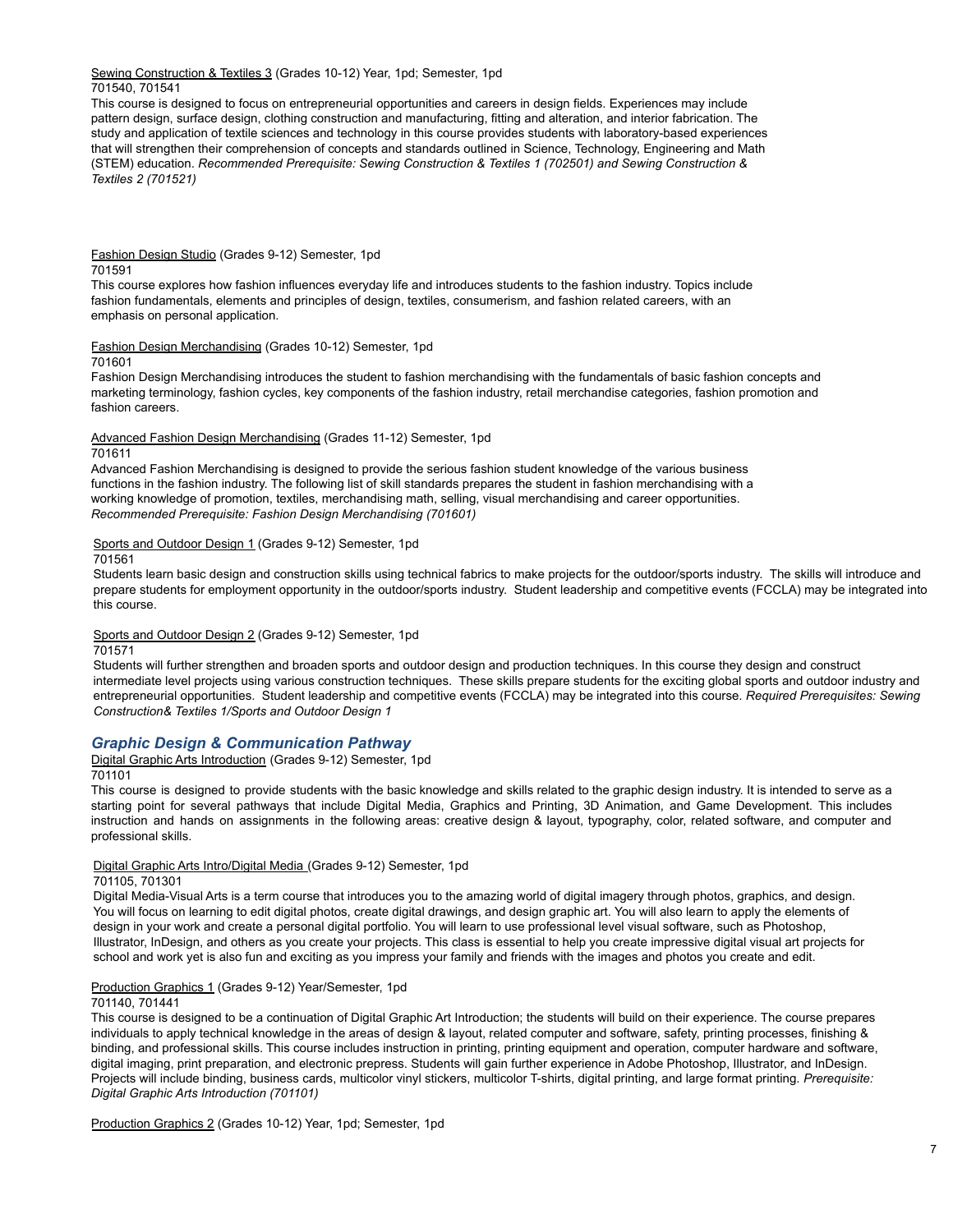### 701150, 701151

In this advanced course in Graphic Communications, students will build on their experience from previous Graphic Communications courses and is intended for those interested in a career in the graphics industry or related occupations. In this course students will create, produce, and reproduce visual graphics that communicate to an audience. Students will also develop knowledge and skills relative to the graphic design & printing industries. Students will also apply effective principles and techniques to project designs. Students will also print various projects for themselves and customers. This course provides an over-view of the publishing and print industries on the commercial level. Instruction includes the use of industry standard graphics software with the Adobe Creative Suite. *Prerequisite: Digital Graphic Arts Introduction (701101) and/or Production Graphics 1 (701140, 701441)*

Commercial Photography 1, Commercial Photography 1 Yearbook (Grades 9-12) Semester, 1pd

701201, 701205

710401 – ART 1050, 3 credits (Concurrent Enrollment)

Commercial Photography 2, Commercial Photography 2 Yearbook (Grades 10-12) Semester, 1pd

701211, 701215

These courses are introductions to the field of commercial photography. They will cover basic concepts, including what to look for when purchasing a digital camera; image capture; editing photos in Adobe Photoshop and Lightroom; and image output. These concepts will help students skillfully use cameras and prepare them to enter the field of commercial photography. If available, students are advised to continue with the Advanced Commercial Photography course.

Advanced Commercial Photography (Grades 11-12) Semester, 1pd

### 701231

This course is designed for students who want to further enhance their photographic knowledge and abilities. It is an application of the skills learned in Basic Digital Photography with an emphasis on professional jobs and assignments used in commercial photography. A portfolio of each student's work is expected at the end of the course.

*Prerequisite: Basic Digital Photography (701201, 701211)*

Commercial Art 1 (Grades 10-12) Semester, 1pd

701261

This is a course in the applied visual arts that prepares individuals to use artistic techniques to effectively communicate ideas and information to business and consumer audiences via illustrations and other forms of digital or printed media. Instruction includes training in concept design, layout, and techniques such as screen printing, drawing, cartooning, painting, collage, and computer graphics.

### Digital Media I (Grades 9 -12) Year, 1pd; Semester, 1pd/2 pd

701321, 701311

710420, 710421 – ART1080, 4 credits (Concurrent Enrollment)

Digital Media – Production Arts introduces students to the exciting and fast-paced fields of audio, animation, and video. Students will learn to mix music and sound effects, create engaging animation, produce short films, and create and develop a personal digital portfolio. Students will learn to use professional level production software, such as Audition, Animate, Premier, Vegas, and others

# Digital Media II (Grades 10-12) Year, 1pd

701330

Digital Media 2 is an advanced media course where you will produce self-directed high-quality projects to improve your skills and techniques. The projects will include digital imagery (photos & drawings), graphic designs (logos & marques) audio mixes (musical scores & sound effects), 2D/3D animation (models & movies) and video productions (short films & music videos). This course is excellent for those students who really want to make digital media a central part of their educational pursuit, professional career, or personal expression. *Prerequisite: Digital Media 1 (701301, 701321) or Video Productions 1 & 2 (701001, 701005, 701011, 701015)*

Digital Media II (Projects) (Grades 10-12) Semester, 2pd

### 701335

This course offers seniors an opportunity to create and complete a portfolio necessary for internships, college programs and the job application process. Students will have the opportunity to work with real world situations, producing products for both the school district and local businesses, helping to give substance to their portfolios. Students will be critiqued every two weeks to measure their progress, quality of work, and to receive direction as to the overall layout, design, and professionalism of the end product. This class is designed after a senior level college studio class to prepare students for what they will encounter in college. In addition, this course will help students complete all necessary paperwork for entrance into college or an internship program. *Students wishing to take this course must make individual arrangements with the instructor. Prerequisite: Advanced 3-D Animation/Digital Media* II *(701391)*

### 3D Animation (Grades 9-12) Semester, 2pd 701371,

# 701381

3D Animation offers an entry-level study of the basic principles of 3D and 2D animation. Subject matter includes 2D animation, timing, secondary motion, stretch & squash, basic 3D modeling, texturing, lighting, UV mapping, rigging, and animating a model. This course emphasizes artistic principles for those students interested in the 3D Industry. Students will learn basic principles such as layout and design, color theory, and basic drawing skills. In addition, animation planning, storyboard development, and the production process will be a large part of the course.

### Advanced 3D Animation (Grades 11-12) Semester, 2pd 701391

This term course offers an advanced level study of the principles of 3D and 2D animation. This course is designed to prepare students for entry into an internship or a college course with the skills necessary to succeed in industry. Subject matter includes advanced polygonal modeling, NURBS modeling, advanced techniques for both game and movie industries, advanced lighting and texture, dynamics,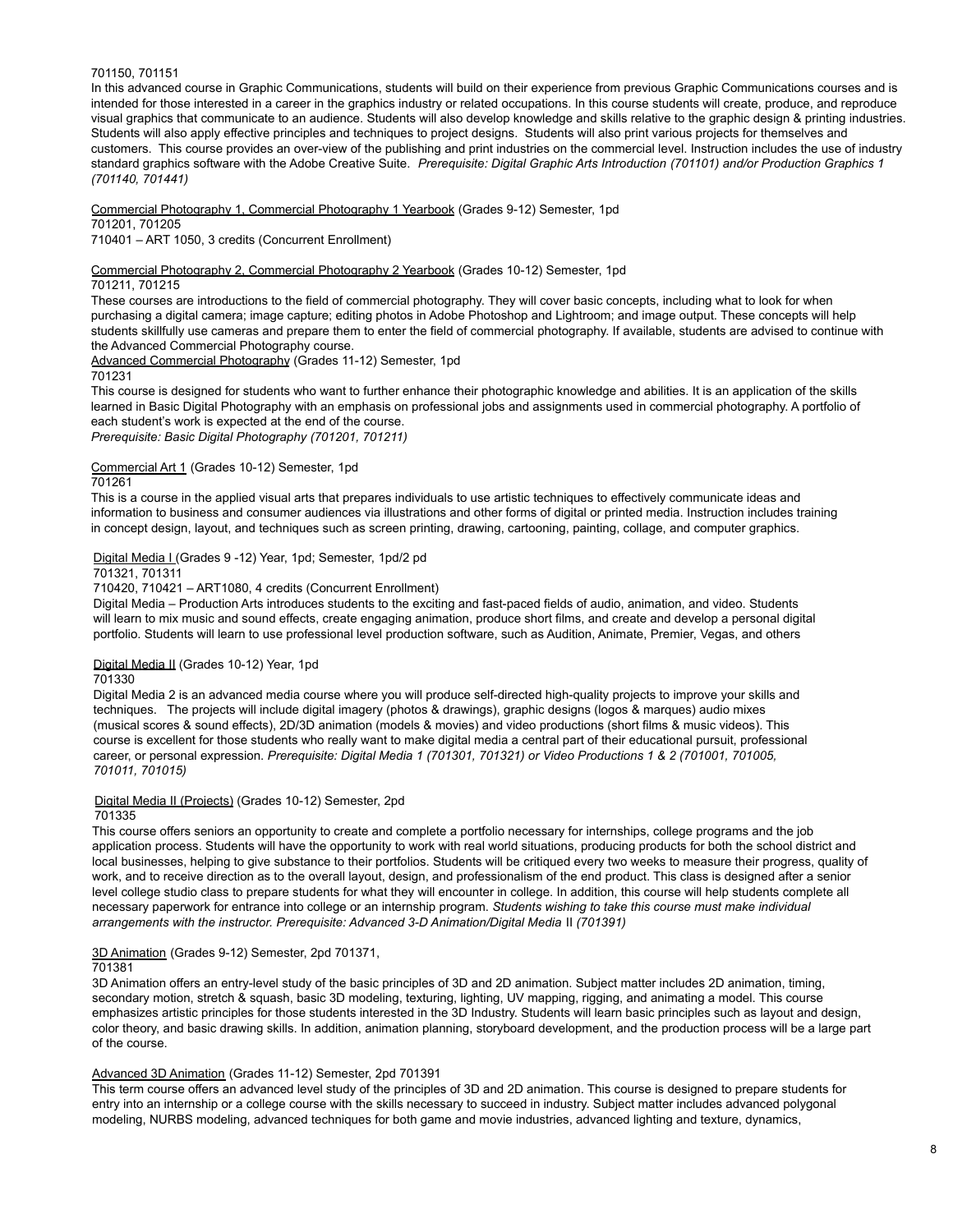environmental construction, advanced character rigging, and animation. This course expounds on the instructional principles taught during the 3D Animation class but gives more time for student projects and critique. Students will continue to apply the art principles learned during the intro class, and the principles will be critiqued and applied in their final projects. Students will have the opportunity to work with college professors to seamlessly transition into college and their desired field of study. *Prerequisite: 3D Animation (701371, 701381)*

### Elements/Art Design CE (Grades 9-12) Semester, 1pd

708241 – ART1120, 3 credits (Concurrent Enrollment)

This course deals with the basic principles and elements of design as they are defined within the field of visual art. Students will learn theories of esthetic/effective visual design and will apply those theories to hands on art projects. The goals of Skills USA will be included.

# Screen Printing CE (Grades 10-12) Semester, 1pd

710461 – ART1240, 3 credits (Concurrent Enrollment)

This course is designed to provide student with the knowledge to create, produce, and reproduce visual graphics that communicate to an audience. Students will develop knowledge and skills relative to the graphic design & screen-printing industries. This includes instruction and hands-on experiences in design & layout, digital prep of designs, and multiple color printing processes on various substrates. This course provides an overview of the screen-printing and print-making industries on the commercial level. Instruction includes the use of industry standard graphics software with the Adobe Creative Suite.

# *Business, Finance & Marketing*

The Business, Finance & Marketing Career Cluster focuses on preparing students for employment in careers that relate to the *planning, managing, organizing, directing, and evaluating business functions essential to efficient and productive business operations.*

There are nearly 28 million small businesses, employing more than 47 million people. As technology in business advances and the complexity of business increases, so does the need for business and marketing professionals. Business and Marketing Education prepares students for employment and/or continuing education opportunities in business through technical instruction in the classroom, experiential education in the laboratory, student internships, and through leadership and personal development in both *the FBLA and DECA student leadership organizations. Career Pathways areas include: Accounting and Finance, Business Administrative, Business Information Management, and Marketing.*

*Pathways in Granite School District include:*

# *Accounting & Finance Pathway*

Accounting 1 (Grades 9-12) Semester, 1pd

702101

### 710101 – ACCT1110, 3 credits (Concurrent Enrollment)

Students will develop skills beginning with an understanding of the basic elements and concepts of double-entry accounting systems related to servicing businesses organized as a sole proprietorship. Skills include understanding of accounting equations, analyzing business transactions, entering transactions in journals, posting to ledgers, compiling end-of-period financial statements, preparing closing entries, and managing cash. **This course can fulfill 0.5 credit for a third math requirement.**

Accounting 2 (Grades 9-12) Semester, 1pd

# 702171

710111 – ACCT1120, 3 credits (Concurrent Enrollment)

Students will develop advanced skills that build upon those acquired in Accounting I. Students continue applying concepts of double-entry accounting systems related to merchandising businesses. Additional accounting skills will be developed, including preparing and journalizing payroll records, calculating and recording adjusting entries, and interpreting financial information. Computer accounting software may be used. Prerequisite: Accounting 1 (702101, 702165). This course can fulfill 0.5 credit for a third math **requirement.**

### *Business Administration Pathway*

Business Management (Grades 9-12) Semester, 1pd

702201

710131 – BUS1010, 3 credits (Concurrent Enrollment)

The Business Management course seeks to develop sound management skills within students, as management plays a role in any future employment opportunity. Students are able to analyze, synthesize, and evaluate data from the other functional areas of business (e.g., marketing, finance, accounting, and production/operation) as well as focus on managing one's time and the time and talents of others. Effective management requires decision-making abilities, long-range planning knowledge, human relations expertise, and motivational skills. Students learn the four basic functions of management: planning, organizing, directing, and controlling.

Entrepreneurship (Grades 9-12) Semester, 1pd

# 702211

710201 – ENTR1002, 3 credits (Concurrent Enrollment)

Students will gain an understanding of the marketing and management principles necessary to start and operate their own business. They will develop an awareness of the opportunities for small business ownership and the planning skills needed to open a small business. Students will become aware of the traits and characteristics of successful entrepreneurs, the knowledge needed in research, planning and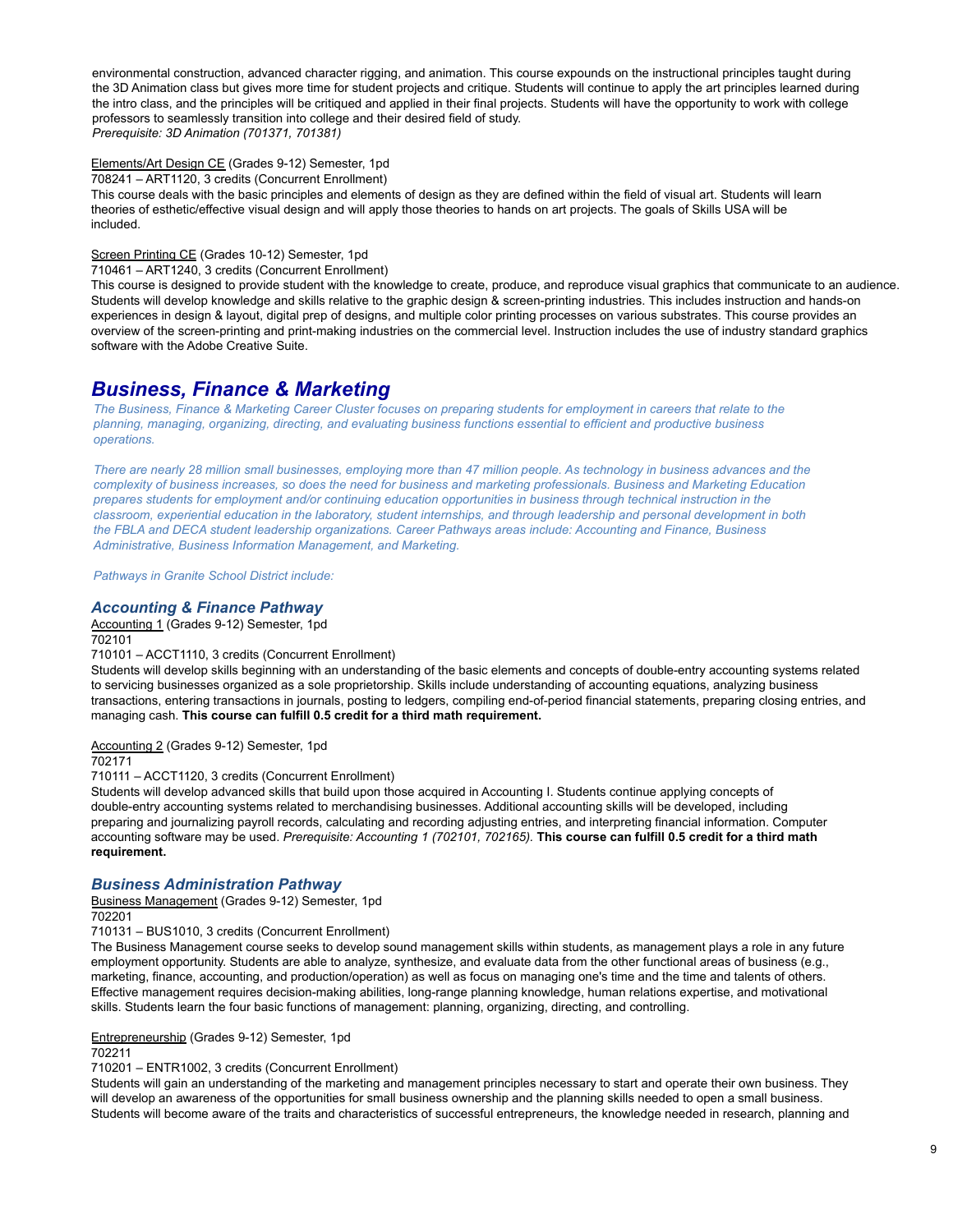regulations affecting the small business and the means of financing a small business. They will understand the specific strategies of business management and marketing and the economic role of the entrepreneur in the market system. Entrepreneurship is designed for students who have an interest in developing the skills, attitudes, and knowledge necessary for successful entrepreneurs.

Leadership Principles 1 (Grades 9-12) Semester, 1pd

702221

710141 – CTEL1010, 3 credits (Concurrent Enrollment)

This class teaches how to be an effective leader. Concepts include leadership history, goal setting, time management, effective communication, diversity, and decision making.

# *Business Information Management Pathway*

Business Communication 1 (Grades 9-12) Semester, 1pd

### 702041, 702042

Business communication affects all aspects of our lives. This introductory course will teach students to communicate in a clear, courteous, concise, complete, and correct manner on both the personal and professional levels. Competency will be developed in oral, written, interpersonal, technological, and employment communication. Listening skills will be incorporated throughout the term. The overriding goal is to provide students with a solid communication base, so they can communicate effectively**.** *This course can fulfill 0.5 credit for the fourth language arts requirement.*

### Digital Business Applications (Grades 9-12) Semester, 1pd

### 702021

The business world is progressively more reliant on digital technologies. The Digital Business Applications course is designed to prepare students with the knowledge and skills to be an asset to the collaborative, global, and innovative business world of today and tomorrow. Concepts include the overall digital experience, digital communications, digital media, and the exploration of career choices. This course also provides practical experience in professionalism using various forms of presentation skills, including speaking, podcasting, and digital portfolio relating to the globalization of business. *This course fulfills the 0.5 digital studies graduation requirement.*

# Business Law (Grades 9-12) Semester, 1pd

702251

Students will gain an understanding of the law as it relates to them currently and the implications of the law in their future lives as well as the lives of their family and friends. They will also work to gain an understanding of basic legal vocabulary. The course will include an understanding of the court system at the local, state, and national level. Students will gain an understanding of contract law, their rights and responsibilities as citizens, utilization of financial transactions, employment and agency relationships, and the understanding of the regulations governing different types of business organizations

### Business Management (Grades 9-12) Semester, 1pd

702201

# 710131, 710132 – BUS1010, 3 credits (Concurrent Enrollment)

The Business Management course seeks to develop sound management skills within students, as management plays a role in any future employment opportunity. Students are able to analyze, synthesize, and evaluate data from the other functional areas of business (e.g., marketing, finance, accounting, and production/operation) as well as focus on managing one's time and the time and talents of others. Effective management requires decision-making abilities, long-range planning knowledge, human relations expertise, and motivational skills. Students learn the four basic functions of management: planning, organizing, directing, and controlling.

### Business Office Specialist (BOS) (Grades 9-12) Semester, 1pd

### 702001, 702002, 702005, 702011

### 710151 – CSIS1020, 3 credits (Concurrent Enrollment)

This course applies advanced concepts and principles using word processing, spreadsheets, databases, and electronic presentation software (Microsoft Office). Students will integrate applications learned. This course prepares students to take *Microsoft Office Specialist* tests which are an industry standard, that helps to validate computer skill proficiency. *Also available for concurrent enrollment at some high schools. This course fulfills the 0.5 digital studies graduation requirement.*

# Customer Service (Grades 9-12) Semester, 1pd

### 702341

The focus of this course is for students to gain an understanding of the skills, aptitudes, and thought processes necessary to achieve customer satisfaction and loyalty in a variety of settings. Students will learn and develop customer service strategies as well as the skills and abilities necessary for working with customers. This will include helping customers to make decisions as well as resolving concerns and issues that may arise. Students taking Customer Service should have the opportunity to participate in DECA (marketing student leadership association). DECA curriculum and activities are state approved for all marketing courses.

# *Marketing Pathway*

# Digital Marketing (Grades 9-12) Semester, 1pd

### 702321

The Digital Marketing course is designed to give students a general background in digital marketing and an introduction to the rapidly growing and evolving career field. Students will be exposed to the fundamental concepts and principles of the digital experience, focus on the learning tools and skills necessary for solving business problems, and developing marketing opportunities. The course will provide practical experience in, but not limited to eCommerce, media planning, branding, online advertising, display advertising, digital campaigns, social media marketing, and mobile media.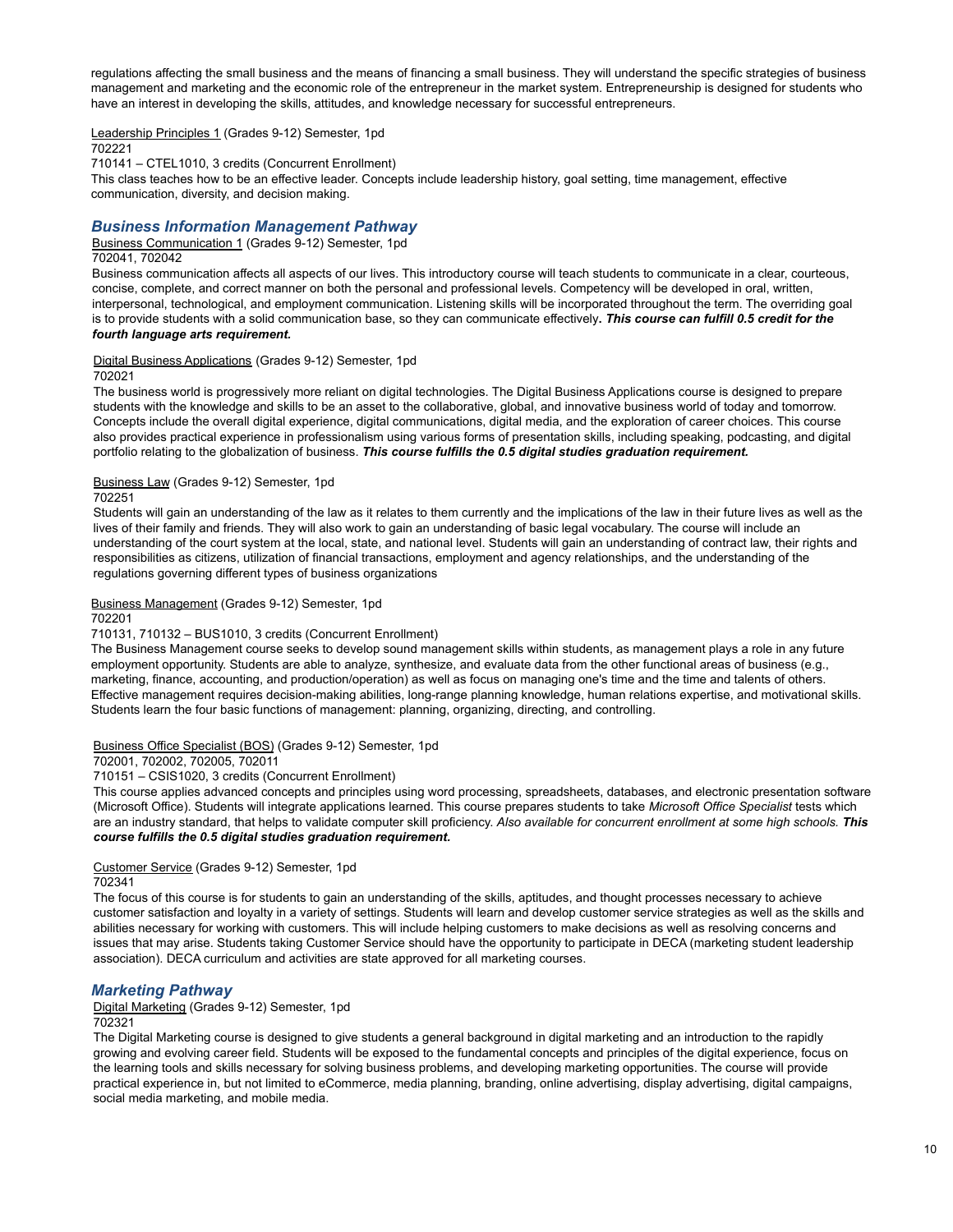Economics (Grades 9-12) Semester, 1pd 702261

710161 – ECON1010, 3 credits (Concurrent Enrollment)

Economics is a social science that studies how people satisfy unlimited wants and needs with scarce resources. Characteristics of the market economy of the United States and its function in the world will be explored. Students will learn methods of applying economics to one's life.

Exploring Business & Marketing (Grade 9) Semester, 1pd

### 702391

Students will be exposed to the fundamental concepts of business and marketing. Skills include basic business concepts, organizational communication, human resources management, entrepreneurship, accounting, finance, and leadership. Students will explore courses within the Business and Marketing career pathways to define areas of interest.

Marketing 1 (Grades 9-12) Semester, 1pd

# 702301

### 710241 – MKTG1030, 3 credits (Concurrent Enrollment)

Marketing 1 explores the seven core functions of marketing which include: marketing planning – why target market and industry affects businesses; marketing information management – why market research is important; pricing – how prices maximize profit and affect the perceived value; product/service management – why products live and die; promotion – how to inform customers about products; channel management – how products reach the final user; and selling – how to convince a customer that a product is the best choice. Students will utilize knowledge in hands-on projects which may include conducting research, creating a promotional plan, pitching a sales presentation, and introducing an idea for a new product/service. Students will have the opportunity to participate in DECA, a student organization that prepares emerging leaders and entrepreneurs. DECA related activities and curriculum are an integral part of all marketing classes*.*

# Retailing (Grades 9-12) Semester, 1pd

## 702361

Retailing is a course that will prepare the student to operate businesses that sell, rent, or lease goods and services. This course will provide insight into the theory and application of merchandise/service assortment, pricing, promotion mix, location, store layout, and customer service activities necessary for successful retail operations. Students taking business and marketing related courses should have the opportunity to participate in a CTSO such as DECA and/or FBLA.

### Sports & Entertainment Marketing (Grades 9-12) Semester, 1pd

702381

This is an introductory course, which will help students develop a thorough understanding of the marketing concepts as they apply to the sports and entertainment industry. The areas this course will cover include core marketing standards, market segmentation, target marketing, the event marketing triangle (events, fans, and sponsors), sports and entertainment promotion and marketing plans.

# *Academy of Finance 11 th and 12 th*

The Academy of Finance is a two-year program for juniors and seniors who are interested in pursuing a career in financial services. The comprehensive curriculum includes economics, accounting, financial planning and banking and credit. Entrance into this academy is competitive, and courses are available only to those students admitted into the program. Enrollment is open to any student in Granite School District who meets admission criteria. This academy is taught at Cottonwood High School and if you don't go to Cottonwood you can attend at the Granite Technical Institute (GTI) where students are bused from all Granite School District high schools. For more information, contact *a high school career coordinator or Julie Bagley at 385 646 4629*

## Accounting 1 CE (Grades 11-12) Semester, 1pd

710102 – ACCT1110, 3 credits (Concurrent Enrollment)

This course covers the basic structure of accounting and includes understanding asset, liability, capital, revenue, and expense accounts as well as the accounting cycle, special journals, receivables, payables, payroll, worksheet, adjustments, reversing and closing entries.

## Accounting 2 CE (Grades 11-12 Semester, 1pd

710112 – ACCT1120, 3 credits (Concurrent Enrollment)

Students study inventories, plant assets, depreciation, current and long-term liabilities, partnerships, corporation organization, operation and finance, and the statement of cash flow.

### Business Management (Grades 11-12) Semester, 1pd

702201

710131 – BUS1010, 3 credits (Concurrent Enrollment)

This course seeks to develop sound management skills within students. Students will learn to analyze, synthesize, and evaluate data, as well as learn time-management, communication, planning, leadership, and study skills.

# Business Communications (Grades 11-12) Semester, 1pd

# 702041, 702042

Business communications impacts all aspects of our lives. This introductory course will teach students to communicate in a clear, courteous, concise, and correct manner on both personal and professional levels. Competency will be developed in oral, written, interpersonal, technological and employment communication. Listening skills will be incorporated throughout the term. The overriding goal is to provide students with a solid communication base, so they can communicate effectively.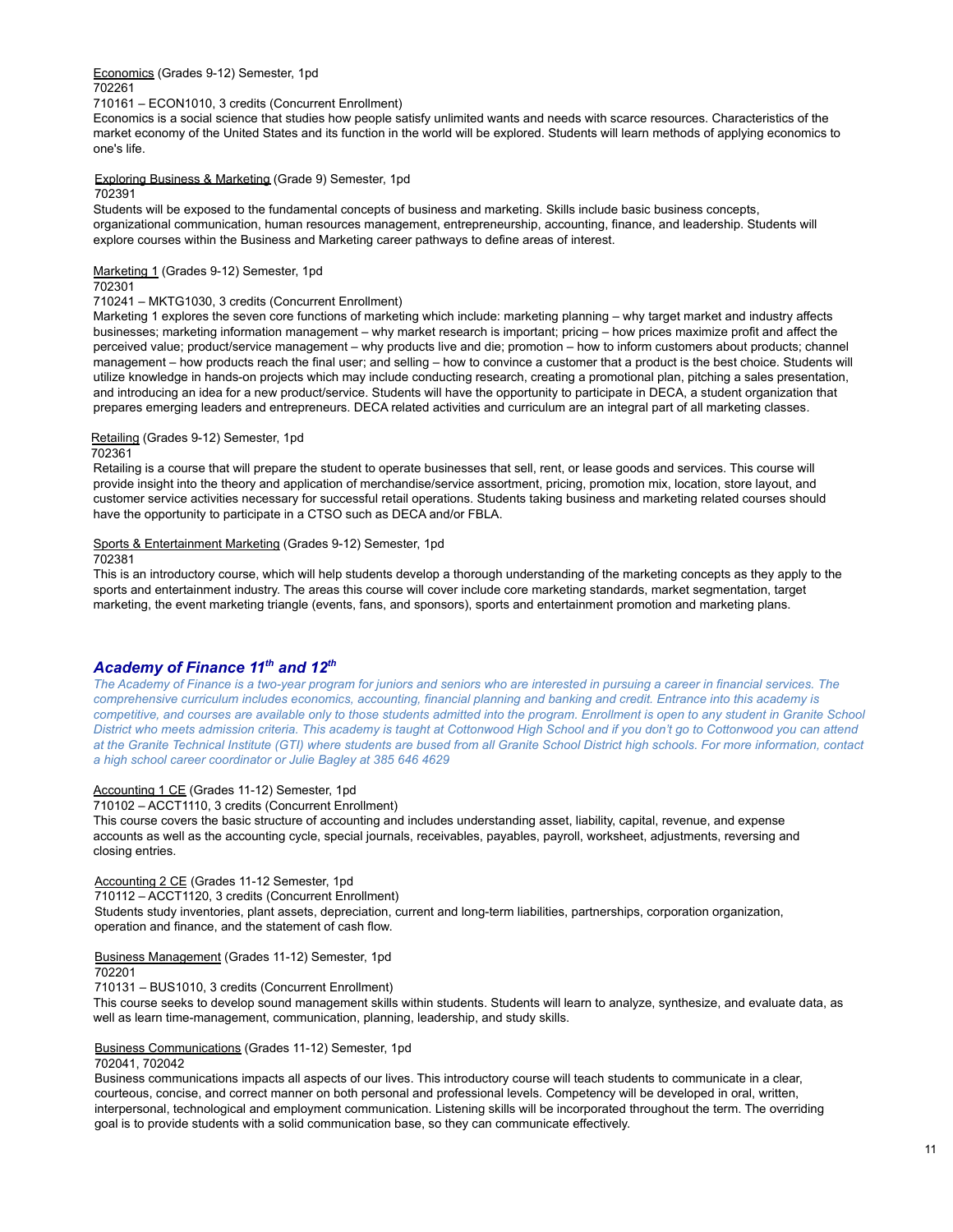Business Office Specialist (BOS) (Grades 11-12) Semester, 1pd

702001, 702002, 702005, 702011

710151 - CSIS1020, 3 credits (Concurrent Enrollment)

This course applies advanced concepts and principles using word processing, spreadsheets, databases, and electronic presentation software (Microsoft Office). Students will integrate applications learned. This course prepares students to take *Microsoft Office Specialist* tests which are an industry standard, that helps to validate computer skill proficiency. *This course fulfills the 0.5 digital studies graduation requirement.*

Financial Planning CE (Grades 11-12) Semester, 1pd

710192 – FIN1050, 3 credits (Concurrent Enrollment)

This course explores the principles and skills necessary for individual and family financial growth including financial planning and goal setting, spending and budgeting, adequacy of insurance, investments, borrowing and banking, savings programs, home and automobile purchases, taxes and estate planning. **(Fulfills the .5 Financial Literacy requirement for graduation)**

International Finance/Economics CE (Grades 11-12) Semester, 1pd

710162 – ECON1010, 3 credits (Concurrent Enrollment)

This course covers the global approach to the economy dealing primarily with aggregate economic data, national income statistics, labor force, full employment, and inflation. Simple models are used to develop a basic understanding of income and monetary theories.

Intro to Marketing CE (Grades 9-12) Semester, 1pd

710241 – MKTG1030, 3 credits (Concurrent Enrollment)

This course teaches business and marketing fundamentals: selling, product planning, purchasing, promotion, selling, finance, communications, human relations, and other marketing operations. This course gives students an understanding of consumer-to-business relationships and how marketing is an integral part of any business. Technological, employment communication, and listening skills will be incorporated throughout the semester. The overriding goal is to provide students with a solid communication base, so they can communicate effectively.

# *Computer Science and Information Technology*

The Computer Science and Information Technology Career Cluster is focused on building linkages in information technology occupations for entry level, technical and professional careers related to the design, development, support and management of hardware, software, *multimedia, and systems integration services.*

Students may choose to take a sequence of courses in one specialization strand or they may take courses across each strand to gain a broader understanding of the information technology industry. Information technology careers are found in every industry sector and are in high demand. Students could participate in several student leadership organizations in the Computer Science and Information Technology Cluster area that include Future Business Leaders of America (FBLA), Skills USA, and the Technology Student Association (TSA).

*Pathways in Granite School District include:*

### Advanced Computer Programming (Grades 10-12), Year, 1pd

### 702680

This is an advanced course in computer programming/software engineering and applications. It reviews and builds on the concepts introduced in Computer Programming 1 and 2. It introduces students to dynamic data structures, advanced utilization of classes, and applications of recursion through the application of mathematical concepts. This course will also highlight the differences between the many different languages of computer programming. *Prerequisite: Computer Programming 2 (702605, 702641)*

### AP Computer Science Principles (Grades 9-12) Year, 1pd 702900

This course seeks to broaden participation in computing and computer science. The course places emphasis on the principles of computer science rather than just programming. Concepts include: 1) computing as a creative activity, 2) how computing focuses on relevant concepts and the creation of knowledge, 3) algorithms that are used to develop and express solutions to computational problems, 4) programming that enables problem solving, human expression, and creation of knowledge, and 5) the internet's role in modern computing. AP Computer Science Principles introduces students to the foundational concepts of computer science and challenges them to explore how computing and technology can impact the world. With a unique focus on creative problem solving and real-world applications, AP Computer Science Principles prepares students for college and career. **This course fulfills the 0.5 Digital Studies graduation requirement.**

### Augmented Reality/Virtual Reality (Grades 9-12) Semester, 1pd 702951

This course introduces students to the technologies that underpin AR/VR systems. Then the course walks through five applications of AR/VR and how they will change and impact numerous aspects of our lives and the economy. Students will also learn about and discuss the risks and side effects of these systems, including health, privacy, and ethical implications.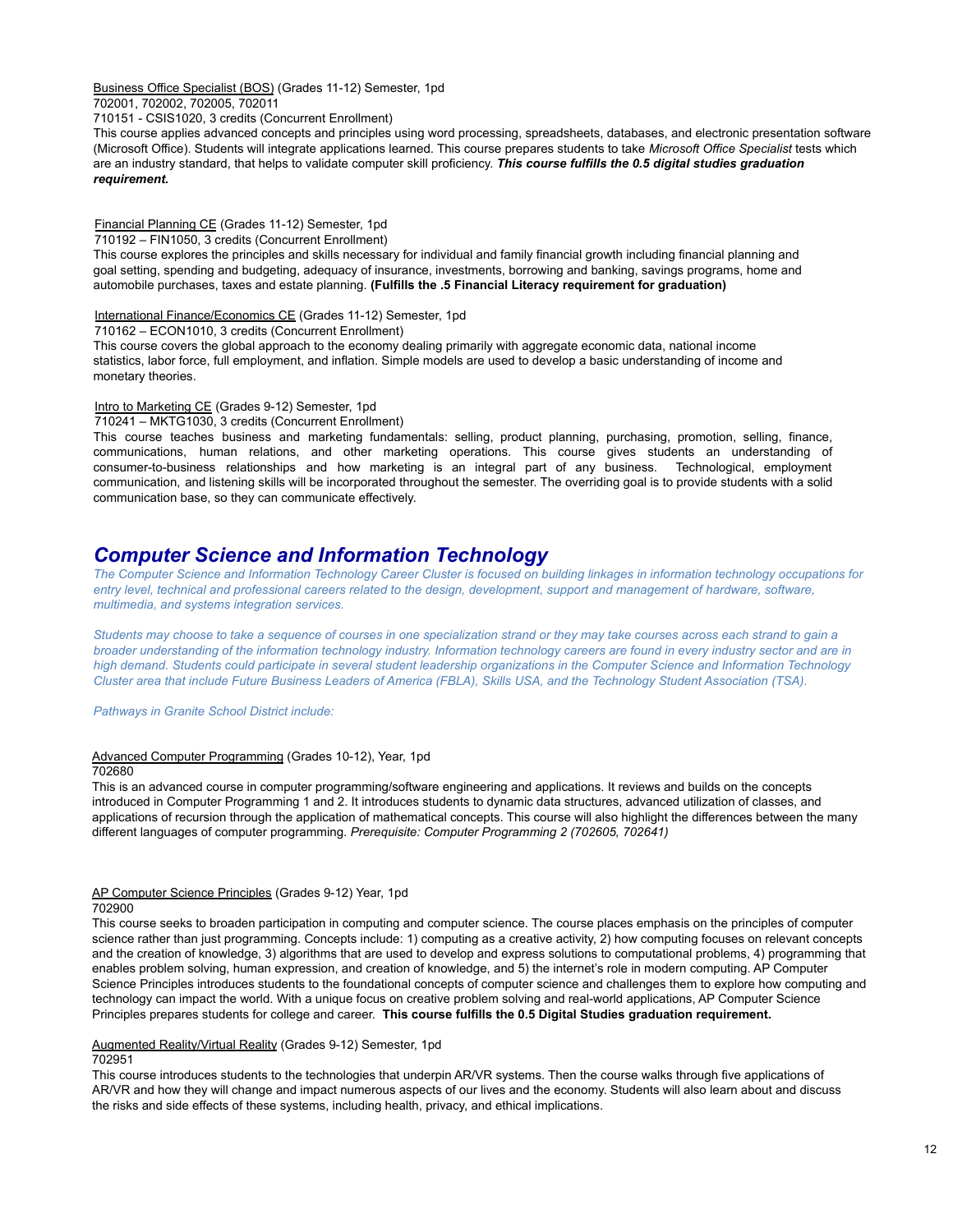### Basic Networking (NETWORK +) (Grades 9-12) Semester, 2pd 702521

This course focuses on basic networking terms and concepts, the OSI model, transmission media, and protocols used by various vendors in LAN and WAN network implementation. The course is designed to prepare students for the CompTIA Network+ certification exam and is equivalent to 6 months of full-time experience working with Peer-to-Peer and Server Client networks. Students will be introduced to CCENT (Beginning Cisco Certification), learn to describe the operation of data networks, implement small switched networks, implement an IP addressing scheme and IP services to meet network requirements for a small branch office, implement small routed networks, explain and select administrative tasks required for a WLAN, identify security threats to a network and describe ways to mitigate those threats, and implement WAN links. *Recommended: Intro to Information Technology (702411) or A+ Computer Repair/Maintenance (702501, 702511)*

### Cloud Computing 1 (Grades 9-12) Semester, 1pd 702581

The Cloud Computing 1 course is an exploration of cloud computing. Students will begin to prepare themselves to sit for cloud computing professional certifications. In this course, students explore cloud computing services, applications, technologies and use cases (Case-Base Learning). Students dive deeply into cloud computing best practices and learn how cloud computing helps users develop a global infrastructure while also developing and inventing innovative technologies. *Recommended: Intro to Information Technology (702411)*

# Cloud Computing 2 (Grades 9-12) Semester, 1pd

### 702591

The Cloud Computing 2 course is a natural extension of the concepts learned in Cloud Computing 1. Students will continue to prepare themselves to sit for cloud computing professional certifications. This course expands on basic cloud computing principles and concepts including programming, networking, cybersecurity, hardware, software, data storage, data collection, and the impacts of computing. This advanced course will take students from conceptual understanding of these principles to real-world cloud applications across multiple industries. After completing the two Cloud Computing courses, students will be prepared for the AWS Certified Cloud Practitioner certification exam. *Prerequisite: Cloud Computing 1 (702581)*

# Computer Programming 1 (Grades 9-12) Year, 1pd; Semester, 2pd

### 702600, 702601

This course introduces students to the fundamentals of computer programming. Students will learn to design, code, and test their own programs while applying mathematical concepts. Teachers introduce coding concepts and problem-solving skills to beginning students through a programming language such as C++, C#, Java, Python, or JavaScript. Students will also be introduced to more complex data structures and their uses, including arrays and classes. Students will learn to create more powerful programs. **This course fulfills the 0.5 Digital Studies graduation requirement.**

Computer Programming 2 (Grades 9-12) Semester, 2pd 702641

## IB Adv Computer Programming (Grades 10-12) Year, 1pd

### 702680

This course reviews and builds upon the concepts introduced in Computer Programming 1. This course introduces students to more complex data structures and their uses, including sequential files, arrays, and classes. Students will learn to create more powerful programs within a specific programming language, including Java, Python, C++, C#, and Swift. *Prerequisite: Computer Programming 1 (702600, 702601)*

### Computer Programming 1 Projects (Grades 9-12) Semester, 2pd

### 702621

Prerequisite: Computer Programming 1 (702600, 702601) or Computer Programming 2 (702641) or Web Development 2 (702821) Students will learn to read and code HTML web pages, program in PHP scripting language and use the relational database MySQL. This course is designed to help students acquire marketable skills. (*Students wishing to take this course must make individual arrangements with the instructor.)*

# Computer Science Principles (Grades 9-12) Year, 1pd

### 702910

This course seeks to broaden participation in computing and computer science. The course places emphasis on the principles of computer science rather than just programming. Concepts include: 1) computing as a creative activity, 2) how computing focuses on relevant concepts and the creation of knowledge, 3) algorithms that are used to develop and express solutions to computational problems, 4) programming that enables problem solving, human expression, and creation of knowledge, and 5) the internet's role in modern computing. **This course fulfills the 0.5 Digital Studies graduation requirement.**

# Computer Systems 1(A+) (Grades 9-12) Semester, 1pd

### 702501

This semester course will introduce students to the necessary competencies required of entry-level IT professionals including installing, building, upgrading, repairing, configuring, troubleshooting, optimizing, diagnosing, and performing preventative maintenance of basic personal computer hardware and operating systems. This course is designed to prepare students for the Comp TIA A+ Core 1 certification exam and the A+ certification which verifies the competency of entry-level (9 month's experience) service technicians in the computer industry. Earning A+ certification means that the individual possesses the knowledge, skills, and customer relation skills essential for a successful entry-level computer service technician as defined by experts from companies across the industry. *Recommended prerequisite: Intro to Information Technology*

NOTE: Computer Systems 1 and Computer Systems 2 are combined into a one-semester, two-period course offered at the GTI.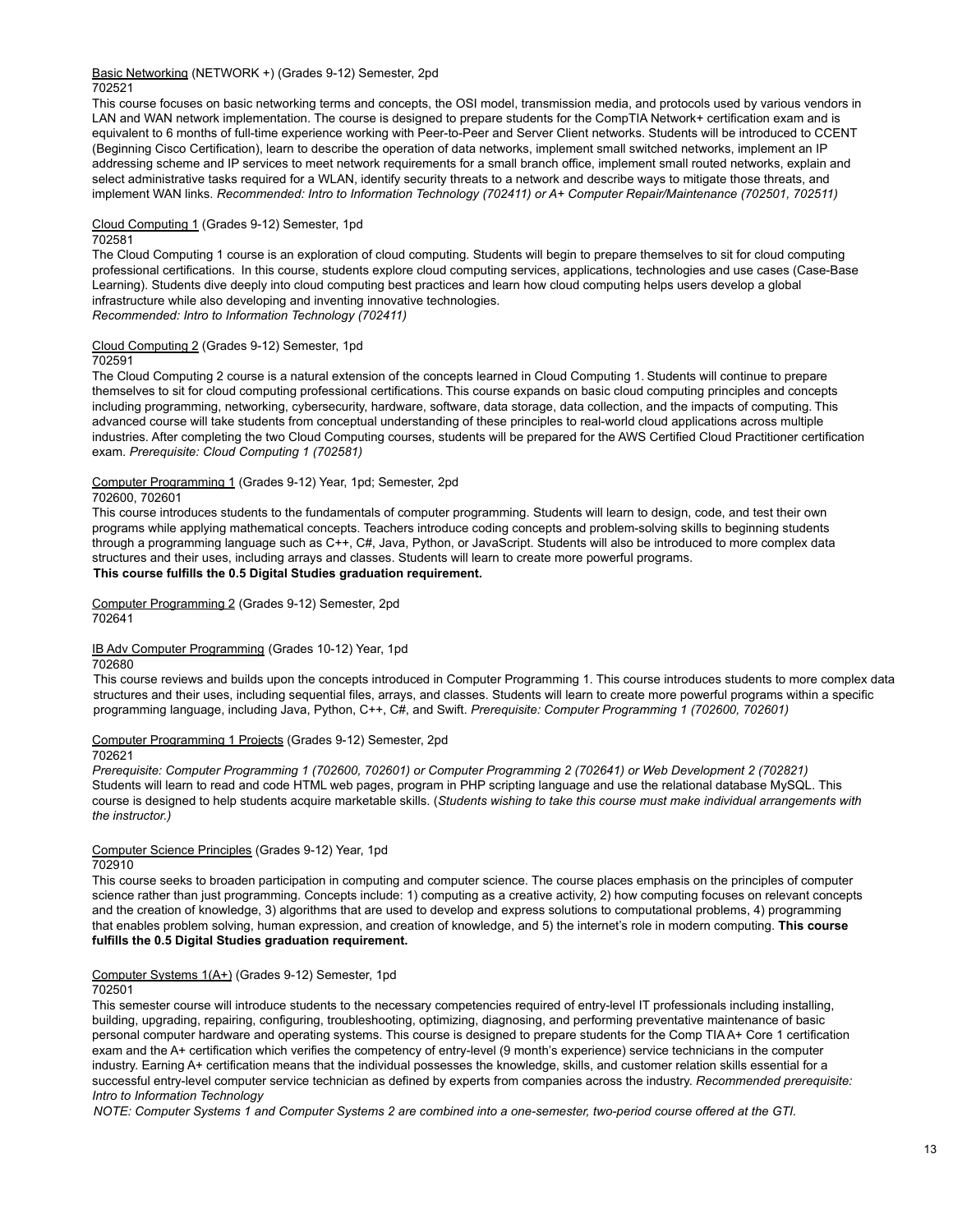# Computer Systems 2 (A+) (Grades 9-12) Semester, 1pd

702501

This semester course will continue teaching students the necessary competencies required of entry-level IT professionals including installing, building, upgrading, repairing, configuring, troubleshooting, optimizing, diagnosing, and performing preventative maintenance of basic personal computer hardware and operating systems. This course is designed to prepare students for the Comp TIA A+ Core 2 certification exam and the A+ certification which verifies the competency of entry-level (9 month's experience) service technicians in the computer industry. Earning A+ certification means that the individual possesses the knowledge, skills, and customer relation skills essential for a successful entry-level computer service technician as defined by experts from companies across the industry. *Prerequisite: Computer Systems 1*

NOTE: Computer Systems 1 and Computer Systems 2 are combined into a one-semester, two-period course offered at the GTI.

Exploring Computer Science 1 (Grades 9-12) Semester, 1pd

## 702421, 702422

This course is designed to introduce students to the breadth of the field of computer science through an exploration of engaging and accessible topics. Rather than focusing the entire course on learning particular software tools or programming languages, the course is designed to focus on the conceptual ideas of computing to help students understand why certain tools or languages might be utilized to solve particular problems. The goal of Exploring Computer Science is to develop in students the computational thinking practices of algorithm development, problem solving and programming within the context of problems that are relevant to the lives of today's students. Students will also be introduced to topics such as interface design, limits of computers and societal and ethical issues. **This course fulfills the 0.5 Digital Studies graduation requirement.**

### Exploring Computer Science 2 (Grades 9-12) Semester, 1pd

### 702431

This course is designed to introduce students to the breadth of the field of computer science through an exploration of engaging and accessible topics. Rather than focusing the entire course on learning particular software tools or programming languages, the course is designed to focus on the conceptual ideas of computing and help students understand why certain tools or languages might be utilized to solve particular problems. The goal of the course is to develop in students the computational thinking practices of algorithm development, problem solving and programming within the context of problems that are relevant to the lives of today's students. Students will also be introduced to topics such as interface design, limits to computers and societal and ethical issues. *Prerequisite: Exploring Computer Science 1 (702421, 702422)*

### Game Development Fundamentals 1 (Grades 9-12) Semester, 1pd

702701

This course is designed to provide students with knowledge and a project-based experience of fundamental gaming development concepts relating to STEM. These concepts include game design, scripting, creation of digital assets, graphic resources, animations, understanding hardware, problem solving, critical thinking, collaboration, and project management.

### Game Development Fundamentals 2 (Grades 9-12) Semester, 1pd

702711

This course is designed to provide students with knowledge and a project-based experience of fundamental gaming development concepts relating to STEM. These concepts include game design, scripting, creation of digital assets, graphic resources, animations, understanding hardware, problem solving, critical thinking, collaboration, and project management. *Prerequisite: Game Development Fundamentals 1 (702701)*

# Intro to Information Technology (Grades 9 – 12) Semester, 1pd

702411

This course is a one-semester course created to introduce students to the four program areas in information technology, namely information support and services, interactive media, networking systems, and programming and software development. The goal of this course is to help students interested in an information technology career decide where their interests lie. This course is a fundamental information technology course that would be appropriate for all CTE pathway programs.

# Linux Fundamentals (Grades 9-12) Semester, 2pd

702541

This course introduces students to the SLES11 Linux operating system. Students will learn initial concepts, installation, administration, system management, the X-window system, TCP/IP, and SAMBA for both workstations and servers. This course prepares the student for the CompTIA Linux+ certification exam. *Recommended prerequisite: Intro to Information Technology (702411), A+ Computer Repair/Maintenance (702501), Basic Networking (702521)*

# Principles of Cyber Defense (Grades 9-12) Semester, 2pd

### 702561

This course will provide a comprehensive view of Cybersecurity across an organization. Students will learn how to use features of modern operating systems to enhance an organization's security, understand inherent weaknesses in wireless and wired networks, and be better equipped to protect employer and personal information. As a prerequisite to advanced topics in ethical hacking, incident response, and digital forensics, you will also learn about Cybersecurity career paths and how skills in these further develop students' areas. *Prerequisites: A+ Computer Repair/Maintenance (702501), Basic Networking (702521), Linux Fundamentals (702541)*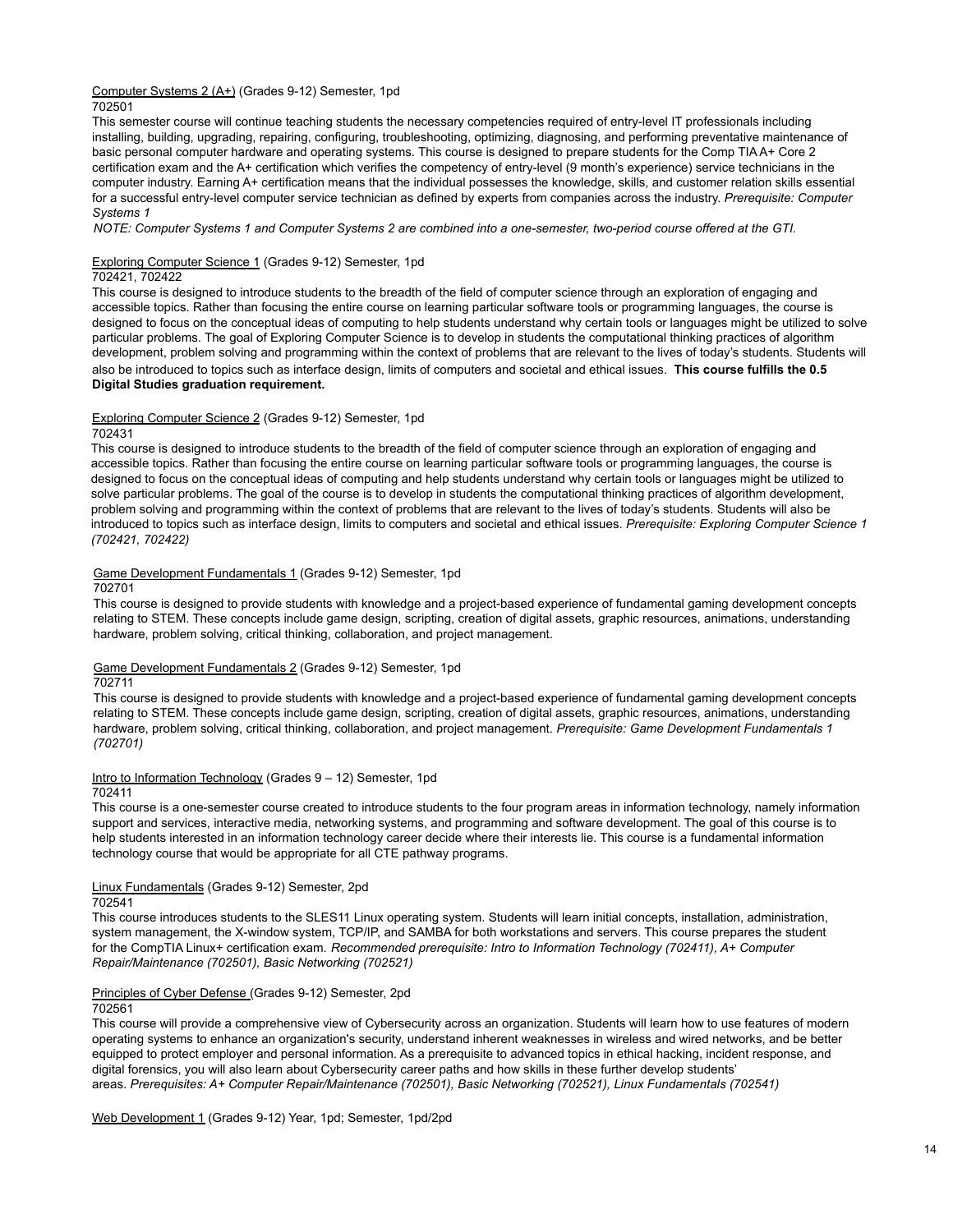### 702800, 702801, 702802, 702811

This course will guide students in a project-based environment in the development of up-to-date concepts and skills that are used in the development of today's websites. Students will learn the fundamentals of how the Internet works. They will learn and use the basic building blocks of the World Wide Web: HTML5 coding, Cascading Style Sheets (CSS), and JavaScript. Students follow the steps to create a website by planning, designing, developing, deploying, and maintaining of the website projects. Students will learn and use different scripting technologies to create more dynamic and interactive websites. They will learn what it takes for a career in web development as they complete projects and create their own website(s). **This course fulfills the 0.5 Digital Studies graduation requirement.**

### Web Development 2 (Grades 9-12) Semester, 2pd 702821

This course will guide students in a project-based environment in the development of up-to-date concepts and skills that are used in the development of today's websites. Students will learn the fundamentals of how the Internet works. They will learn and use the basic building blocks of the World Wide Web: HTML5 coding, Cascading Style Sheets (CSS), and JavaScript. Students follow the steps to create a website by planning, designing, developing, deploying, and maintaining of the website projects. Students will learn and use different scripting technologies to create more dynamic and interactive websites. They will learn what it takes for a career in web development as they complete projects and create their own website(s).

*Prerequisite: Web Development 1 (702800, 702801,702802)*

# *Education & Training*

The Education & Training Career Cluster focuses on preparing students for employment in careers that relate to the planning, managing, *and providing education and training services, and related learning support services.*

Education & Training workers guide and train people. As a teacher, you could influence young lives. You could also support the work in schools by becoming a counselor, librarian, or principal. You could also work with adults. For example, you could lead training to employees in a business or you could work as a university or college professor. Students in this cluster are being prepared for *employment and/or continuing education opportunities through the classroom, experiential education in the laboratory, student internships, and through leadership and personal development in the Educators Rising student leadership organization.*

*Pathways in Granite School District include:*

# *K-12: Teaching As A Profession Pathway*

Teaching as a Profession 1 (Grades 9-12) Semester, 1pd

703121

This course is designed to introduce students to the role and positive influence of an effective educator. Students will explore various careers in education and develop employability skills to become a successful professional. Students will understand the value of multiculturalism and diversity in the classroom and how it enhances individual student learning. Students will identify instructional strategies and understand the role of technology and feed back in student engagement.

Teaching as a Profession 2 (Grades 9-12) Semester, 1pd

*703141*

### *Note: When taken with Human Development CE (FHS1500, 3 credits - 710622) = 2 pd*

This course is designed for students to learn, observe, and experience how an educator uses instructional strategies to successfully manage a classroom. Students will learn the importance of teaching as a profession. Students will learn to apply instructional strategies and create learner appropriate activities that inspire the enjoyment of learning. As part of the concurrent class students will discuss challenges and rewards, history, philosophies, social issues, legal issues, job availability, and governance. This course also prepares students for acceptance into a teacher education program. Field experience required.

Teaching as a Profession 3 (Grades 11-12) Semester, 1pd

703161

*Note: When taken with Orientation to Education CE (EDUC1010, 3 credits – 710601) = 2 pd*

This course is designed to familiarize students with professional expectations and responsibilities of an educator. Students will create an electronic unit plan portfolio that includes classroom management plans, formative and summative assessments, technology in the classroom, data collection and analysis, and a variety of lesson plans. Student will also be in schools and classrooms to practice skills with professional educators.

### Adult Roles and Responsibilities (Grades 11-12) Semester, 1pd

### 703201

This course prepares students to understand human relationships involving individuals and families. Topics include career and workforce preparation, family, parenting, money management, decision-making skills, communication skills, self-awareness, crisis management, and the individual's roles and responsibilities within the family, community, and workforce. Emphasis will be placed upon the uniqueness, needs, and interests of individuals and families.

## Adult Roles and Financial Literacy (Grades 11-12) Year, 1pd

### 703251, 703252

710661, 710662 – FHS2400, 3 credits (Concurrent Enrollment)

This course prepares students to understand human relationships involving individuals and families integrated with general financial literacy. Topics include career and workforce preparation, dating, marriage, parenting, decision-making, communication, self-awareness, money management, saving,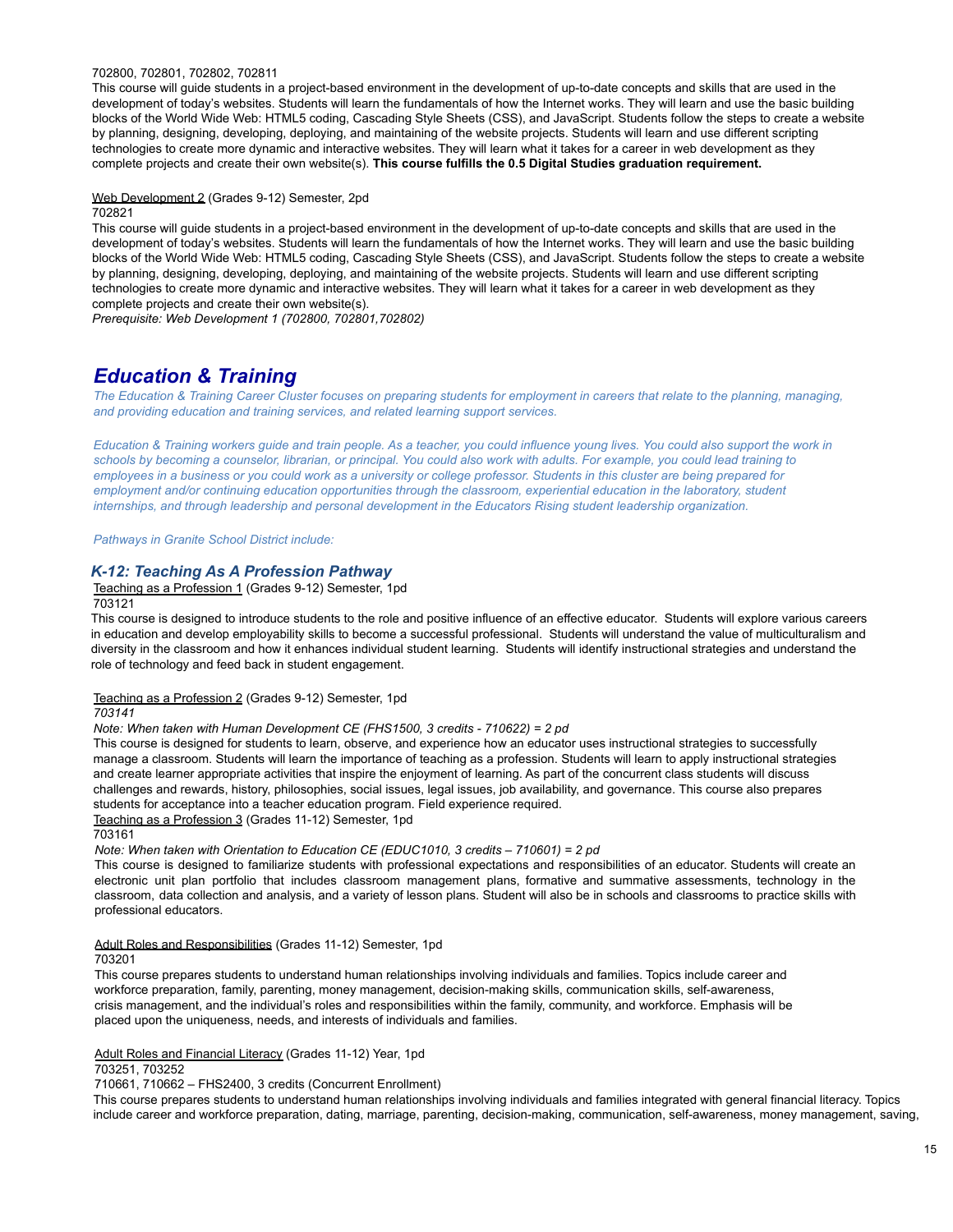investing, and individual roles and responsibilities within the family, community and workforce. This course will strengthen comprehension of concepts and standards outlined in Sciences, Technology, Engineering, and Math (STEM) education. *Students who complete the entire 1.0 course will fulfill the General Financial Literacy graduation requirement receive 0.5 CTE credit and 0.5 Financial Literacy credit.*

## *Pre-K: Early Childhood Education Pathway*

Child Development (Grades 9-12) Semester, 1pd

### 703001

This course provides students with an understanding of the aspects of child growth and development, positive guidance techniques, and child-related issues. Topics of study include parenting, nurturing, prenatal development, pregnancy, neonate, infants, toddlers, preschoolers, and positive guidance. Learning activities, observation techniques, and lab experiences in working and with young children may be included. By state law, parental or guardian consent is required for a student to participate in human sexuality instruction. State policy states that instruction includes the importance of marriage and the family, abstinence from sexual activity before marriage, and fidelity after marriage.

### Early Childhood Education 1 (Grades 10-12) Semester, 1pd

703051

This term course introduces students to child-related careers and the Child Development Associate Credential (CDA). Instruction is given regarding developmentally appropriate practices (DAP) and curriculum and facility design for young children. Early Childhood Education lab training may be a part of the course. *Prerequisite, Child Development (703001)*

## Early Childhood Education 2 (Grades 10-12) Semester, 1pd

### 703061

This term course provides students an opportunity to work with children in a professional lab setting. Instruction given includes applying developmentally appropriate practices (DAP) and teaching lessons to children, maintaining a healthy environment for children, and developing positive relationships with children. On-site lab experiences will be a major component of the course. Students will continue preparing for the Child Development Associate Credential (CDA). *This class may be repeated as students* work to complete their CDA requirements. Required Prerequisite: Child Development (703001) and Early Childhood Education 1 *(703051)*

### Early Childhood Education 3 (Grades 11-12) Semester, 1pd

703071

This term course provides students an opportunity to work with children in a professional lab setting. Students enrolled in this course will teach young children, demonstrate positive employment skills, maintain a healthy environment for children, and develop positive relationships with children. On-site lab experiences will be a major component of the course. Students will continue preparing for the Child Development Associate Credential (CDA). *This class may be repeated as students work to complete their CDA requirements. Prerequisite: Child Development (703001), Early Childhood Education 1 and Early Childhood Education 2 (703051, 703061)*

### *Academy of Education*

Students interested in pursuing a career in elementary or secondary education are invited to take the classes during their junior and senior years. The classes will be concurrent through Salt Lake Community College. The focus will be on exposing students to the roles of teachers, the activities, and the culture in education as they explore this career pathway. Hands on learning and experience in the *classroom will be part of this academy. Opportunity to earn 12 college credits.*

### Teaching as A Profession 2 (Grades 9-12) Semester, 1pd

### 703141

*Note: When taken with Human Development CE (FHS1500, 3 credits - 710622) = 2 pd*

\$20 Course fee required per semester This course is designed for students to learn, observe, and experience how an educator uses instructional strategies to successfully manage a classroom. Students will learn the importance of teaching as a profession. Students will learn to apply instructional strategies and created learner appropriate activities that inspire the enjoyment of learning. As part of the concurrent class students will discuss challenges and rewards, history, philosophies, social issues, legal issues, job availability, and governance. This course also prepares students for acceptance into a teacher education program. Field experience required. Orientation to Education CE (EDU 1010 - 3 Credits) (Grades 11-12) Semester, 1pd

710601

*Note: When taken with Teaching as a Profession 3 (703161) = 2 pd*

This course explores teaching as a career, the challenges and rewards, history, philosophies, social issues, legal issues, job availability, and governance. This prepares students for acceptance into a teacher education program. Field experience is required. All students will have time in an elementary classroom as part of this class.

Human Development (Grades 11-12) Year, 1pd; Semester, 1pd

713001, 713101

710622 – FHS1500, 3 credits (Concurrent Enrollment)

*Note: When taken with Teaching as a Profession 2 (703141) = 2pd*

Fundamentals of growth and development from preconception to old age and death are explored. The domains of physical, cognitive, and social-emotional growth for each age in the life cycle are explored in a variety of contexts.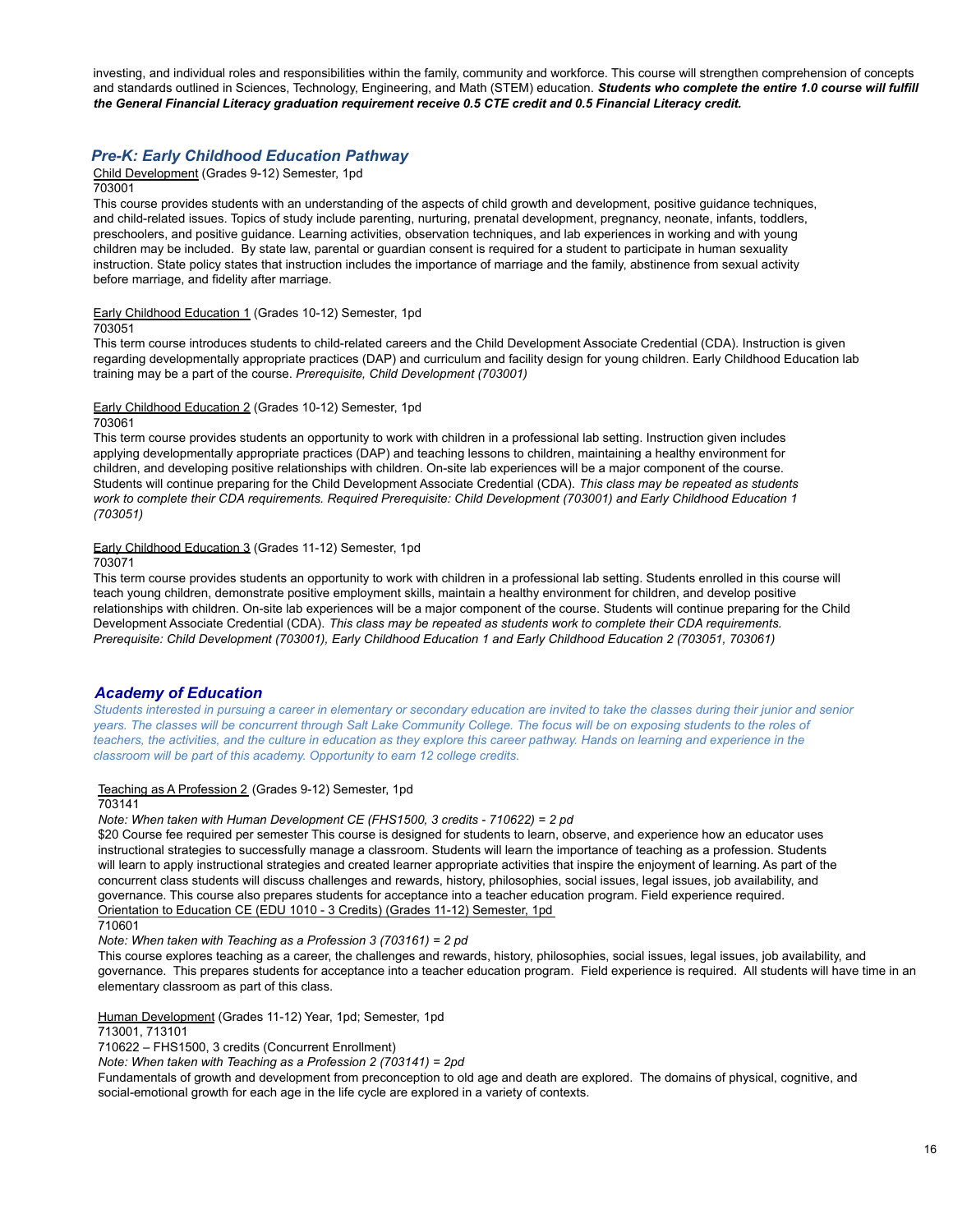Marriage and Family Relations/Adult Roles CE (Grades 11-12) Semester, 1pd

710661, 710662 – FHS2400, 3 credits (Concurrent Enrollment) *Note: When taken with Intro Behavioral Science (713001) = 2pd*

Introduction to marriage and the family. Personality, interpersonal relationships, and society are examined within the context of the family life cycle.

Emphasis is placed on the impact of societal and personal choices on the family.

CTE Teacher Internship (Grades 11-12) Semester, 1pd

706021

This CTE teaching internship provides an opportunity for students to work and teach with a teacher in a classroom that is directly related to a teaching goal and course of study. This Work-Based Learning experience is designed to bridge the gap between school and work.

# *Engineering & Technology*

The Engineering & Technology Career Cluster focuses on preparing students for employment in Careers that relate to the planning, managing, and providing of professional and technical services, including research and development services. Employment in engineering occupations is projected to grow 3 percent from 2019 to 2029. Most of the projected engineering growth is in such areas as rebuilding of infrastructure, renewable energy, oil and gas extraction, and robotics.

A career in this Career Cluster is exciting and ever-changing. Workers in these careers use scientific, technological, engineering, and/or mathematical processes to do research and solve problems. Students in this cluster have the opportunity to participate in *leadership personal development in both SkillsUSA and TSA student leadership organizations.*

*Pathways in Granite School District include:*

# *Engineering Pathway*

Engineering Technology (Grades 9) Semester, 1pd 703311

A foundational engineering design course that introduces basic problem-solving and documentation skills. Students will learn the engineering design method. Various aspects of engineering will be explored along with technology's environmental, societal, political, and economic impacts on our world. By utilizing problem-solving skills, students will develop essential abilities and attitudes that will expand their occupational opportunities in the world of engineering.

### Engineering Principles 1 (Grades 9-12) Semester, 1pd

703321

This hands-on course is the first in a sequence of courses in the Engineering Pathway. In this course, students will complete projects in seven different engineering disciplines: Biomedical, Chemical, Civil, Electrical, Environmental, Mechanical, Computer. Students will use basic math, and science principles to work on these projects. By applying problem-solving skill in hands-on activities, students will gain a greater understanding of the world of engineering.

### Engineering Principles 2 (Grades 9-12) Semester, 1pd

703331

This hands-on course is the second in a sequence of courses in the Engineering Pathway. This course ties observations and concepts common to a variety of different engineering disciplines to develop a better understanding of basic math and science principles used in engineering. Engineering Principles 2 completes the overview of the different engineering disciplines, which were discussed in Engineering Principles 1.

### Engineering Capstone (Grades 11-12) Year, 2pd; Semester, 2pd

703360, 703361

Students will develop products using the engineering design process. The course will require the use of 3D computer aided design (CAD) software, 3D prototype, model machinery (3D printer), and other shop equipment to design, prototype, and test their product. **This course may also be** taken to fulfill a third science credit. Students wishing to take this course must make individual arrangements with the instructor. Prerequisite: *CAD Mechanical Design 3 (711661) and Engineering Principles 2 (703331, 703332)*

# Manufacturing Technology (Grades 9) Semester, 1pd

703401

This activity-oriented course explores the technology and various occupations and pathways in Advanced Manufacturing. This course will help students develop an understanding of the general steps involved in the manufacturing process. Students will practice skills to be an effective team member in a manufacturing production setting. Projects will expose students to the diverse career opportunities found in Advanced Manufacturing supporting more focused course choice in high school. Students will gain an understanding of how manufacturing impacts all aspects of their lives and the world including politics, the environment, society, and the economy.

Manufacturing Principles 1 (Grades 10-12) Semester, 1pd

# 703411

*Note: When taken with Composites 1 (705001) = 2pd*

The first in a sequence of courses offering "hands-on" experience producing useable items from wood, plastic, and composite material rough stock that meet a given set of design specifications. Students will use basic tools, equipment and operations found in manufacturing industries. Students will create engineering drawings, use precision measuring instruments, manufacturing equipment, machines, and materials to improve an existing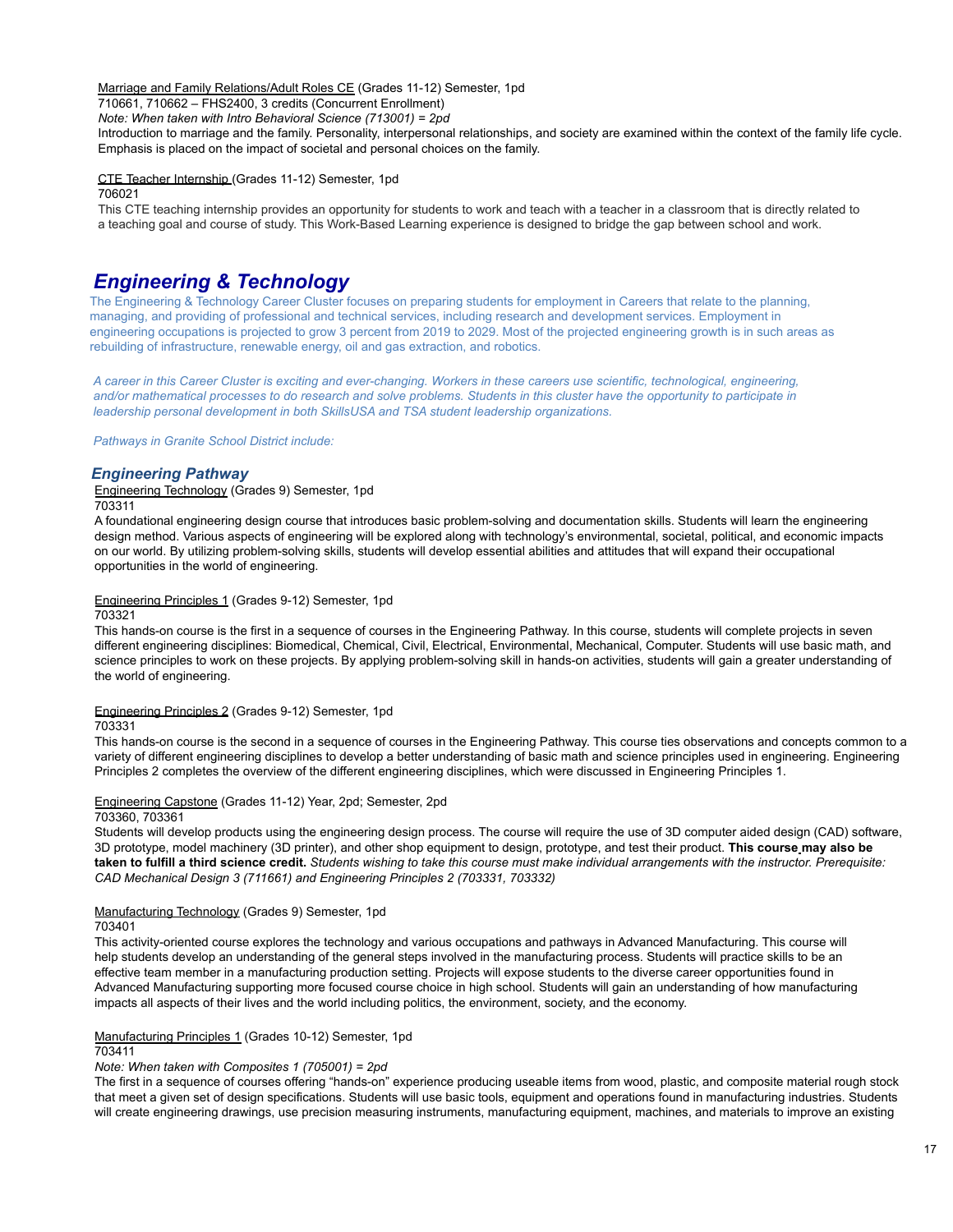design or manufacture original products. Products will comply with quality control standards. This course allows students to experiment with new technologies and assess application of processes, materials, and products.

# Manufacturing Principles 2 (Grades 10-12) Semester, 1pd

### 703421

The second in a sequence of courses offering a "hands-on" experience in producing useable items from metal and ceramic material rough stock that meets a given set of design specifications. Emphasis is placed on selecting and using processes optimizing strength, cost, and overall quality. Students will learn Lean Manufacturing and Six Sigma processes and practice the processes as part of manufacturing teams in the classroom.

### Electronics 1 (Grades 9-12) Semester, 1pd 703501

This course is the first in a sequence of courses that prepares individuals to apply technical knowledge and skills to assemble and operate electrical/electronic equipment used in business, industry, and manufacturing. Instruction includes training in safety, electrical theory, parallel and series circuits, Kirchoff's Laws, schematic diagrams, electrical components, and soldering. This course focuses on DC circuits.

### Electronics 2 (Grades 9-12) Semester, 1pd

703511

The second in a sequence of courses that prepares individuals to apply technical knowledge and skills to assemble and operate electrical/electronic equipment used in business, industry, and manufacturing. Instruction includes training in safety, numbering systems, Boolean algebra, logic diagrams, digital devices, and combinational logic circuits. This is a digital electronics course. *Prerequisite: Electronics 1 (703501)*

### Robotics 1 (Grades 9-12) Semester, 1pd/2pd

### 703551, *703552*

This is the first course in a sequence of courses that offers students a lab-based, hands-on curriculum combining electrical, mechanical, and engineering principles. Students will learn to design, build, program, and control robotic devices. A study and application of electrical concepts will include sources of energy, electrical safety, use and identification of basic electronic components, sensors, and actuators. Engineering concepts taught in this course will include mechanical design, prototype development, design testing, programming, and proper engineering documentation.

### Robotics 2 (Grades 10-12) Semester, 1pd/2pd

### 703561, 703562

Robotics 2 is the second in a sequence of courses that provides a more rigorous lab-based, hands-on curriculum. Robotics 2 combines electrical, mechanical and engineering principles. Students will learn advanced procedures required in the to design, programming, and control of robotic devices. A rigorous study and application of electrical concepts will include sources of energy, electrical safety, use and identification of basic electronic components, sensors, and actuators. Engineering concepts will include mechanical design, prototype development, design testing, programming, and proper engineer documentation.

### Mechanical Design 3 (CAD) (Grades 10-12) Semester, 2pd

# 703621

The third in a sequence of courses that prepares individuals with an emphasis in developing technical knowledge and skills to develop working drawings in support of mechanical and industrial engineers, and related professionals. This includes instruction in the use of 3D Computer-Aided Design (CAD) software, threads & fasteners, welding symbols, geometric dimensioning & tolerancing, and assemblies.

# *Health Science*

The Health Science Career Cluster focuses on preparing students for employment in careers that relate to the planning, managing, and providing of therapeutic services, health informatics, support services, and biotechnology research and development. Health Science will be the fastest growing career cluster over the next decade. The health services industry includes establishments ranging from small-town private practice physicians who employ one medical assistant to busy inner-city hospitals that provide thousands of diverse jobs.

Health Science courses are designed for introduction and exploration of various aspects of the medical field and to develop marketable skills appropriate to many health careers. Students have the opportunity to participate in the Future Healthcare Professionals (HOSA) student leadership organization. Health Science clusters lead to careers in biotechnology (laboratory testing), diagnostic clinical laboratory and medical forensics, medical office administration, and therapeutic services with specialties in dental, emergency medical technician (EMT), medical assistant, certified nursing assisting (CNA), pharmacy technician, and therapeutic rehabilitation/exercise science. Students can *obtain industry certification as part of some of the courses.*

*Pathways in Granite School District include:*

# *Health Science Pathway*

Biotechnology (Grades 11-12) Year, 2pd; Semester, 2pd 704100, 704101

708560 – BTEC1010, 3 credits (Concurrent Enrollment)

This hands-on introductory concurrent enrollment course provides opportunities for students to explore the exciting emerging world of biotechnology. It provides a solid foundation for students who wish to pursue careers in fields such as bioengineering, biotechnology, and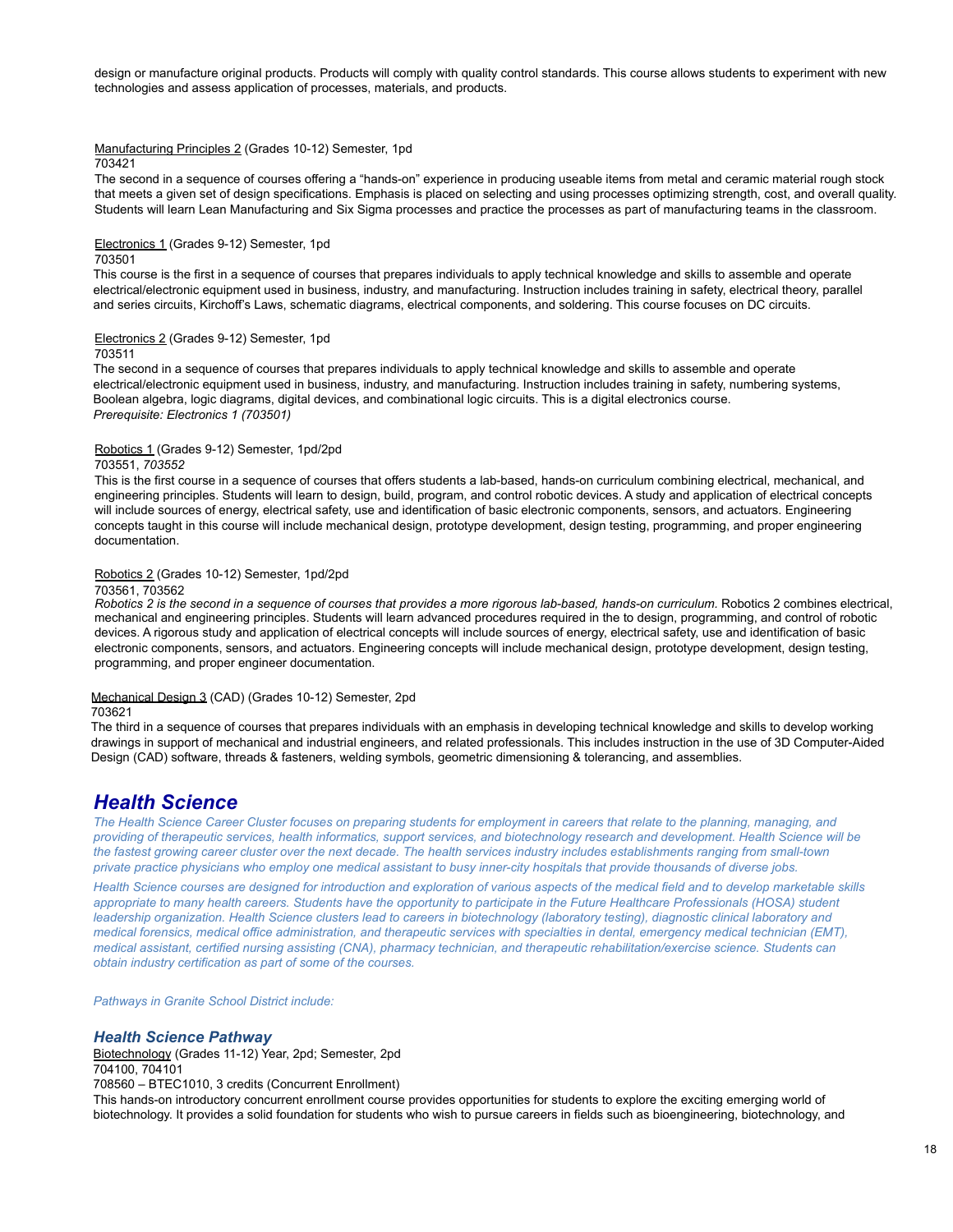biological science among others. Developing marketable, hands-on lab skills is the course's primary objective. This objective is met as students work at the lab bench on such topics as DNA structure, gene expression, protein synthesis, recombinant DNA strategies, DNA testing, DNA sequencing, forensics, and bioethics. **This course can fulfill the third science credit requirement.**

### Introduction to Health Science and Technology (Grades 9-12) Year, 1pd; Semester, 1pd

### 704000, 704001

This beginning course is designed to create an awareness of career possibilities in healthcare and inform students of the educational options available for health science and health technology programs. Instruction includes beginning anatomy and physiology, medical terminology, medical ethics, diseases, and disorders. The course prepares students for the Medical Anatomy/Physiology course and/or for a variety of health technology programs.

Medical Terminology (Grades 9-12) Year, 1pd; Semester, 2pd

## 704020, 704021

710860, 710861 – M1100, 2 credits (Concurrent Enrollment)

Students learn the meanings and pronunciations of prefixes, roots, and suffixes that combine to form over 11,000 medical terms. This is essential knowledge for any health career. Medical Terminology is a prerequisite for Medical Assistant and Pharmacy Technician and recommended for Certified Nurse Assisting.

### Medical Anatomy and Physiology/Advanced Health Science (Grades 10-12) Year, 1pd/2pd

704030, 704040, *704050*

710830, 710840 – HTHS1120, 3 credits (Concurrent Enrollment)

This course is a complex study of the anatomy, physiology, chemistry, and medical terminology of body systems. On-site clinical visits, job shadowing and guest speakers help students make realistic decisions regarding educational plans for health career choices. **This course can fulfill the third science credit requirement.**

Medical Forensics (Grades 11-12) Semester, 2pd

704071

### 710801 – CJ1350, 3 credits (Concurrent Enrollment)

This course is designed to create an awareness of the branch of health science relating to medical forensics. This course focuses on introductory skills and assessment in order to develop the ability to identify, analyze, and process logically using deductive reasoning and problem solving. Medical forensics involves many aspects of health science instruction including laboratory skills and safety, microscopy, toxicology, measurement, physical evidence identification, pathology, anthropology, entomology, psychology, photography, and career exploration. Participation in HOSA will be incorporated into this course.

### Medical Interpreting (Grades 12) Semester, 2pd

### 704081

Granite District CTE is a licensed provider of *Bridging the Gap: Medical Interpreter Training,* a course designed by the Cross-Cultural Health Care Program in Seattle, WA. This training prepares individuals to interpret in the health care setting and meets educational prerequisites for the National Medical and Healthcare Interpreter certifications (both through the NBCMI and the CCHI). This course is taught by an experienced Certified Medical Interpreter. Participants will learn practical applications in a dynamic learning environment and will be able to practice the skills learned through roleplay and group activities.

### Dental Assistant 1 (Grade 11-12) Semester, 2pd

### 704141

Dental Assistant 1 introduces students to the field of dental assisting. Students will learn basic patient care skills in preparation to assist a dentist or dental hygienist in the functions of a dental practice. Skills include infection control procedures, instrument sterilization, patient preparation, examination, preventive care, and coronal polishing procedures.

### Dental Assistant 2 (Grade 11-12) Semester, 2pd

### 704151

Must be taken and successfully completed the same year as Dental 1. Dental Assisting 2 provides students with an introduction to dental materials and restorative procedures, cosmetic and surgical procedures, dental radiographic techniques, diagnostic study models and laboratory skills. Students practice skills in a school dental lab setting. *Qualified students will have the opportunity to participate in a 90-hour externship at a dental office of their choice (704162). Prerequisite: Dental Assistant 1 (704141).*

### Emergency Medical Response (EMR) (Grades 9-12) Semester, 1pd

### 704201, 704202

710901 – AT2300, 3 credits (Concurrent Enrollment)

This term course provides students with advanced emergency medical information and skills. The course introduces students to a variety of career options in emergency medicine along with preparing students to take nationally recognized tests for certification in Advanced First Aid, CPR and Emergency Medical Response. Students will learn basic skills prior to enrolling in EMT, nursing assisting, medical assisting, and dental assisting courses.

### Emergency Medical Technician (EMT) (Grade 12) Year, 2pd 704220

710910 – HSEM2300, 10 credits (Concurrent Enrollment)

This program prepares students to perform initial medical assessment, treatment, and comprehensive care in medical crises, under the general supervision of a coordinating physician. Instruction includes all aspects of basic health care, disease and disorder recognition,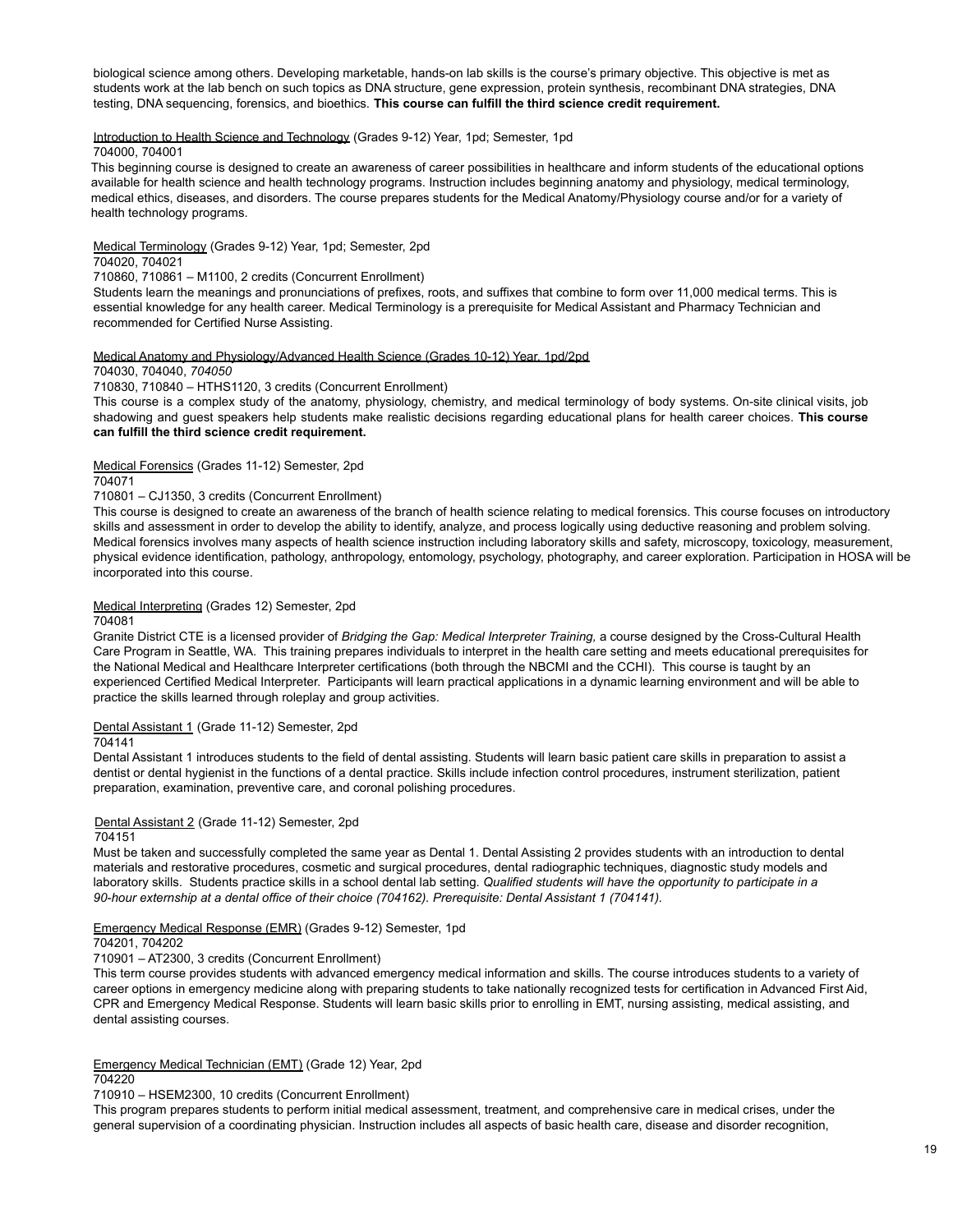injury diagnosis, and emergency treatment procedures for various injuries and disease outbreaks. Students learn about such areas as the emergency treatment of various cardiopulmonary problems, emergency childbirth, exposure to heat, cold, radiation, and disease through theory and extensive practice sessions with EMTs. Students will be registered with the Utah Bureau of Emergency Medical Services to become a Certified EMT. The Emergency Medical Technician course prepares a student to take the *EMT 1 National Licensure Exam*. *Recommended Prerequisite: Emergency Medical Responder (704201, 704202)*

Exercise Science/Sports Medicine (Grades 11-12) Year 1pd; Semester, 2pd

# 704300, 704301

710930, 710931 – PES2400, 2 credits (Concurrent Enrollment)

This course is designed to teach students components of Exercise Science and Sports Medicine by exploring topics such as anatomy/physiology, medical terminology, injury evaluation, nutrition, rehabilitation, and sports psychology. The course also includes many taping procedure labs and other hands-on activities. Extracurricular opportunities such as Future Doctors and job shadowing externships, allow students to further investigate areas of medicine.

Introduction to Physical Therapy (Grades 11-12) Semester, 2pd

### 704321

This course introduces students to the field of physical therapy through the history, medical terminology, documentation, therapy treatments, and pertinent legal and ethical considerations of the profession. Healthcare for diverse population begins its thread in this course. Students will participate in clinical observations. Students will learn about physical therapy assistant and physical therapy doctoral programs.

### Medical Assistant (Grade 12) Year, 2pd

### 704340

This program prepares students to assist physicians by performing functions related to both business administration and clinical duties in a medical office. The business aspect of instruction covers insurance, bookkeeping, medical terminology, and general office management. Clinical study includes providing physician assistance during patient examinations, treatment, administration, and monitoring. Students learn to keep patient and related health record information and to perform clinical, administrative and laboratory duties. A 160-hour externship is required for completion of this course. This course serves as an introduction to a variety of health-related fields. Students must be recommended for and successfully pass the national exam to work as a medical assistant. *Prerequisite or co-requisite: Medical Terminology (704020, 704021).*

Nursing Assistant (C.N.A.) (Grades 11-12) Semester, 2pd

### 704361, 704362

Note: It is recommended that students take Medical Terminology prior to taking this course. You must be 16 yrs. old to BEGIN the **course.** This program prepares students to perform routine nursing-related services to patients in hospitals or long-term care facilities under the training and supervision of a registered nurse or licensed practical nurse. Students learn basic nursing skills such as taking and recording vital signs and recognizing abnormal changes in body functions. Basic areas of study include basic nursing skills, personal care skills, mental health and social service needs, care of cognitively impaired residents, basic restorative services, and resident rights. A 40-hour clinical experience is required in a nursing facility to complete course requirements. Students must provide a social security or IRS number to take the state C.N.A. exam.

### Pharmacy Technician (Grade 12) Year, 2pd

### 704380

This program prepares students to support pharmacists by assisting during patient consultation, counter dispensing operations, and prescription preparation. Students will also be trained to keep patient and related health record information and to perform a wide range of practice-related duties for both retail-based and hospital-based pharmacies. Students must have good social skills, good attendance, and the ability to get themselves to their externship experiences. Students must maintain a "B" average and complete a 180-hour externship in addition to course work for successful licensure

with the state of Utah. Students must provide a social security number to take the national exam and become license in the state of Utah. *Prerequisite or Corequisite: Medical Terminology (704020, 704021).*

# *Hospitality & Tourism*

The Hospitality & Tourism Career Cluster focuses on preparing students for employment in careers that relate to the management, marketing, and operations of restaurants and other food services, lodging, attractions, recreation events and travel related services. *Hospitality operations are located within communities throughout the world.*

This industry is known for promoting from within and for its large number of young managers. Beginning salaries depend on the employee's skills, education and job level at a hotel, restaurant, tourism office, recreation facility, amusement park or attraction site. Salaries range from entry-level to six figures. Students involved in the Hospitality and Tourism cluster can participate in FBLA and DECA student leadership organizations. Granite School District also offers a Hospitality and Tourism Academy for students who have determined that this cluster is a *possible career area when leaving high school.*

### *Pathways in Granite School District include:*

# *Culinary Arts Pathway*

Baking & Pastry (11-12) Semester, 2pd 704501

Students will learn to use and develop basic and advanced baking and pastry techniques. These will be used to develop career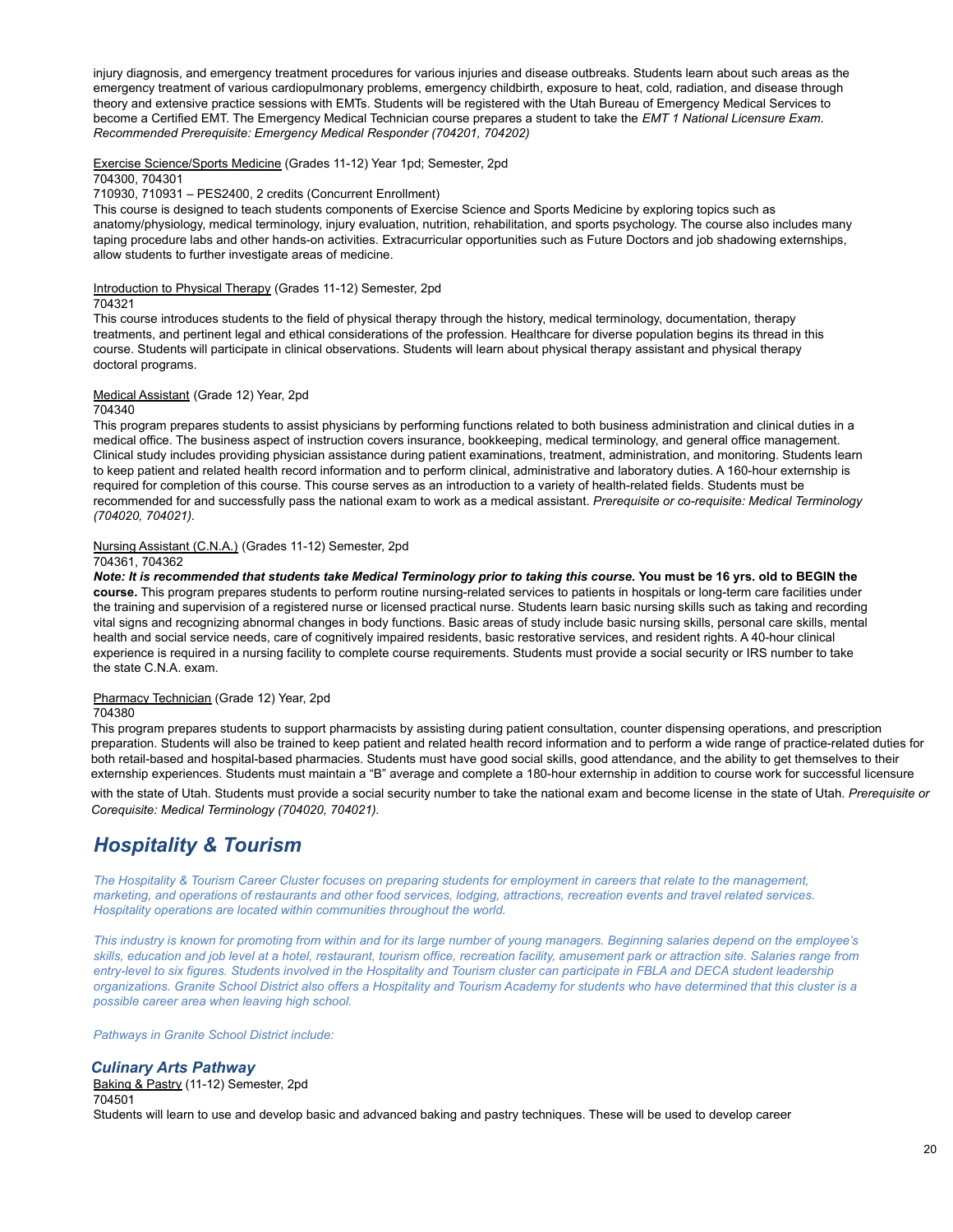opportunities in the baking and pastry industry. Students will have the opportunity to learn and practice safety and sanitation procedures and use and maintain commercial food service equipment. They will learn and apply weights and measures as applied in bakers' formulas and mass production of products. Baking and Pastry will cover techniques in the following areas: advanced yeast breads, pastries, cakes, fruits, and confectionery production. *Prerequisite: Culinary Arts (704500, 704501)*

# Culinary Arts (Grades 11-12) Year, 1pd; Semester, 2pd

704500, 704501

Students will be trained for career opportunities in the food service/culinary arts industry. This course provides opportunities to learn and practice safety and sanitation, use and maintain commercial food service equipment, and practice quantity food preparation as it relates to catering, bakery, restaurant, hospitality, and fast-food opportunities. *Recommended Prerequisite: Food and Nutrition 1 & 2 (*700401, 700402, 700403*)*

# ProStart 1 (Grades 11-12) Semester, 2pd

704521

710751 – CHEF1110, 3 credits (Concurrent Enrollment)

This course prepares students for careers in the restaurant industry. Skills include customer relations, food preparation, menu planning, cost controls, marketing, management, and communication. Students will develop a professional portfolio related to food services. National certification is available upon completion of ProStart 1 and 2. Students must have a Social Security number for certification. *Prerequisite: Food and Nutrition 1 or 2 (700401, 700402, 700403, 700421)*

### ProStart 1 Senior Project (Grades12) Semester, 2pd

### 704531

For students that have taken all ProStart classes and wish to continue being trained for career opportunities in the food service/culinary arts industry. Students will focus on applying all skills gained in former classes to advanced competitions in the industry. They will help train beginning students to practice safety and sanitation procedures and will use and maintain commercial food service equipment. They will perform quantity food preparation as it relates to catering, bakery, restaurant, hospitality, and fast-food business operations. This course will strengthen comprehension of concepts and standards outlined in Sciences, Technology, Engineering and Math (STEM) education. Student leadership and competitive events FCCLA, Skills USA and ProStart Competitions are integrated into this course.

### ProStart 2 (Grades 11-12) Semester, 2pd

704541

Students will continue to be trained for employment in restaurants. The basic skills taught in ProStart 1 will be reviewed and additional skills such as customer relations, accounting procedures, and more advanced food preparation skills will be taught. FCCLA leadership and competitions are an integral part of this course. *Prerequisite: Food and Nutrition 1 or 2 (700401, 700402, 700403)*

# *Hospitality & Tourism Pathway*

## **Academy of Hospitality and Tourism 10 th 11 th 12 th**

This is a two-year program for juniors and seniors with career interests in the hospitality and tourism industry. The comprehensive curriculum includes hospitality services, travel and tourism, marketing, management, business communications, desktop publishing and Accounting 1. Entrance into the program is competitive, and courses are available only to students admitted to the program. Enrollment is open to any Granite School District student who meets admission criteria. This academy is taught at the Granite Technical Institute (GTI) where students are bused from all Granite School District high schools. Contact a high school career coordinator or Julie Bagley, Academy Program Manager at 385-646-4629 for more information.

### Hospitality & Tourism (Grades 10-12) Semester, 1pd

### 704601

The Hospitality & Tourism course provides the student with an understanding of one of the largest industries in Utah and the world. Specific applications include marketing, promoting, and selling products of airlines, international travel, ground transportation, cruising, hotel and lodging, restaurants, and tours. Students will learn the impact of hospitality and tourism on the economy.

### Event Planning and Management (Grades 10-12) Semester, 1pd

704621

The Event Planning and Managements course is designed for students interested in learning about this multi-billion-dollar industry. Students are introduced to many facets of event planning, including site selection, budgeting, promotion, and catering. Students will organize, plan, and evaluate various meetings, and events. Examples include, but are not limited to conferences, sporting events, wedding, and workshops.

### Leadership Management Principles CE (Grades 10-12) Semester, 1pd

710141 – CTEL1010, 3 credits (Concurrent Enrollment)

This class teaches students how to be an effective leader. Concepts include leadership history, goal setting, time management, effective communication, diversity, and decision making.

### Intro to Client Care CE (Grades 11-12) Semester, 1pd

710281 – PS1403, 3 credits (Concurrent Enrollment)

The focus of this course is for students to gain an understanding of the skills, aptitudes, and thought processes necessary to achieve customer satisfaction and loyalty in a variety of settings. Students will learn and develop customer service strategies as well as the skills and abilities necessary for working with customers. This will include helping customers to make decisions as well as resolving concerns and issues that may arise.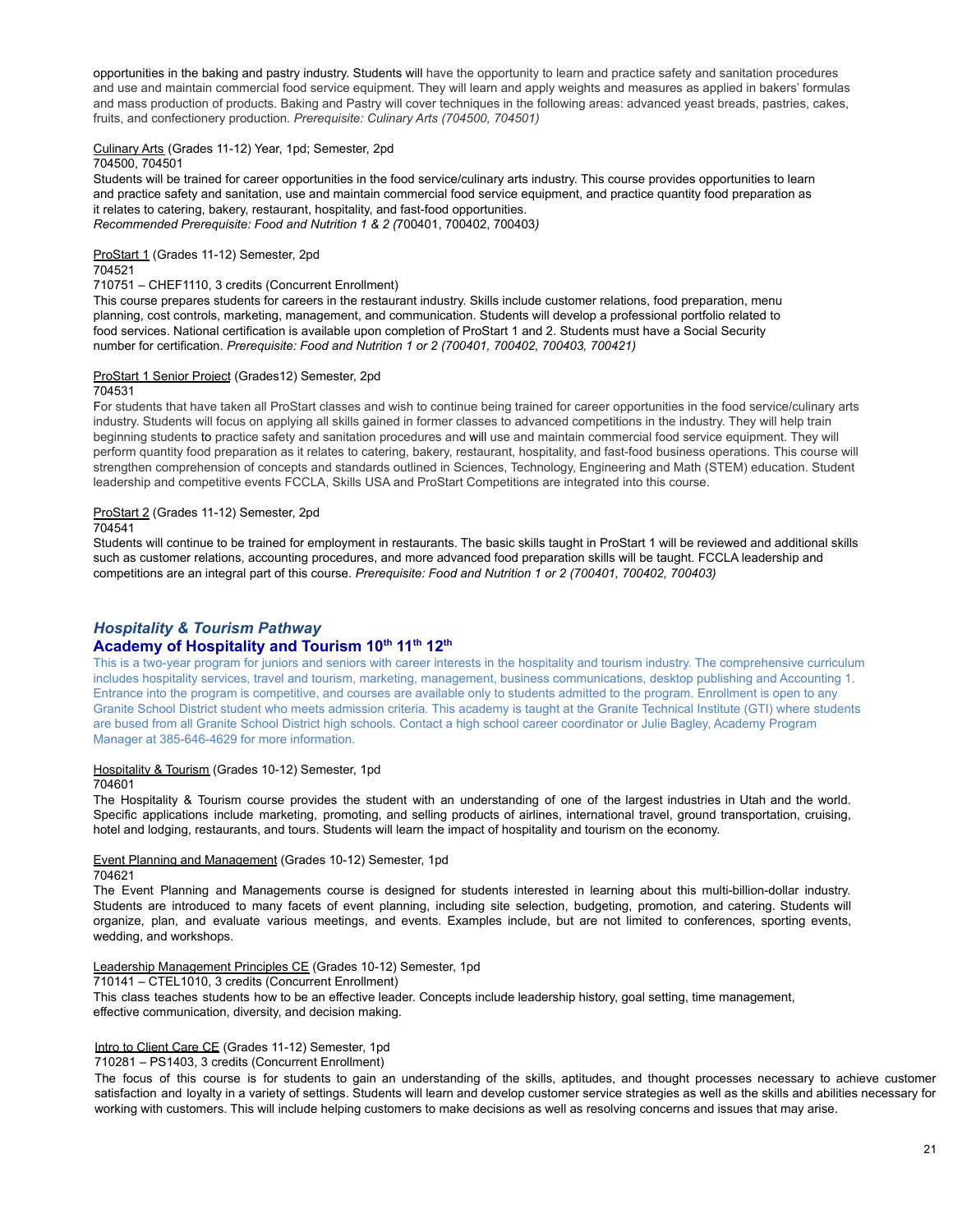### Intro to Marketing CE (Grades 10-12) Semester, 1pd

### 710241 – MKTG1030, 3 credits (Concurrent Enrollment)

Marketing 1 explores the seven core functions of marketing which include: marketing planning – why target market and industry affects businesses; marketing information management – why market research is important; pricing – how prices maximize profit and affect the perceived value; product/service management – why products live and die; promotion – how to inform customers about products; channel management – how products reach the final user; and selling – how to convince a customer that a product is the best choice. Students will utilize knowledge in hands-on projects which may include conducting research, creating a promotional plan, pitching a sales presentation, and introducing an idea for a new product/service.

# Intro to Business CE (Grades 11-12) Semester, 1pd 710132 – BUS1010, 3 credits (Concurrent Enrollment)

The Business Management course seeks to develop sound management skills within students, as management plays a role in any future employment opportunity. Students will learn to analyze, synthesize, and evaluate data from the other functional areas of business (e.g., marketing, finance, and production/operation). Effective management requires decision-making abilities, long-range planning knowledge, human relations expertise, and motivational skills, Students learn the four basic functions of management: planning, organizing, directing, and controlling.

### Business Communications (Grades 10-12) Semester, 1pd

702045

Business communications impacts all aspects of our lives. This introductory course will teach students to communicate in a clear, courteous, concise, and correct manner on both personal and professional levels. Competency will be developed in oral, written, interpersonal, technological and employment communication. Listening skills will be incorporated throughout the term. The overriding goal is to provide students with a solid communication base, so they can communicate effectively.

### Lodging and Recreation (Grades 10-12) Semester, 1pd

### 704641

The course provides an overview of the lodging and recreation industries nationwide and focuses on the most popular in Utah. Students will learn about lodging, front office operations, forecasting, occupancy levels, recreation, and recreation agencies. Students will also explore current trends, ethical issues, safety, and liabilities within these industries.

# *Human Services*

The Human Services Career Cluster focuses on preparing students for employment in careers that relate to families and human needs such *as counseling and mental health services, family and community services, personal care, and consumer services.*

Based on the latest statistics, more than 8 million people were employed in human services occupations in 2020. Faster than average employment growth, coupled with high turnover, should create numerous employment opportunities. Students in this cluster are being prepared for employment and/or continuing education opportunities through classroom instruction, experiential education in the laboratory, student internships, and through leadership and personal development in the FCCLA student leadership *organization.*

*Pathways in Granite School District include:*

### *Behavioral Health and Social Services (under development) Pathway*

Human Development (Grades11-12) Year, 1pd; Semester, 1pd/2pd

713100, 713101

710621, 710623 – FHS1500, 3 credits; 710631 - CHF1500, 3 credits (Concurrent Enrollment)

Human Development introduces the developmental stages of individuals across the lifespan. Students will study biological, cognitive, social, and emotional developmental changes of the individual in the context of the family and society. It emphasizes and demonstrates the vital connections between theory, research, and application.

Behavioral Science, Intro (Grades 9-12) Semester, 1pd 713001

*Note: When taken with Teaching as a Profession 2 (703141) = 2pd*

This course is an introduction to the Behavioral Health industry. Topics that will be introduced in this foundational level course include understanding self-concept, effective communication, healthy relationships, addictive behaviors, mental health disorders, and protective laws and rights of patients and practitioners. \*This course is not designed for the student to diagnose themselves, friends, or family. It is an introduction to the behavioral health career field only.

# *Law, Public Safety, Corrections & Security*

The Law, Public Safety, Corrections & Security Career Cluster focuses on preparing students for employment in careers that relate to the planning, managing, and providing legal, public safety, protective services, and homeland security, including professional and technical *support services.*

Careers in this cluster involve protecting people and enforcing rules. The Bureau of Labor Statistics identified 4.9 million jobs currently in this Career Cluster. Many occupations in this cluster require a high school diploma with short-term training to a doctoral degree (judges, magistrates). Fast growing jobs include security guards, police and sheriff patrol officers, lawyers, correctional officers, and emergency medical personnel. Students in this cluster could participate in leadership personal development in the SkillsUSA *leadership organization.*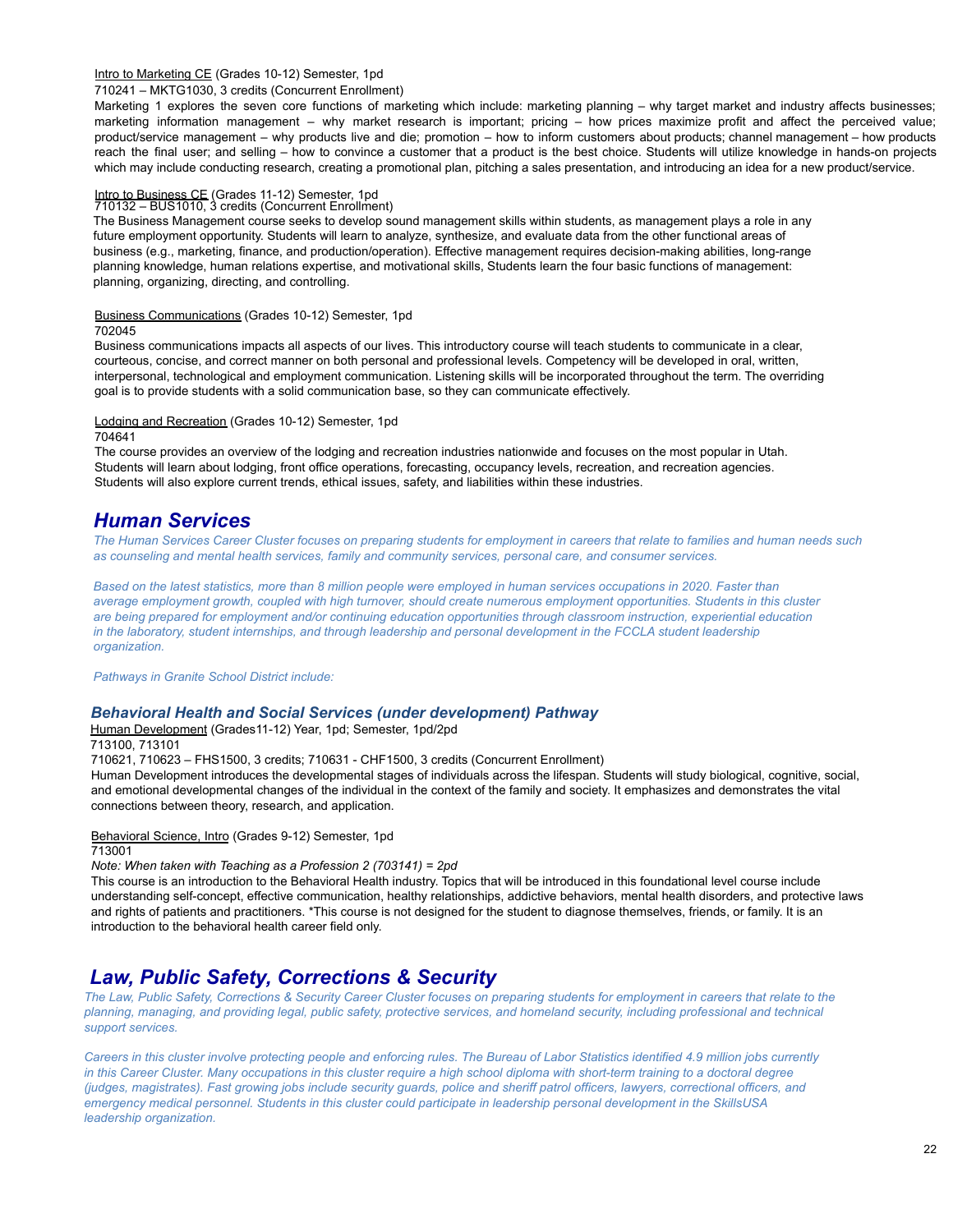# *Protective Services Pathway*

Law Enforcement (Grades 10-12) Semester, 1pd

704801

This course prepares individuals to perform the duties of police and public security officers, including patrol and investigative activities, traffic control, crowd control, public relations, witness interviewing, evidence collection and management, court procedures and the law in general. Students will also learn about basic crime prevention methods, weapons and equipment operation, equipment maintenance, and other routine law enforcement responsibilities are included.

Careers in Law Enforcement (Grades 11-12) Semester, 1pd

704811

711261 – CJ2540, 3 credits (Concurrent Enrollment)

This course explores the wide range of careers in Law Enforcement.

Criminal Law (Grades 11-12) Semester, 1pd 704821

711241 – CJ1330, 3 credits (Concurrent Enrollment)

This course examines the evolution of constitutional law, crimes, defenses, and the historical origins and functions of criminal law in our society. Topics include sources of substantive law, case law, classification of crimes, parties to crime, the United States Supreme Court cases, and related topics.

Introduction to Criminal Justice (Grades 10-12) Semester, 1pd

704831

711201 – CJ1010, 3 credits (Concurrent Enrollment)

This course explores theories, concepts, and methods used to facilitate understanding, predicting, and responding to issues of deviance and crime in America. Also includes development and evolution of components of the American Criminal Justice System, including the history of racial, ethnic, and gender discrimination in charging, conviction, incarceration, and employment.

Introduction to Corrections (Grades 11-12) Semester, 1pd

704841

711221 – CJ1300, 3 credits (Concurrent Enrollment)

This course prepares individuals to perform the duties of correction officers on a local, state, or federal level. Students will learn the history, basic functions, and administration of corrections in our criminal justice system. The purpose is to introduce students to the basics of rehabilitation, methodology, prison/jail system; probation/parole systems, sentencing, appeals, basic crime prevention methods, equipment operation, equipment maintenance, and other routine correction enforcement responsibilities are also included.

# *Manufacturing*

The Manufacturing Career Cluster focuses on preparing students for employment in careers that relate to planning and performing the processing of materials into intermediate or final products and related professional and technical support activities such as production *planning and control, maintenance. and manufacturing/process engineering.*

There were 11.8 million jobs in the Manufacturing Career Cluster in 2020. These jobs require strong mechanical ability, specialized skills, communication skills, and computation skills. Workers are required to apply problem solving and decision-making skills as they work as part of a team. One thing most manufacturing businesses have in common is the increasing use of technology. Students in *this cluster could participate in leadership personal development in the SkillsUSA leadership organization.*

*Pathways in Granite School District include:*

# *Manufacturing & Production Pathway*

Composites 1 (Grades 10-12) Semester, 1pd 705001

Strength, stealth, and speed – these are key words related to the composites industry. This course focuses on the properties and manufacturing of fiberglass reinforced plastics and advanced composites. Composites 1 is the first in a two-part sequence of courses focusing on the advanced materials and processing used in planes, cars, bicycles, and many other products. Composites are replacing aluminum, steel, concrete, and wood as building materials for today and the future.

### Composites 2 (Grades 10-12) Semester, 1pd

705011

Composites 2 is the process of changing materials into useable products in a workplace or factory. This is an activity-oriented course for broad exploration of the Composites & Aerospace manufacturing industry. Students will explore hand and machine processes, fabricating, composite materials, and mass production techniques. Activities will incorporate problem solving, creative thinking, independent learning, group interactions and academic integration. Students will manufacture their own projects and write an R&D Project chosen from the following areas: Utah based companies, Methods of production, Projects, or Occupations.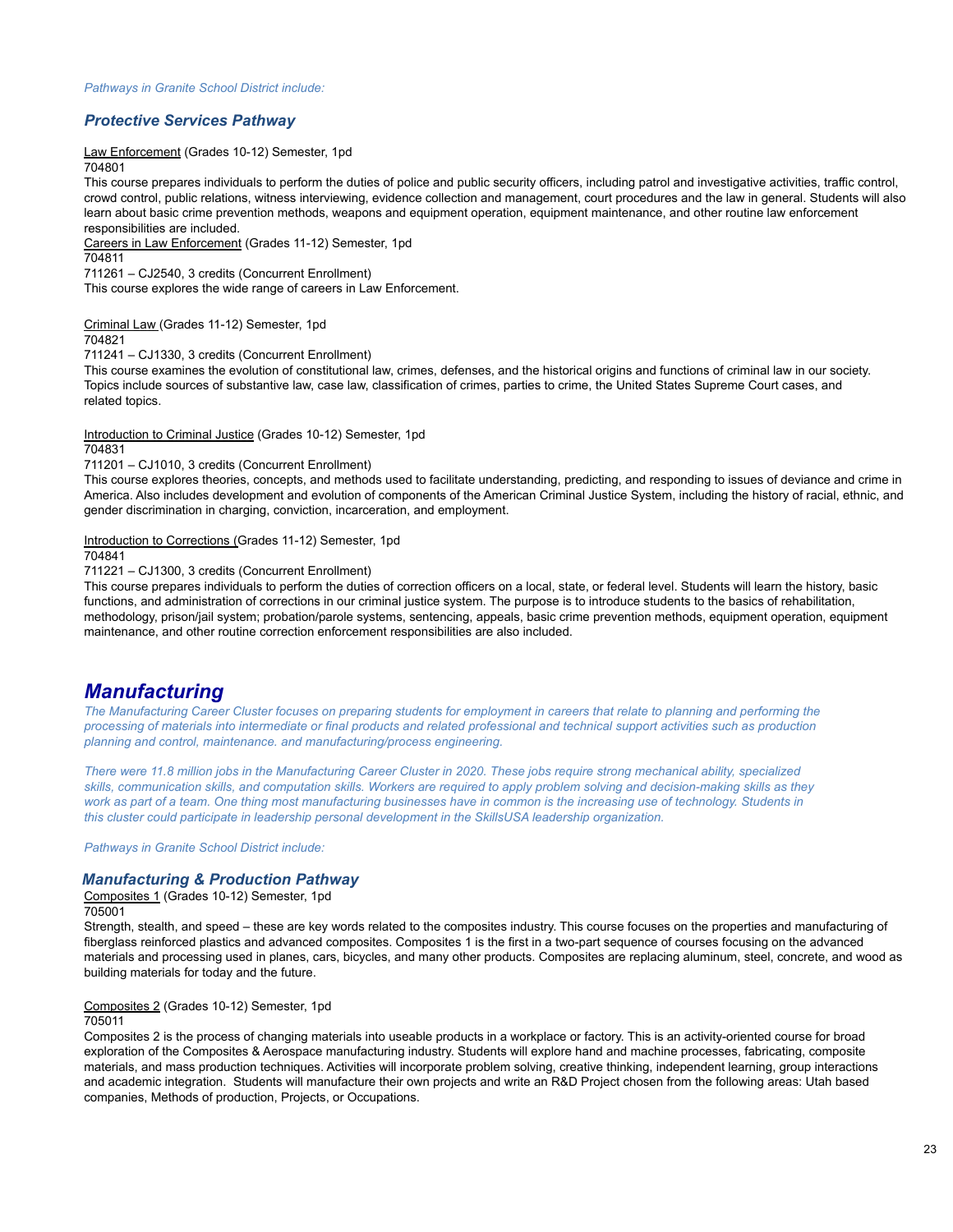Advanced Composites Project (Grades 11-12) Semester, 2pd 705021

This course is setup to help students continue to build skills they learned in the early composite courses and learn advanced mold making technics. This is an independent course set to finish large scale projects. Further engineering courses follow this course at the **Granite Technical Institute**. They have incentive programs with concurrent enrollment at local universities and are linked with scholarship opportunities. Local engineering companies also offer internship opportunities and employment upon completion of program.

### Biomanufacturing 1 (Grades 10-12) Semester, 1pd/2pd

### 705061, 705062

Learn how to improve and save lives. Utah's medical device life sciences industry is growing. This course offers hands-on projects in designing and building prosthetic heart valves, delivery catheters, prosthetic arm and infusion devices using 3D computer design, plastic injection molding, and 3D printing. Field trips to Utah's most elite medical device manufacturing and laboratory testing companies. Understand why FDA regulations and quality systems are important to the medical device industry. This course may be taken for CTE credit or to fulfill a third science credit requirement.

### Biomanufacturing 2 Capstone (Grades 10-12) Semester, 2pd

### 705081

It is all about innovation and teamwork. As a team member, work with industry partners from the life sciences industry to identify a current problem or existing product/process. Develop an engineering/laboratory design process using criteria that result in improved or saved lives. Develop and test the prototype product or process. Prepare a life impact analysis, marketing plan, and production plan. Present your team's start-up pitch to an industry expert/venture capital panel. Prerequisites: Biomanufacturing 1 and Manufacturing Principles 1 or Biotechnology. Participation in the Medical *Innovations Pathway is recommended.*

# Wood 1 (Grades 9-12) Year, 1pd; Semester, 1pd

### 705100, 705101

This is the first course in woodworking. Students are taught basic woodworking skills and processes such as tool and machine safety, project planning, material planning and cutting, joinery, project assembly and finishing. Using this knowledge and skills, students will mill, cut, and assemble rough materials into specified projects.

### Woods 2 (Cabinetmaking & Millwork) (Grades 10-12) Year, 1pd; Semester, 1pd

### 705120, 705121

This course prepares students to apply technical knowledge and skills needed to create custom cabinets, fine furniture, and architectural millwork. Class content stresses the safe use of trade hand tools and machinery used in the production of millwork items. Furniture and cabinets, such as kitchens and vanities are constructed, finished, and installed as part of the program. *Prerequisite: Woods 1 (705100, 705101)*

## Woods 3 (Furniture Design & Manufacturing) (Grades 11-12) Year, 1pd

### 705140

Woods 3 helps students gain a more in-depth understanding of and skill in designing, planning, building, and finishing furniture. The safe and correct use of hand and power equipment will also be taught and emphasized. In this course, students will have the opportunity to design and build a variety of woodworking projects to help them learn and practice these principles. *Prerequisite: Woods 1 (705100, 705101)*

# *Welding & Machining Pathway*

### Metalworking 1 (Grades 9-12) Semester, 2 pd 705271

This is an entry-level course in Metalworking. Students create projects using metalworking equipment, tools, materials, and technology from various trades. Students will learn about such metalworking processes as sand casting, welding, metal bending, lathing, milling, and plasma cutting. Students will be taught to interpret engineering drawings, properly perform measurement/inspection, the different hand tools needed for different manufacturing materials and processes, and the use of equipment found in industry.

### Non-Destructive Testing (Grades 10-12) Semester CE

### 705291

711901 - NDT1110, 3 credits (Concurrent Enrollment)

The Non-Destructive Testing (NDT) class offers students the opportunity for a career in a progressive new field with many diverse job opportunities and excellent entry level salaries. An introduction to five Non-Destructive Testing (NDT) methods (Liquid Penetrant, Magnetic Particle, Ultrasonic, Radiography(X-Ray), Eddy Current testing) are used in a variety of industries including aerospace, petrol-chemical, automotive, metals, non-metals, nuclear, marine, electronics construction, aircraft, materials joining, utilities and many others. Class will learn about certification requirements, inspector's responsibilities, visual testing and the use and operation of gauges. Various forms of testing in the lab such as liquid penetrant testing, magnetic particle testing will be a major focus area.

Welding Technician – Entry Level (Grades 9-12) Year, 1pd; Semester, 1pd

### 705200, 705201

This is an entry level course that will teach basic welding skills. In this course, students will learn and practice knowledge, attitude, skills, and habits required for performing tasks autonomously. Students participating in this course will learn the principles of electric arc welding, gas welding, gas torch cutting, and general welding shop safety. The correct use of welding equipment and technical information concerning the various types of materials will be stressed. Students will also learn how to read blueprints and welding symbols.

### Welding Technician – Intermediate Level (Grades 10-12) Year, 1pd; Semester, 1pd

### 705220, 705221

This intermediate level course builds on the skills developed in Entry Level Welding. Students will learn skills that will prepare them to apply technical knowledge in the workplace and in project construction. Students will learn and practice knowledge, attitude, skills, and habits required for performing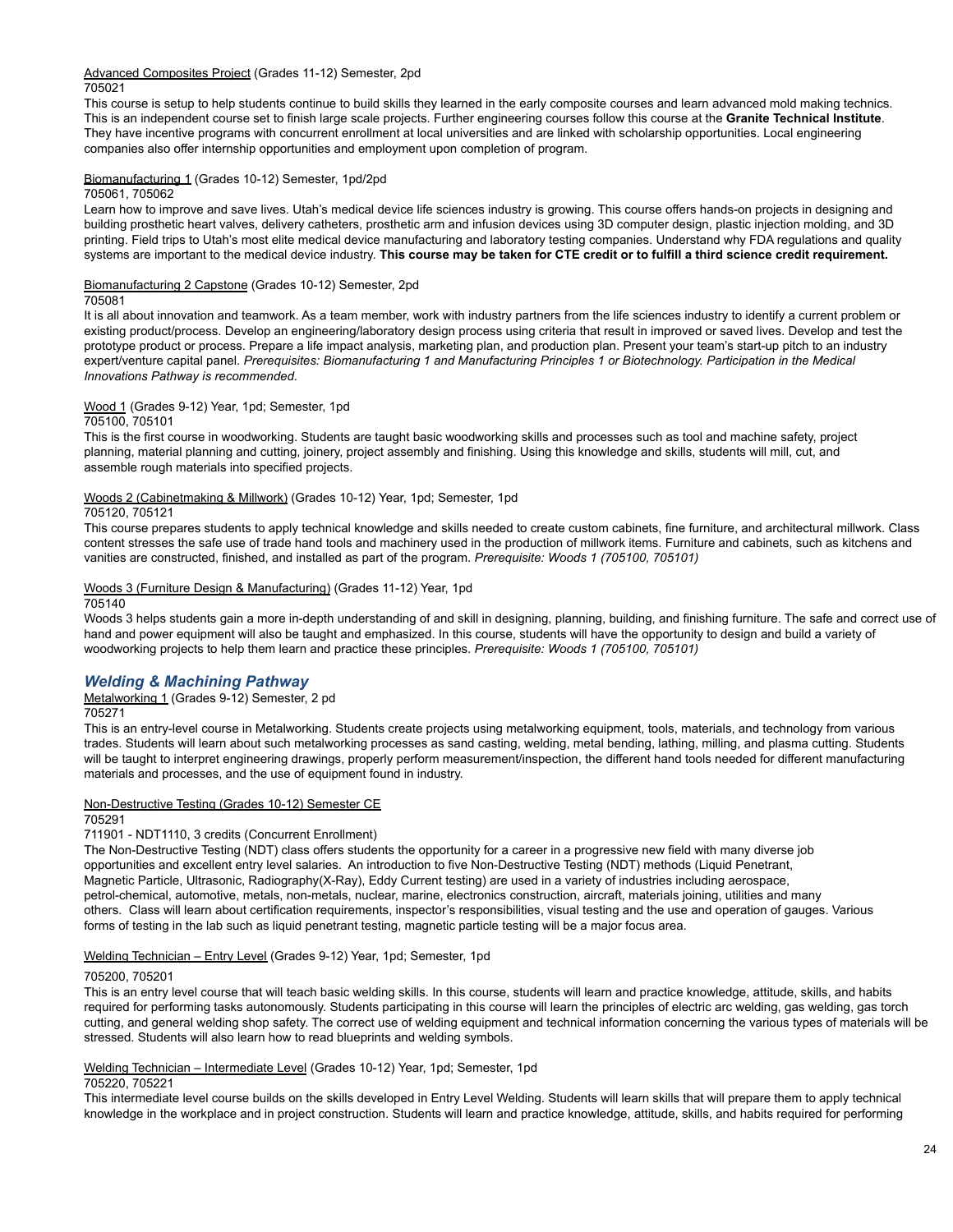tasks autonomously, including the selection and use of appropriate techniques and equipment with minimum supervision. Students will be introduced to different welding processes including: Flux Cored Arc Welding (FCAW), Gas Tungsten Arc Welding (GTAW), Gas Metal Arc Welding (GMAW) and Carbon Arc cutting (CAC-A). *Prerequisite: Welding Technician – Entry Level (705200, 705201)*

Welding Technician – Advanced Level (Grades 10-12) Year, 1pd

705240

711921 – WLD1005, 3 credits (Concurrent Enrollment)

This course will prepare students for advanced training in related fields at a university or a technical college. Skills gained will also prepare the welder for an entry-level job in the welding industry. The advanced welding course covers SMAW, GMAW, GTAW, oxy/acetylene welding in all positions, brazing, plasma cutting and ACAC gouging. New welding processes are also taught. Welding coupons and individual projects will be constructed to practice welding skills. *Prerequisite: Welding Technician – Intermediate Level (705220, 705221)*

# *Transportation, Distribution & Logistics*

The Transportation, Distribution & Logistics Career Cluster focuses on preparing students for employment in careers that relate to the planning, management, and movement of people, materials, and goods by road, pipeline, air, rail, and water and related professional support services such as transportation infrastructure planning and management, logistics services, mobile equipment and facility maintenance.

Transportation, distribution, and logistics is a critical sector of the United States economy. Roughly 10.7 million people are employed in transportation or transportation-related occupations. This Career Cluster is among the fastest growing of all sectors with occupations in such areas as airplane pilots, flight engineers, air traffic controllers, automotive technicians, warehouse managers, truck drivers, and vehicle painting/repair. Students in this cluster have the opportunity to participate in leadership personal development in the *SkillsUSA leadership organization.*

*Pathways in Granite School District include:*

### *Auto Mechanics & Repairs Pathway*

Introduction to Automotive (Grades 9-12) Year, 1pd; Semester, 1pd

705420, 705421, 705422

This beginning automotive course will concentrate on the servicing and maintenance portion of the industry. Students will use and operate the major tools and equipment that today's master automotive technicians use. Students will be introduced to various computer-controlled systems, safety, diagnostic tools, and automotive systems. Students will be taught the requirements for preparation for advanced professional certifications, professional employment, and further skill development.

### Automotive Chassis MLR (AUTO 2) (Grades 10-12) Year, 1 pd 705440

This full-year class is designed for students that are interested in progressing towards the automotive maintenance and design and/or engineering industries. This course focuses on the work and theory in all phases of the industry. Areas of concentration include brakes, steering, suspension, transmissions, and their related computer-controlled systems that are found in today's vehicles. Students will delve deeper into how these systems work and how to repair them instead of just solely focusing on the maintenance side of these systems. *Prerequisite: Introduction to Automotive (705420, 705421, 705422)*

### Automotive Engines MLR (AUTO 3) (Grades 11-12) Year, 1pd/2pd

705480, 705490

This course is designed for students that potentially would like to enter the automotive industry. This is a continuation of the AUTO 2 course focusing on engines, engine performance, electrical and the HVAC systems in today's vehicles. Not only will students be maintaining and repairing the modern vehicles of today, this class will focus on introducing the basic diagnostic skills that are in high demand for the maintenance and research industries in today's economy. *Prerequisite: Automotive Chassis MLR (Auto 2) (705440)*

### Maintenance & Light Repair Fundamentals CE (Grades 10-12) Year, 2pd

712400 – AUTO1010, 6 credits (Concurrent Enrollment)

This concurrent enrollment course is worth 6 credit hours. This course is for students that are interested in moving on to post-secondary automotive education. The course, along with work, introduces students to all phases of the industry such as brakes, suspension, steering, engine performance, computer-controlled systems, fundamentals of operation and maintenance procedures. Students will participate in hands-on education that includes researching service information, shop safety, tools and equipment use, maintenance and light repair service procedures. *Prerequisite: Introduction to Automotive (705420,705421, 705422)*

# Small Engine Repair (Grades 9-12) Semester, 1pd

705411

This semester class prepares students to apply technical knowledge and skill to maintain and repair small internal-combustion engines used on portable power equipment, such as lawnmowers, chain saws, rotary tillers, motorcycles, ATV vehicles and snowmobiles.

# *Auto Body Pathway*

Basic Automotive Collision Repair (Grades 10-12) Year, 1pd 705600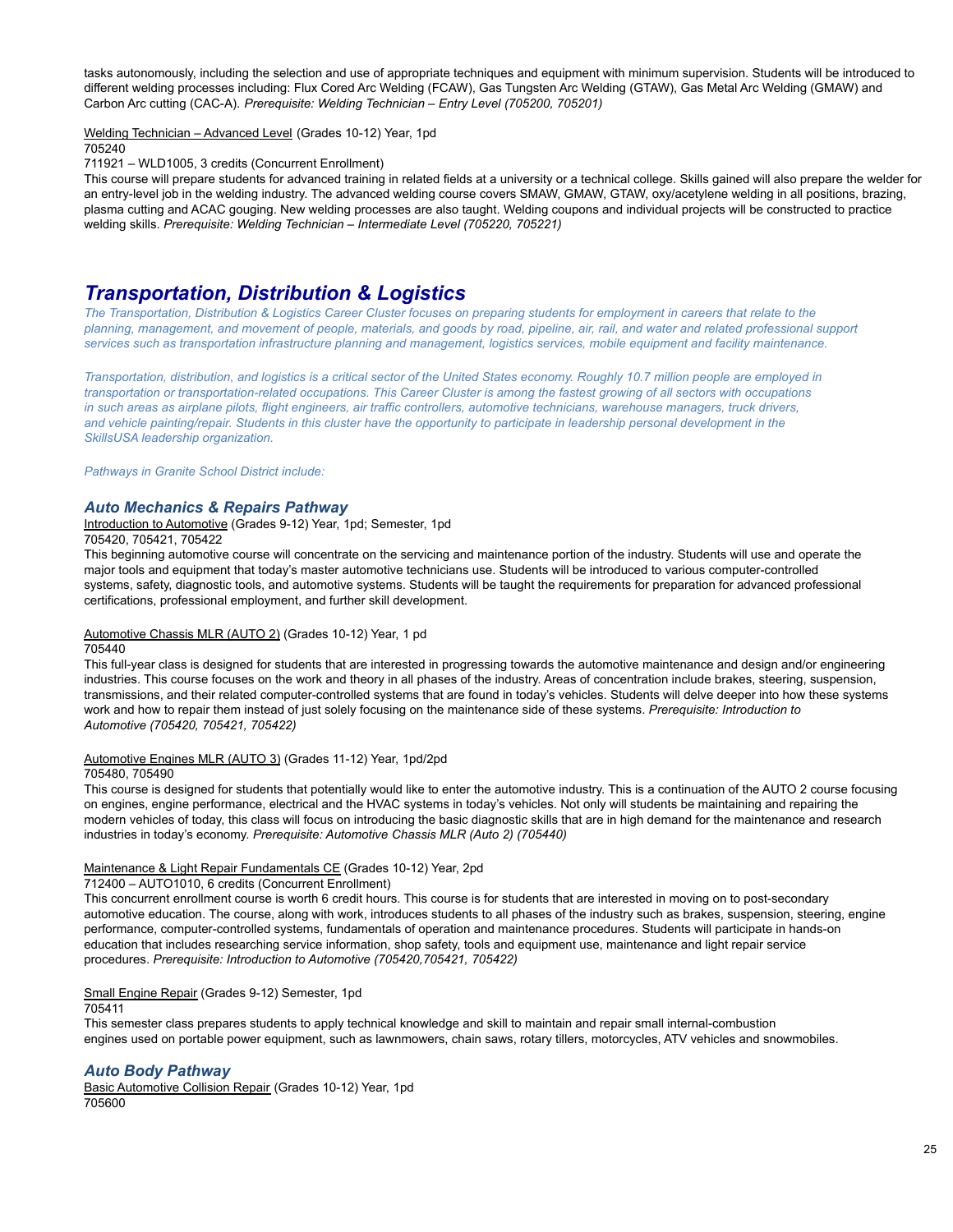If you enjoy working with your hands, have a mechanical aptitude, take pride in your work, and are passionate about cars, then you might consider a career in collision repair. An experienced technician has high-income potential, excellent job security and ample opportunities for career advancement within the automotive industry. A 2013 survey from the Collision Repair Education Foundation found that collision repair technicians average nearly \$53K income. Almost one in five technicians earned \$70K or more. This course prepares students to repair and finish unibodies and fenders of automobiles. Industry work ethic and productivity are an important part of the classroom and laboratory experience.

Collision Non-Structural Repair (Grades 10-12) Semester, 2pd

705621

This course prepares students to perform non-structural repair, replacement, and adjustment of automotive outer body panels and unibody components. The course is based on industry-recognized standards including: Automotive Service Excellence (ASE) automotive collision task list and the I-CAR training program. Work ethics and productivity are an integral part of the classroom and laboratory activities of this program.

Structural Repair Technician (Grades 10-12) Semester, 1pd

705641

A structural technician restores vehicles dimensions and structural integrity to collision-damaged vehicles. Students use three-dimensional measuring and straightening equipment to diagnose and return damaged frames or unibody parts to manufacturer's specifications, Hand tools and power tools are used to remove or repair damaged parts, weld as needed, properly install new parts, and estimate damage. *Prerequisite: Basic Automotive Collision Repair (705600) or Collision Non-Structural Repair (705621)*

Collision Refinishing and Painting (Grades 10-12) Semester, 2pd

705661

A refinish technician prepares and applies paint to repaired vehicles. This individual works with potentially hazardous materials, so attention to safety and personal protection is essential. Vehicles must be correctly prepared and refinished to ensure proper adhesion, color match, and overall appearance. Students that pass the I-CAR requirements received an I-CAR Pro Level 1 Refinish Technician. *Prerequisite: Collision Non-Structural Repair (705621)*

# *Aviation Pathway*

In cooperation with Utah Valley University, high school students may enroll in the Aviation courses listed below and receive concurrent enrollment credit from UVU or USU. Students will typically enroll for two courses each term. CE=Concurrent Enrollment College/University Course.

Suggested order of classes: Junior or Senior year (must be 17 years old by the end of the term) 1st Semester Classes: Private Pilot Ground School; Private Fixed Wing Simulator Lab (Taught in conjunction with Private Pilot Ground School); Survey of Aviation Science. 2<sup>nd</sup> Semester Classes: Drones, Remote Pilot Prep; Air Transportation Management.

Private Pilot Ground School (Grades 11-12) Semester, 2pd 705861

712021 – AVSC1100, 4 credits (Concurrent Enrollment)

This course focuses on the study of aviation fundamentals, principles of flight, aircraft and engine operations, weather, navigation, and radio communications as required by FAA regulations. Students will be prepared to begin flight training.

### Private Fixed Wing Simulator Lab *(Taught in conjunction with Private Pilot Ground School)*

Teaches practical application in a simulation lab to include the information for private pilot flight maneuvers, procedures, and regulations for takeoff, cruise, traffic pattern operations, approach, emergencies, and cross-country operations. Time in the Simulator is based on the size of the class.

Survey of Aviation Science (Grades 10-12) Semester, 2pd 705801

712001 – AVSC1010, 2 credits (Concurrent Enrollment)

This course is designed for all students interested in aviation careers. It includes a general knowledge of aviation, historical events, and aerospace studies including development opportunities. Students learn aviation and aerospace terminology, how aircraft and spacecraft fly, the research and development of future systems, government, and industry roles in the growth of aviation, and potential careers in aviation.

Drone: Remote Pilot Prep (Grades 11-12) Semester, 2pd

705901

712081 – AV1900/1910, 2 credits; Lab, 1 credit (Concurrent Enrollment) This course covers the history, safety, rules, and regulations, as well as the design and constructions of small unmanned aerial systems (UAS).

Air Transportation Management (Grades 11-12) Semester, 2 pd

705841

712051 – AVSC2150, 3 credits (Concurrent Enrollment)

This course presents the management skills necessary to be a fixed based operator and entry-level manager for scheduled airlines in the national aviation system. In addition, teaches management functions, marketing, financing, organization and administration, flight operations, maintenance, safety, and liability. Provides hands-on experience of management styles through evaluations and critiques of local airlines and airport facilities. Includes a student's simulated model of an FBO and related management operations as a final project.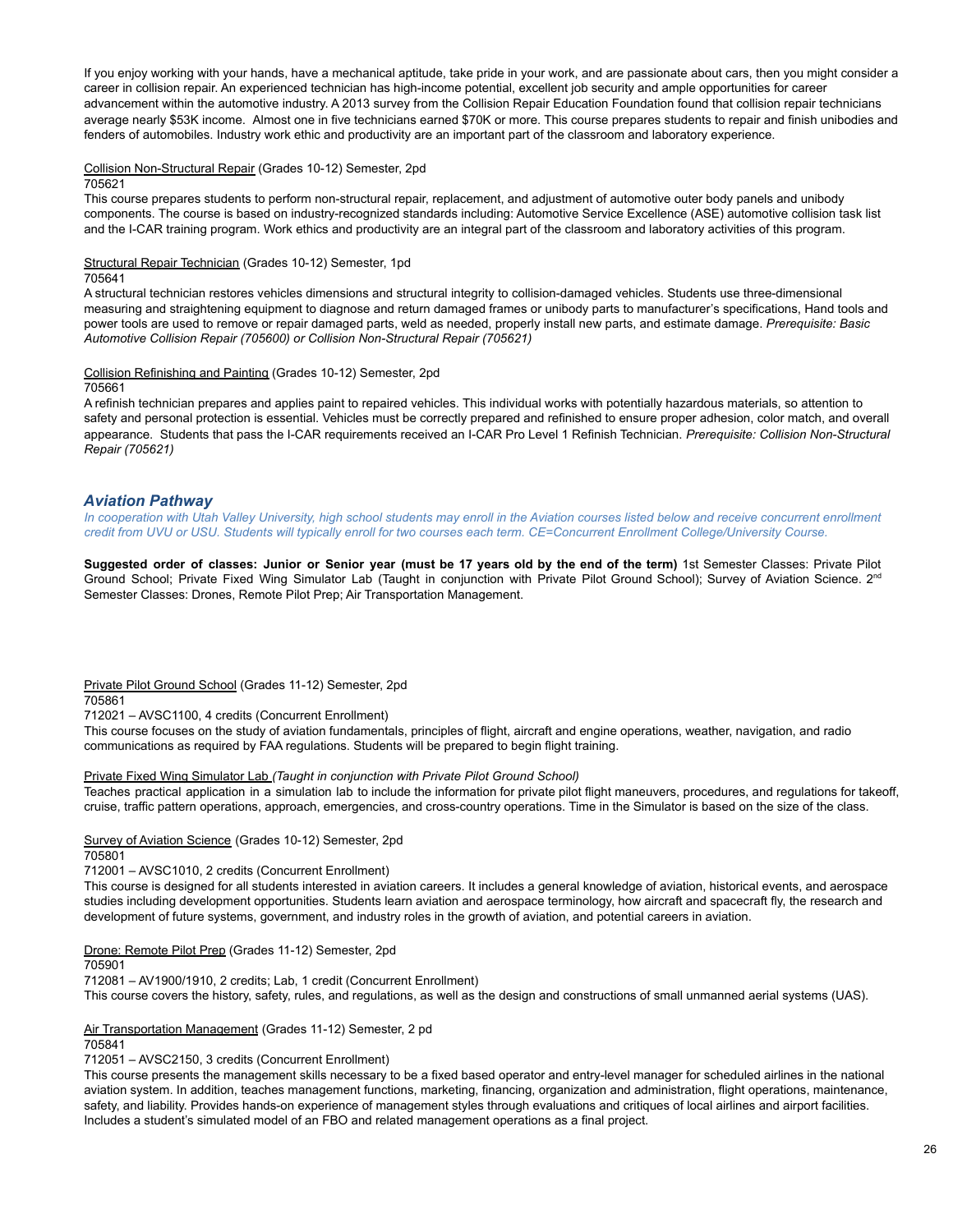# *Financial Literacy*

General Financial Literacy (grades 11-12) Semester, 1pd 690801, 690802, 690881 (IB)

710191 – FIN1050, 3 credits (Concurrent Enrollment)

This course is designed to teach students about the choices and challenges of today's market. It will prepare students for adulthood by giving them a better understanding of personal finance and how to make informed monetary decisions. Students will realize their potential for personal wealth, as well as how to foster a stronger state and national economy. It will include information about becoming a wise and knowledgeable consumer, saver, investor, user of credit, money manager, citizen and member of a global workforce and society.

# *Curriculum & Instruction*

# <span id="page-26-0"></span>*Driver Education*

This course is designed to create strong citizens who are aware of their responsibilities as skilled drivers in a complex transportation system. Today, driving is vital. Sadly, many young drivers will face tragedy through loss of property, physical capability, or even life.

The leading cause of death in teenagers is related to motor vehicles. Driver training is essential in creating safe driving skills for a lifetime. Driver education provides students with skills, attitudes, and knowledge to make our roadways safer. Driving instructors instill effective communication methods that will encourage young drivers to respect the automobile, the vehicles that share the road, the laws and consequences of impaired driving, and acceptable mental and social skills when faced with challenging driving situations.

Students may take driver education only one semester during their regular high school career. If students fail the course during the regular school year they may take driver education during the summer program. Ninth grade students who turn sixteen on or before October 30 may *take summer driver education at the high school in their attendance areas.*

### Behind-the-Wheel Driving\* (60830)

This is made up of two different portions of driving; one being six hours of off-street, multiple-car driving range experience; and three hours of on-street instruction in a dual-control car. In addition, each student spends six hours in the car observing another student operating the automobile under normal traffic conditions. Students also drive 40 hours with a parent or guardian, including 10 of those hours at night. All students must obtain a learners' permit from the DMW prior to the class start date. A learners permit can be obtained when a student is 15 years old.

### Classroom Instruction

This is a one-semester course to develop the fundamental skills and knowledge necessary for assuming one's responsibilities as a driver. The course emphasizes four areas of study: (1) The role of the driver (2) One's personal responsibilities in driving an automobile (3) Traffic laws (4) Sound practices when driving in heavy traffic.

To be eligible for driver education the first semester a student must be 16 on or before **February 23**. For second semester a student must turn 16 on or before **July 18**, and for the summer program the student must turn 16 on or before **October 30**. There is a \$140 student fee for this class.

# <span id="page-26-1"></span>*English Language Arts*

*The English/Language Arts program includes English, Debate, Reading, and Writing as well as other communication courses. High school students are required to take a course in English during each of their secondary years because of the importance of spoken and written communication in daily living. Students explore literature, non-fiction, and composition through reading, writing, speaking, listening, and language tasks. They develop and refine skills through the writing process, reading strategy use, creative and critical thinking skills, and application within individual and collaborative experiences. Students should choose wisely among the available English courses and be sure to include a balance of experiences to prepare themselves for career and/or college readiness. The Utah State Core Standards for English Language Arts provides the curricular framework for all 9-12th grade ELA courses.*

*All 9-11th grade students must take a grade level appropriate English course. 12th grade students must also take an English course or choose from an English qualifying course.*

- *● Junior students working on early graduation requirements may take senior English classes but must be enrolled in their junior English course as well.*
- *● Seniors should discuss goals and interests with their counselors before choosing which English option is right for them.*
- *● Speech, drama, publications, and some content specific courses are elective classes and will not generally fulfill English requirements.*
- *● For students not planning to attend a four-year college or university, taking debate or a world language, including American Sign Language, during the senior year, may fulfill of the required senior English credit.*

<span id="page-26-2"></span>*Note: Not all courses are offered at all schools. Check with counselors and the school catalogue for options at individual schools.*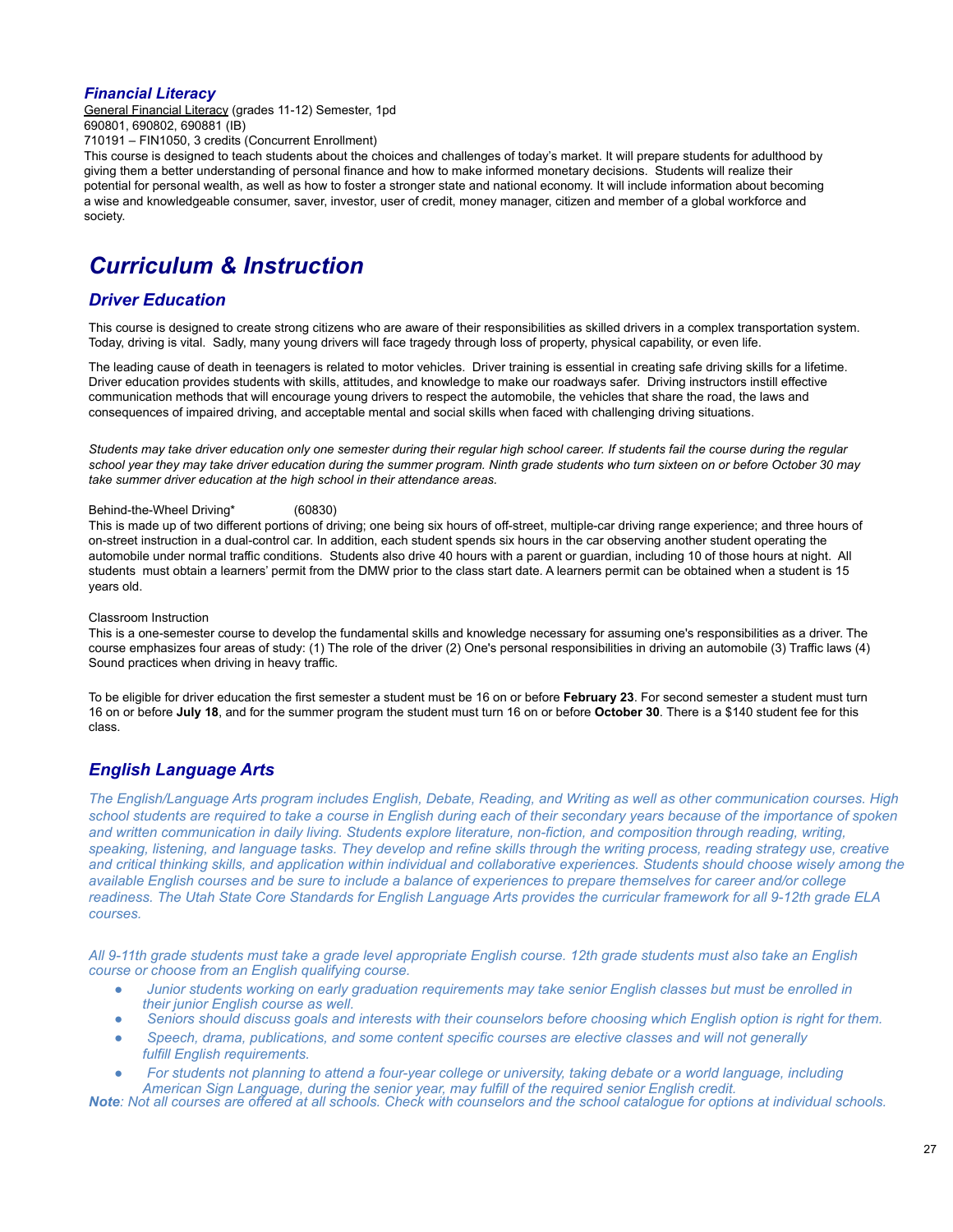# *English Classes*

# English 9 Core (567000)

Students will focus on developing and strengthening skills and strategies necessary for effective communication at a grade appropriate level of expectation. Students will attain proficiency and create a deeper understanding of 21st century communication skills through reading, writing, speaking, listening, and language usage as described by the Utah State Core.

### HN (Honors) English 9 (568100)

Students will gain advanced skills and strategies necessary for proficient communication in reading, writing, speaking, listening, and language usage. Magnifying the skills described in the Utah State Core, they will pursue individual literacy interests and projects using creative and critical thinking at a more in-depth level than in a core class. Rigorous class work will prepare students for future honors and AP classes.

### English 9 - GT (568150)

Students accelerate their creative and critical thinking and enhance their reading, writing, speaking, listening, and language usage skills with additional rigor and complexity than in an honors course. They pursue challenging literacy interests and individual projects while magnifying the skills described in the Utah State Core. This rigor will prepare students for future honors and AP classes. *Prerequisite: District Testing*

### English 10 Core (568500)

Students will focus on developing and strengthening skills and strategies necessary for effective communication at a grade appropriate level of expectation. Students will develop a deeper understanding of 21st century communication skills through reading, writing, speaking, listening, and language usage as described by the Utah State Core.

### HN (Honors) English 10 (568600)

Students will gain advanced skills and strategies necessary for proficient communication in reading, writing, speaking, listening, and language usage. Magnifying the skills described in the Utah State Core, they will pursue individual literacy interests and projects using creative and critical thinking at a more in-depth level than in a core class. Rigorous class work will prepare students for future honors and AP classes.

### HN (Honors) English 10 (SOH) (568620)

Students will gain advanced skills and strategies necessary for proficient communication in reading, writing, speaking, listening, and language usage. Magnifying the skills described in the Utah State Core, they will pursue individual literacy interests and projects using creative and critical thinking at a more in-depth level than in a core class. Rigorous class work will prepare students for future honors and AP classes.

# English Core 11 (568900)

Students will focus on developing and strengthening skills and strategies necessary for effective communication at a grade appropriate

level of expectation. Students will develop a deeper understanding of 21 st century communication skills through reading, writing, speaking, listening, and language usage as described by the Utah State Core.

### HN (Honors) English 11 (568950)

Students will gain advanced skills and strategies necessary for proficient communication in reading, writing, speaking, listening, and language usage. Magnifying the skills described in the Utah State Core, they will pursue individual literacy interests and projects using creative and critical thinking at a more in-depth level than in a core class. Rigorous class work will prepare students for AP classes.

### English Core 12 (569010)

Students will focus on developing and strengthening skills and strategies necessary for effective communication at a grade appropriate

level of expectation. Students will develop a deeper understanding of 21 st century communication skills through reading, writing, speaking, listening, and language usage as described by the Utah State Core.

# College Preparation English (12) (571300)

### A senior English Arts course specifically designed to prepare students for the rigors of college level reading, writing, listening, speaking, and language. The skills outlined in the Utah State Core provide the curricular framework.

# English 12 CE (ENGL 1010) (574001)

# A beginning course in expository and academic writing. Development of critical reading, writing, and thinking, and rhetorical strategies form the curricular base for this course. This is a college level course with advanced level expectations. College credit is available for those who pass the course at a prescribed level of competency*. Prerequisite: Placement Test – See counselor or CE teacher for information.*

Intro Writing CE (ENGL 1010) (11-12) (574101) A beginning course in expository and academic writing. Development of critical reading, writing, and thinking, and rhetorical strategies form the curricular base for this course. This is a college level course with advanced level expectations. College credit is available for those who pass the course at a prescribed level of competency. *Prerequisite: Placement Test – See counselor or CE teacher for information.*

# Professional Reading & Writing (12) (569300)

The purpose of this course is to introduce students to technical and professional communication and its application to problem solving. Students will define and produce technical and professional communication. They will use inquiry-based learning and service learning in applying knowledge to real world situations. This course is designed to prepare students for success in the world and in college level courses of all content areas.

# Advanced Placement English Literature (11-12) (569100)

Students participate in college-level literature and composition, which emphasizes analysis, critical thought, and appreciation of sophisticated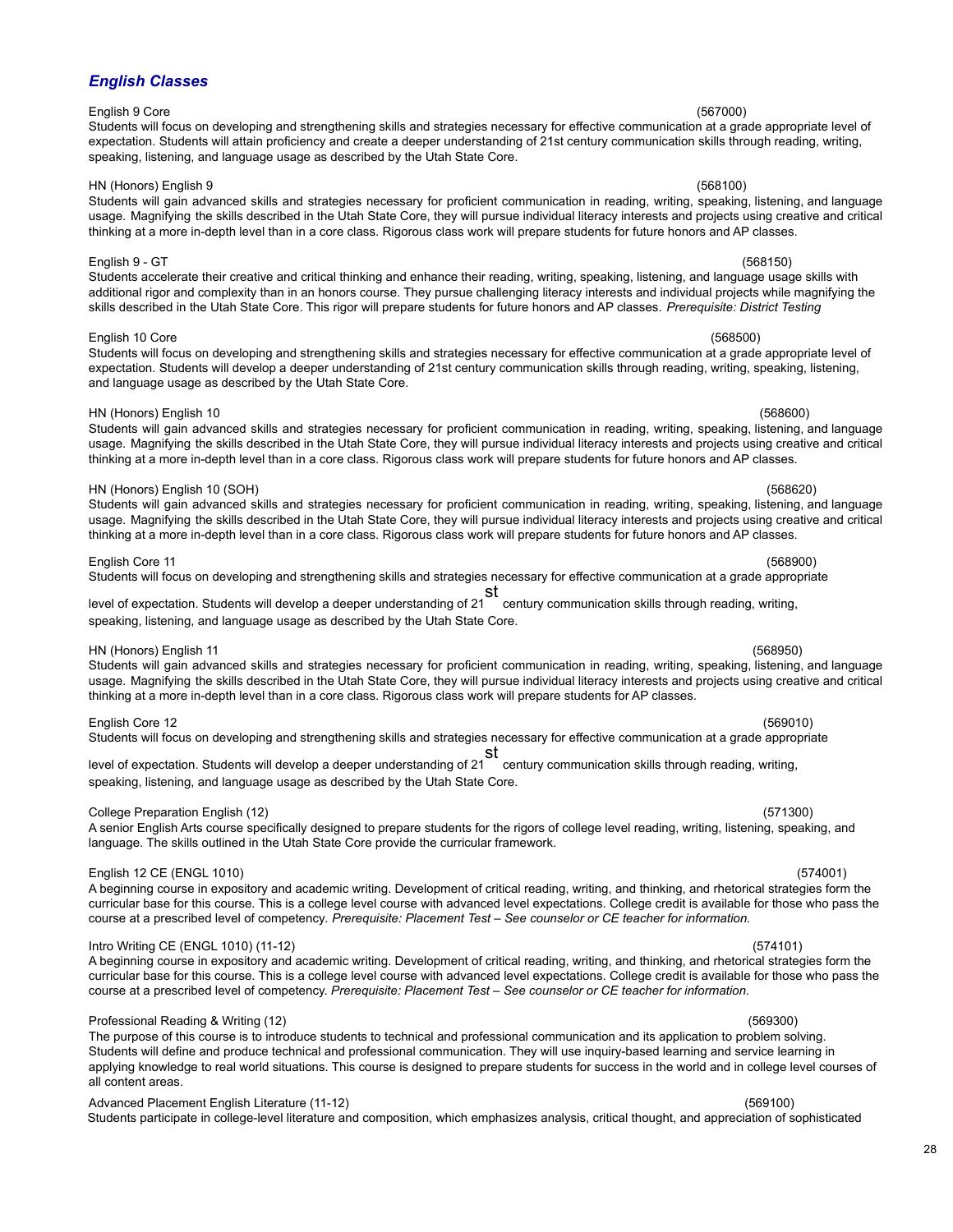literary works. Many colleges and universities grant up to 12 hours of credit to those students who complete the course and pass the A.P. exam.

Advanced Placement English Language (11-12) (569150) Students participate in college-level language and composition, which emphasizes close reading, critical thought, and analysis of informational and other non-fiction text. Many colleges and universities grant up to 12 hours of credit to those students who complete the course and pass the A.P. exam.

IB (International Baccalaureate) (573650, 573670) IB courses are taught only at Skyline High. For information on IB and prerequisites, please contact the school.

# *Elective Courses*

Creative Writing (11-12) (569351, 569352) An exploration of a wide variety of writing opportunities. Short stories, poetry, stream of conscience, parody, and children's literature are just some of the areas that may be studied. Reading as well as extensive writing will be required.

# Speech/Debate 1-2 (9-12) (570700)

This is a beginning course introducing the fundamentals of individual speech and formal and informal argumentation. Organization and research skills are stressed. Competition is encouraged.

Speech/Debate 3-4 (10-12) Year (570730) This intermediate course builds on the fundamentals of speech and debate covered in Debate 1-2. Competition is encouraged. *Prerequisite: Debate 1-2*

Speech/Debate 5-6 (11-12) Year (570760) (570760) Advanced speech and debate techniques are practiced, and competition is required. The debate teams develop from this class. *Prerequisite: Debate 3-4*

Speech/Debate 7-8 (grades 11-12) Year

Advanced speech and debate techniques are practiced, and competition is required. The debate teams develop from this class. *Prerequisite: Debate 5-6*

Interpersonal Communications CE (COMM 1010) (11-12) (574201)

Business Communications impacts all aspects of our lives. This introductory course will teach students to communicate in a clear, courteous, concise, and correct manner on both personal and professional levels. This is a college level course and may carry credit for those who meet the criteria.

*Prerequisite: See counselor or instructor for information.*

## General Fiction (11 – 12 only) (570901, 570902)

This course focuses on improving reading and writing skills. Using vocabulary, comprehension and interpretation, students will discuss general works of fiction including short story, drama, novel and film. Both writing to learn and process writing will enhance learning and thinking. *Prerequisite: See school counselor or English Department Chair for information.*

Humanities (12) (570801, 570802, 570803)

This course examines works from different historical periods through reading, writing, listening, speaking, and discussing. The course will explore the development of art, music, philosophy, literature, architecture and film. *Prerequisite: English 11*

# Humanities 1 CE (HUMA 1100) (12) (574301)

Concentrates on all genres of art: dance, music, literature, art--and its connection to culture. This is a college level course and may carry credit for those who meet the criteria. *Prerequisite: See counselor or instructor for information*.

# Journalism 1 (9-12) (569500, 569511, 569512)

This class is an introduction to newspaper writing. Students will study the four types of journalistic writing: news, features, sports, and editorials. Students will practice fundamental skills necessary to proofread and edit copy and will learn basic layout procedures using production software. Students will brainstorm ideas for news stories and features and the focus and goals associated with the newspaper. Students will learn about how a news agency is run and who some of the premier reporters and editors in the news world are. Students will be expected to write for the school newspaper as well as accomplish other tasks as assigned. Fee: Variable – See school/teacher for fee details.

### Journalism 2 (10-12) (569520)

This workshop class produces the school newspaper. Good grades, good writing skills, and dependability are necessary. Attendance is mandatory. Computer skills and photography experience are helpful. Students will focus on leading the news team, designing the layout of the newspaper, continuation of photojournalism, continuation of writing skills, and the completion of a portfolio. Editors will plan and participate in activities, help direct first year students, and produce the final layout and design of the newspaper. Fee: Variable – See school/teacher for fee details.

*Prerequisite: Journalism 1 - Apply with school journalism advisor.*

# Literary Magazine Writing (10-12) (569480, 569481)

This class produces the literary magazine. Students will learn appropriate photography, writing, interviewing, and design. Dependability is mandatory. *Prerequisite: See advisor.*

# Public Speaking CE (COMM 1020) (11-12) (574251)

Communication principles and practice applied in group, written, electronic, and oral presentation assignments. Listening, perception, verbal clarity,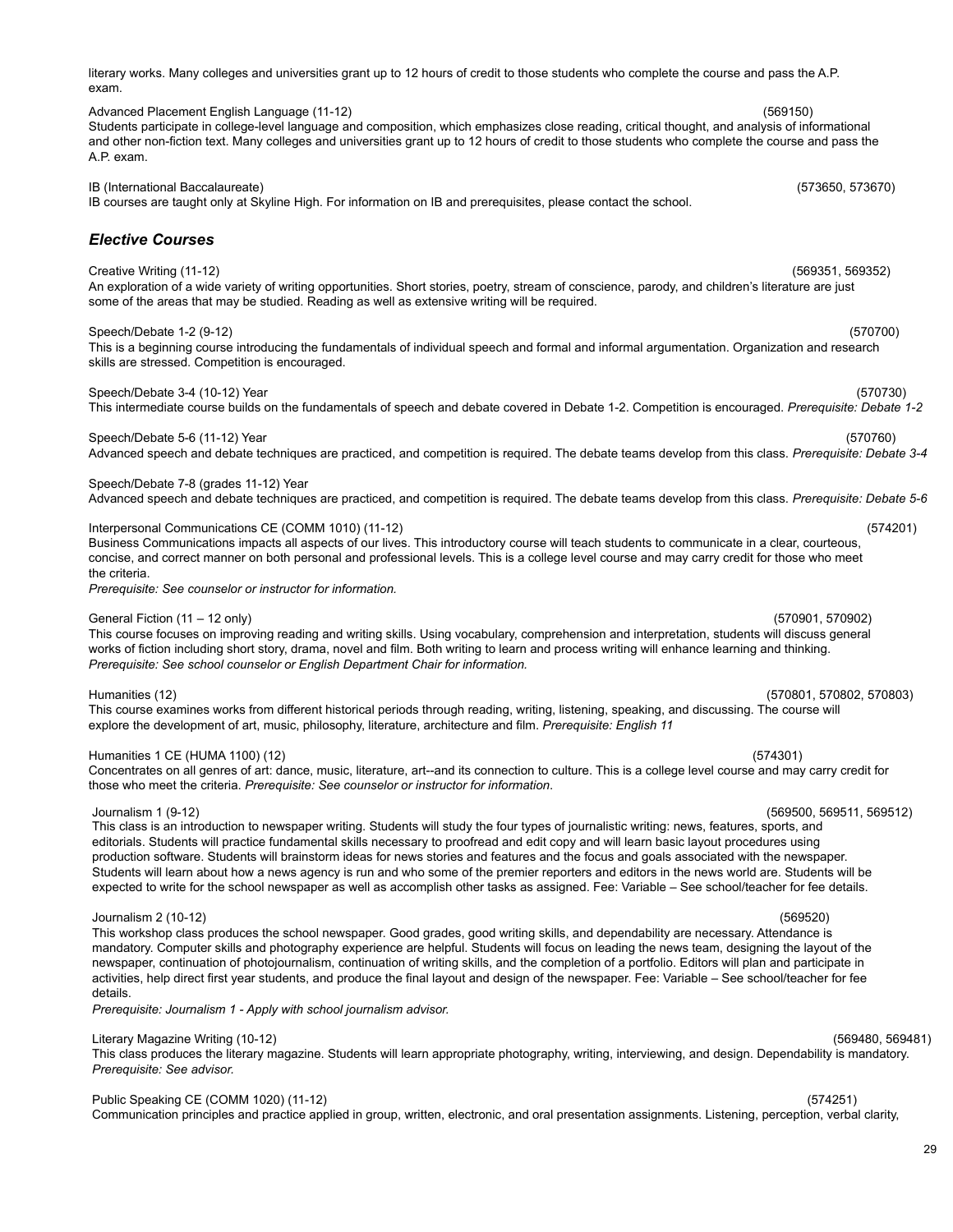<span id="page-29-0"></span>*Fine Arts*

Fine Arts are made up of the following four separate areas: Dance, Music, Theatre, and Visual Arts. Students may take any of the following core classes to fulfill the 1.5 credit high school requirement for graduation. Fine Arts credit may be earned from the State "Core" classes. All other classes that are offered by the four Fine Arts departments may be taken for elective credit or other credit as stipulated.

# <span id="page-29-1"></span>*Dance*

Dance is a universal language, an expressive and vibrant art with the capacity to unify the physical, mental, social, emotional, aesthetic, and spiritual aspects of students who participate. It encourages intuitive, verbal, and non-verbal responses; it sharpens perceptions and encourages self-evaluation and critical judgment. Dance is one of the most direct means to understand and value the world in which we live. It has the power to both conserve and expand culture; it is truly a record of human expression and has been a part of the life of every culture throughout the span of human existence. Dance also has the power to enhance the quality of life for performers, creators, and audience *members alike.*

Core Courses: Students may earn FINE ARTS or PE credit for the following classes if the teacher has the proper endorsement, however *these classes do not fulfil the Fitness for Life P.E. core required class.*

# *Core Courses*

**Dance 1** (grades 9-12) Year (500000) Students are provided with experience in dance technique and the development of such things as physical strength, flexibility, endurance,

Publications 1-2 (9-12) (569400)

### This class produces the yearbook and/or the literary magazine. Students must have a background in writing, computers, business or photography. Students are required to fill out an application which may also include an interview. *Prerequisite: Apply with school advisor.*

credit for those who meet the criteria*. Prerequisite: See counselor or instructor for information.*

Publications 3-4 (10-12) (569410)

This class produces the yearbook and/or the literary magazine. Students must have a background in writing, computers, business or photography. This course is designed for editors and experienced yearbook/magazine staff*. Prerequisite: Publications 1-2 - Apply with school advisor.*

nonverbal, diversity, conflict management and interviewing in workplace and interpersonal settings. This is a college level course and may carry

## Publications 5-6 (10-12) (569420)

This class produces the yearbook and/or the literary magazine. Students must have a background in writing, computers, business or photography. This course is designed for editors and experienced yearbook/magazine staff*. Prerequisite: Publications 3-4 - Apply with school advisor.*

### Publications 7-8 (10-12) (569430)

This class produces the yearbook and/or the literary magazine. Students must have a background in writing, computers, business or photography. This course is designed for editors and experienced yearbook staff. *Prerequisite: Publications 5-6 - Apply with school advisor.*

### Reading (Developmental Reading) (9-12) (570200)

An intervention class (Tier 2) for students requiring extra reading & writing support. These students are not served in a special education class. The class will focus on comprehension, fluency, and vocabulary. Metacognitive control of comprehension and learning will also be a focal point in the class. Prerequisite: Placement is determined through multiple data points including a GM scaled score, GLE, Lexile Interval that falls *between: 650L - 900L, and/or other reading data points.*

### Reading Fundamentals (9-12) (570000)

An intensive intervention class (Tier 3) for students requiring support in acquiring foundational reading skills and strategies, along with developing writing skills. These students are not served in a special education class. The class will focus on developing phonics/phonemic awareness, decoding skills, fluency, vocabulary and comprehension. Writing to respond to and understand reading will be included. *Prerequisite: Placement is* determined through multiple data points including a GM scaled score, GLE, Lexile Interval that falls between: BR - 700L, and/or other reading data *points.*

Yearbook (9-12) (569600, 569601) This class produces the yearbook. Students will learn appropriate photography, writing, interviewing, and design. Dependability is mandatory.

Yearbook – (Advanced Yearbook) (9-12) (569650, 569651)

Further experience in yearbook photography, writing, interviewing, and design. Students are responsible for all aspects of production. *Prerequisite: Yearbook - Apply with yearbook advisor.*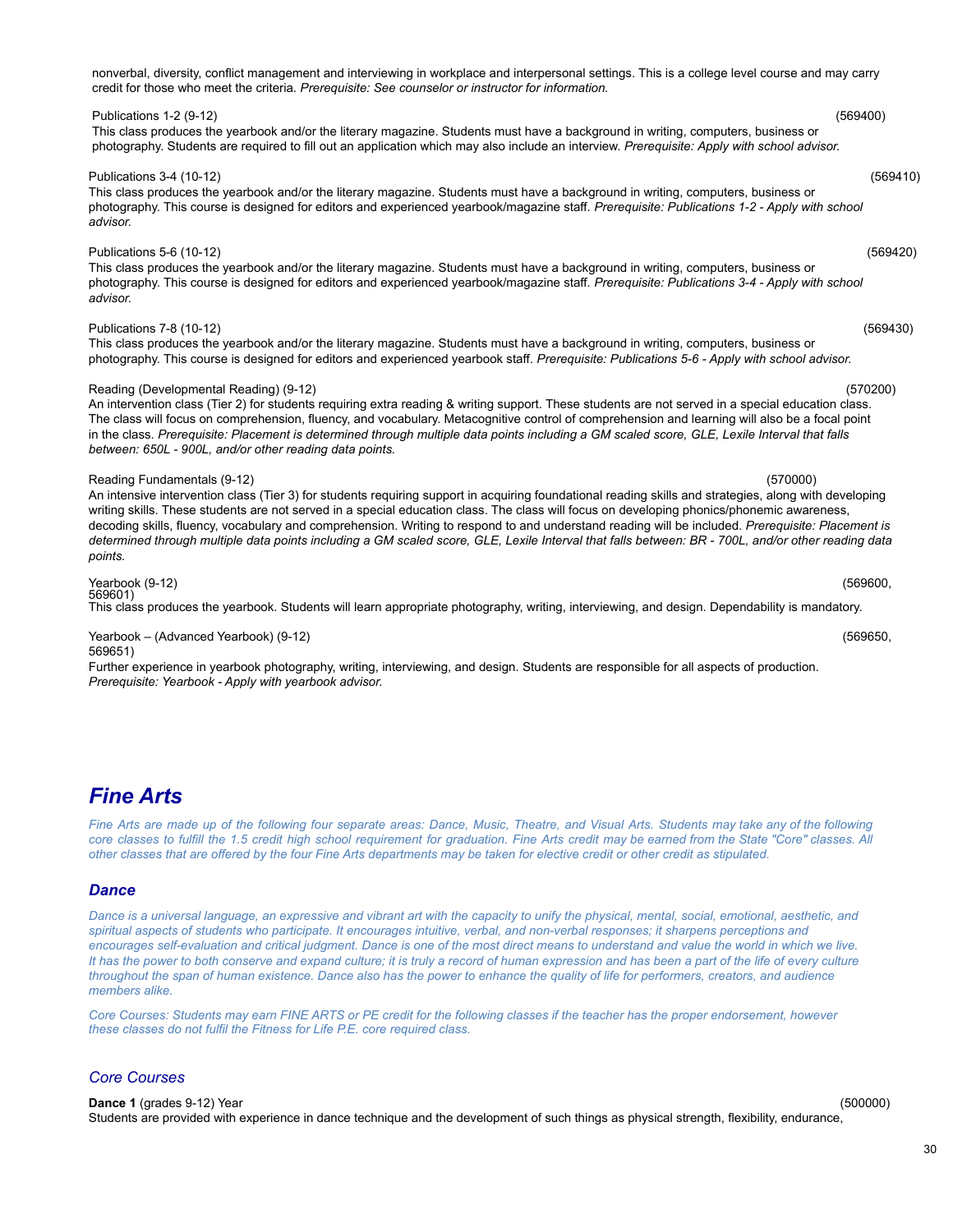| coordination and total fitness. Students will expand their dance vocabulary and skills, and develop their creative abilities through<br>improvisation, choreography, and performance. Students will also be exposed to the history of dance and its cultural origins.                                                                                                                                                                                                                                    |                      |
|----------------------------------------------------------------------------------------------------------------------------------------------------------------------------------------------------------------------------------------------------------------------------------------------------------------------------------------------------------------------------------------------------------------------------------------------------------------------------------------------------------|----------------------|
| <b>Dance 1A</b> (grades 9-12) Semester<br>This course is a prerequisite for all other dance course. Students are provided with experience in dance techniques and the development of physical<br>strength, flexibility, endurance, coordination and total fitness. Students will expand their dance vocabulary and skills, and develop their creative abilities<br>through improvisation, choreography, and performance. Students will also be exposed to the history of dance and its cultural origins. | (500001)             |
| Dance 1B (grades 9-12) Semester<br>Students are provided with experience in dance technique and the development of such things as physical strength, flexibility, endurance,<br>coordination and total fitness. Students will expand their dance vocabulary and skills, and develop their creative abilities through<br>improvisation, choreography, and performance. Students will also be exposed to the history of dance and its cultural origins.                                                    | (500011)             |
| Dance 2 (grades 9-12) Year<br>Students acquire physical, rhythmic and creative skills through dance activity. Work becomes more advanced as students' progress<br>through the program. Classes must be taken in sequence. Prerequisite: Dance 1                                                                                                                                                                                                                                                          | (500100)             |
| Dance 2A (grades 9-12) Semester<br>Students acquire physical, rhythmic and creative skills through dance activity. Work becomes more advanced as students' progress<br>through the program. Classes must be taken in sequence. Prerequisite: Dance 1                                                                                                                                                                                                                                                     | (500101)             |
| Dance 2B (grades 9-12) Semester<br>Students acquire physical, rhythmic and creative skills through dance activity. Work becomes more advanced as students' progress<br>through the program. Classes must be taken in sequence. Prerequisite: Dance 1                                                                                                                                                                                                                                                     | (500111)             |
| Dance 3 (grades 9-12) Year<br>Students acquire physical, rhythmic and creative skills through dance activity. Work becomes more advanced as students' progress<br>through the program. Classes must be taken in sequence. Prerequisite: Dance 2                                                                                                                                                                                                                                                          | (500220)             |
| Dance 3A (grades 9-12) Semester<br>Students acquire physical, rhythmic and creative skills through dance activity. Work becomes more advanced as students' progress<br>through the program. Classes must be taken in sequence. Prerequisite: Dance 2                                                                                                                                                                                                                                                     | (500221)             |
| <b>Dance 3B</b> (grades 9-12) Semester<br>Students acquire physical, rhythmic and creative skills through dance activity. Work becomes more advanced as students' progress<br>through the program. Classes must be taken in sequence. Prerequisite: Dance 2                                                                                                                                                                                                                                              | (500222)             |
| Dance 4 (grades 10-12) Semester<br>Students acquire physical, rhythmic and creative skills through dance activity. Work becomes more advanced as students' progress<br>through the program. Classes must be taken in sequence. Prerequisite: Dance 3                                                                                                                                                                                                                                                     | (500250)             |
| Beginning Social Dance (grade 9-12) Year<br>Students acquire physical, rhythmic and creative skills through dance activity. This course offers instruction in traditional and<br>contemporary dance activities that students may use in life.                                                                                                                                                                                                                                                            | (500300)             |
| Beginning Social Dance (grade 9-12) Semester<br>Students acquire physical, rhythmic and creative skills through dance activity. This course offers instruction in traditional and<br>contemporary dance activities that students may use in life.                                                                                                                                                                                                                                                        | (500311)             |
| Intermediate Social Dance (grade 9-12) Year<br>Semester<br>Students acquire physical, rhythmic and creative skills through dance activity. This course offers instruction in traditional and<br>contemporary dance activities that students may use in life. Prerequisite: Beginning Social Dance                                                                                                                                                                                                        | (500350)<br>(500351) |
| Advanced Social Dance (grade 10-12) Year<br>Students acquire physical, rhythmic and creative skills through dance activity. This course offers instruction in ballroom and Latin<br>dances on the advanced level. Students will perform for various audiences. Prerequisite: Beginning and Intermediate Social Dance                                                                                                                                                                                     | (500400)             |
| Advanced Social Dance (grade 9-12) Year<br>Semester                                                                                                                                                                                                                                                                                                                                                                                                                                                      | (500400)<br>(500401) |
| Students acquire physical, rhythmic and creative skills through dance activity. This course offers instruction in ballroom and Latin<br>dances on the advanced level. Students will perform for various audiences. Prerequisite: Beginning and Intermediate Social Dance                                                                                                                                                                                                                                 |                      |
| Dance Company (grades 9-12) Year                                                                                                                                                                                                                                                                                                                                                                                                                                                                         | (500450)             |

This course is for advanced performing dancers. *Teacher approval / audition*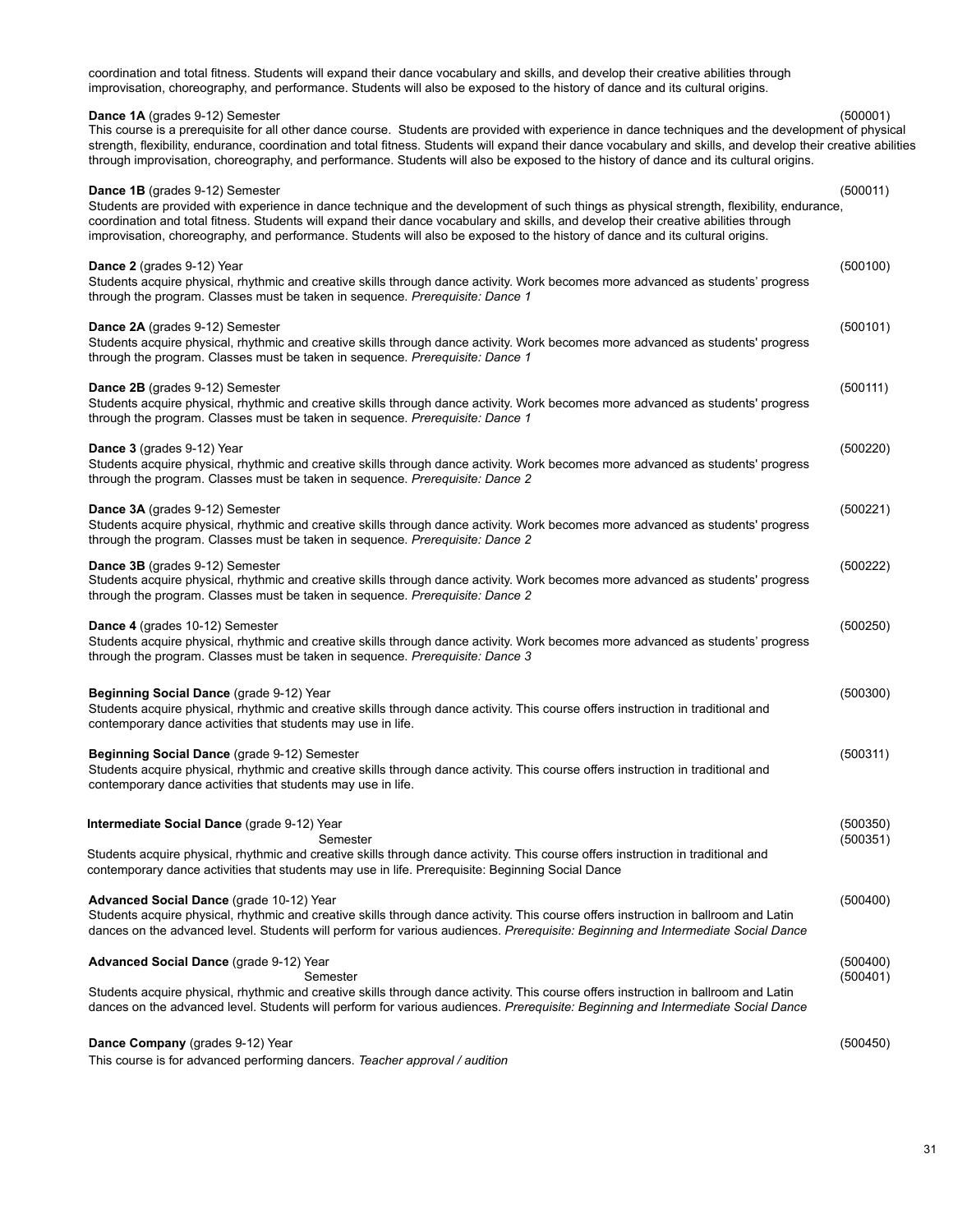# *MUSIC*

# **AP Music Theory** (grades11-12) Year (507180)

Students develop the ability to recognize and understand the elements and processes of music that are heard and read in musical scores. They experiment with intervals, scales, chords, metric/rhythmic patterns and gain ease in using the terms that describe them. Students learn how to use repetition, imitation and sequence in melody writing. Students compose, arrange, and develop skills in both harmonic and structural analysis. Study of contemporary and pop rock harmonies are included. Students may receive credit at some colleges for successful completion of the AP exam.

# **SL (IB)** (grades 9-12) Year (520800) International Baccalaureate Music Course. **HL (IB)** (grade 11-12) Year (520820)

International Baccalaureate Music Course. Prerequisite: Music SL (IB)

# **Listening and Literature** (9-12) Semester (507201)

Students develop listening skills, familiarity with a variety of music, and a vocabulary for describing music elements and events as they occur in the music. Students will discover meaning in music by examining how it relates to personal life, the enjoyment of life, and how it connects to history, culture, heritage, and community. Students will explore the expressive effects and potential of the voice, body, and instruments to communicate an idea or a thought to someone else. Students will study the production and/or transmission of musical sounds, and develop the ability to make reasoned, extemporaneous statements of personal opinion regarding specific pieces and/or performances of music.

# **Composition** (grades 9-12) Semester (507110)

Students will create arrangements of existing music and/or original compositions for instrumental soloists or groups, vocal soloists or groups, and/or scores for film soundtracks, commercials, power points, video games, TV programs, school programs, community events, etc.

### **Music Appreciation** (grades)9-12) Semester (507211)

This course is a deep study of the history, culture and general mechanics of music.

### **Independent Study** (grades 9-12) Year (507260)

Semester (507261) Music students may study/practice individually under the supervision of the music teacher assigned to their school. Where class schedules are irreconcilable, the instructor may or may not utilize this class period to prepare a student to participate in upcoming concerts. No Art Credit received. (Art credit is achieved through implementation of State Core Music Curriculum and related policies and guidelines that are not accomplished via independent study.) Prerequisite: Teacher approval.

# *Instrumental Music*

# *Orchestra*

| <b>String Orchestra</b> (grades 9-12) Year                                                                                          | (509610) |
|-------------------------------------------------------------------------------------------------------------------------------------|----------|
| Semester                                                                                                                            | (509611) |
| Members of this non auditioned string ensemble develop their technical skills, sight reading abilities, and perform exciting string |          |
| literature from various musical styles. Special attention given to students who need individual assistance. This class helps        |          |
| prepare students for auditioning to gain entrance into more advanced string groups.                                                 |          |

### **Small Ensemble** (grades 9-12) Semester (and code) and code (add code) and code (and code) and code (add code)

Small Ensemble Classes offer opportunities to learn solo and small ensemble experience including but not limited to Quartet and Quintets, Rock Bands, and Mariachi Ensembles; Students work in a small group setting on music concepts and styles. Consult the school music teacher for information on the small ensemble class offering.

# **Small Ensembles (String)** (grades 9-12) Year (509700)

# Provides opportunities for students to develop their musical potential and aesthetic understanding through learning to play orchestral string instruments.

# **Small Ensembles Adv. (String)** (grades 9-12) Year (509900)

Semester (509901)

Members of these auditioned small string ensembles expand their technical skills, broaden their familiarity with various musical styles, increase sight reading fluency, and experience more varied performance opportunities.

**Concert Orchestra** (grades 9-12) Year (509800)<br>
Semester (509801) Semester (509801) This is the school's most advanced orchestra. Membership in the concert orchestra provides opportunities for the serious music student to become acquainted with the best music literature selected from standard symphonic works and contemporary orchestral literature. Students perform at numerous concerts and festivals, may accompany the school musical and perform at commencement exercises. Audition and/or teacher signature required.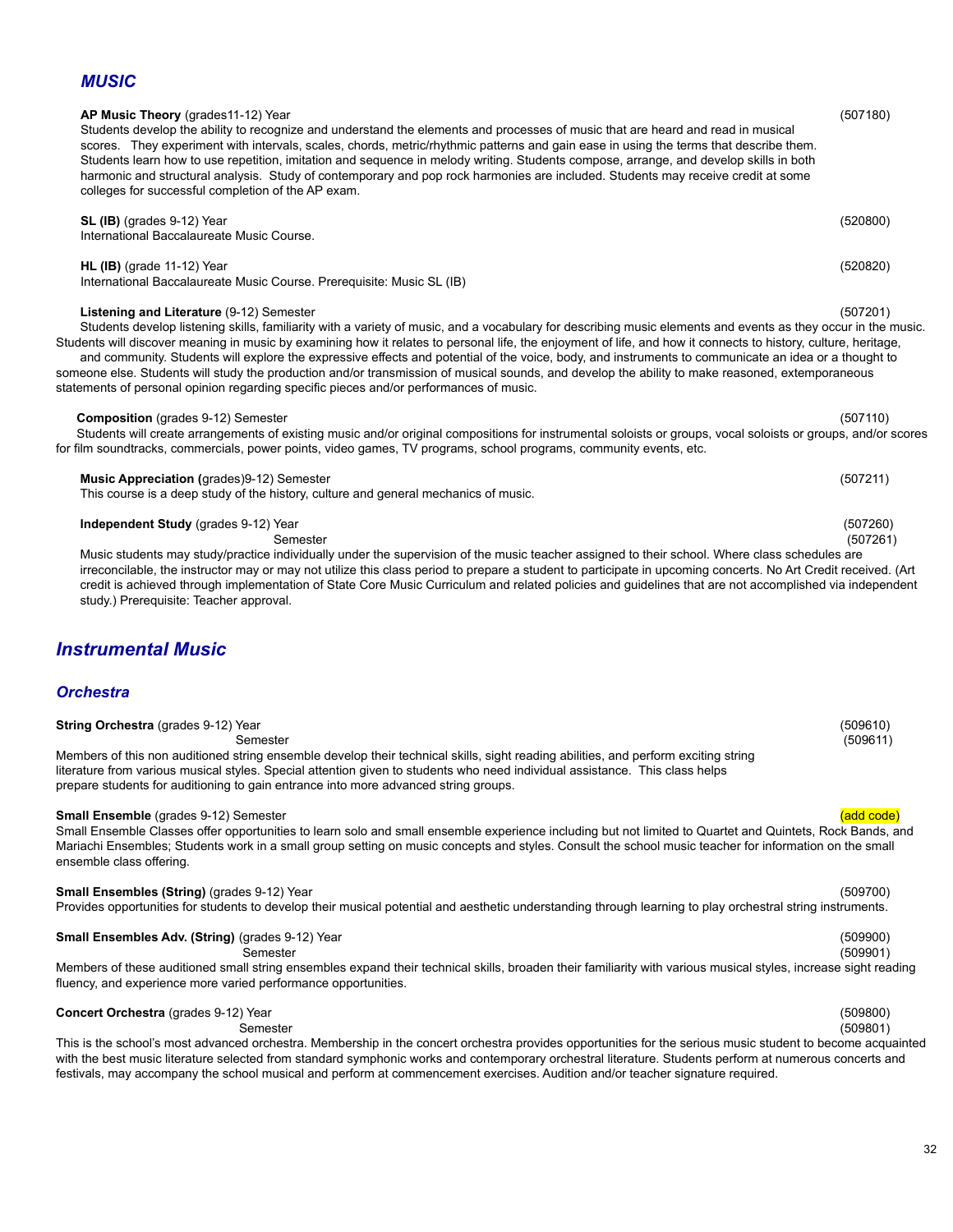# **Jazz Band** (grades 9-12) Year (508001) Semester (508010) This special instrumental ensemble offers experience in playing the more intricate and complex rhythms and harmonies characteristic of jazz. Sight-reading and improvisation skills are important in this class and will be developed to an advanced level. Enrollment in band or orchestra is encouraged as a continued reinforcement of fundamental skills is essential. A high level of commitment is needed to meet performance and rehearsal requirements. Prerequisite: Successful audition and/or teacher approval. **Marching Band** (9-12) Year (509300) Students in the Marching Band prepare for parades and performances at athletic events and competitions. Pre-requisite: Teacher Approval. **Small Ensembles** (9-12) Year (509900) Semester (509901) Students play in various small ensembles, studying the elements of contemporary styles and developing the skills to evaluate and perform it authentically. Pre-requisite: Teacher Approval. **Wind Ensembles** (grades 9-12) Year (508100) Provides opportunities to foster and refine musical expression through instrumental performance, analytical/evaluative skills, and aesthetic judgment. **Percussion Ensemble** (9-12) Year (508250) Percussion students' study and perform exciting percussion literature in this class and develop advanced techniques on a variety of percussion instruments. Prerequisite: Teacher approval. **Symphonic Band** (9-12) Year (509500) Students in this band study and perform standard and symphonic music as well as works by composers now writing specifically for the symphonic band. Members of this band may also perform with the school's orchestra. This class prepares students to audition for Concert Band. **Jazz Ensemble** (9-12) Year (509550) This special instrumental ensemble offers experience in playing the more intricate and complex rhythms and harmonies characteristic of jazz. Sight-reading and improvisation skills are important in this class and will be developed to an advanced level. Enrollment in band or orchestra is encouraged as a continued reinforcement of fundamental skills is essential. A high level of commitment is needed to meet performance and rehearsal requirements. Prerequisite: Successful audition and/or teacher approval.

### **Concert Band** (9-12) Year (509400)

Semester (509401) This is the school's most advanced large band. Auditioned woodwind, brass, and percussion players make up this ensemble. Students explore and perform exciting standard and contemporary band literature with emphasis placed on achieving excellence in all aspects of performance and continued progress in sight reading skills. Prerequisite: Successful audition and/or teacher signature.

# *Other Instrumental*

### **Guitar One** (9-12) Semester (508511)

Students in this guitar course learn to tune and take care of the guitar, chord symbols and chord fingerings, accompaniment patterns in a strumming style. They play single note melodies by reading tablature and standard notation, and gain knowledge of various types of guitars. In this non-audition, non-performing class students learn to play music in a wide variety of styles and have the opportunity to play solos, duets, and ensemble pieces.

# **Guitar Two (**grades 9-12) Year (508550)

This course emphasizes the development of guitar skills, the playing of chords and melodic techniques, various strumming and picking techniques, reading skills in tablature and traditional music notation, and music theory, knowledge of various types of guitars. Students learn to perform songs with chordal accompaniments, simple guitar solos, and group pieces. Prerequisite: Teacher approval.

### **Piano One** (9-9) Semester (508402)

Students learn how to take care of electronic musical keyboards, gain knowledge about the various types of keyboard instruments and develop the ability to play simple songs on the instrument. They learn to read music notation, including key signatures and time signatures.

### **Piano Two** (9-12) Semester (508403)

Advanced piano students learn to prepare accompaniments to perform with musicals, large and small ensembles in the school, as well as solo performance and performance with other pianists. Prerequisite: Teacher approval.

# *Vocal Music*

# **T/B Chorus - Beginning** (9-12) Semester (510451)

This is a great class for male students who are interested in singing. Students will learn basic music reading and singing skills in an ideal setting. This non-audition, non-performing choir class is a pre-requisite for Concert Choir and will prepare students for auditions to get into auditioned singing groups. The repertoire will be both educational and exciting with selections from Bach to Pop.

# Semester (508551)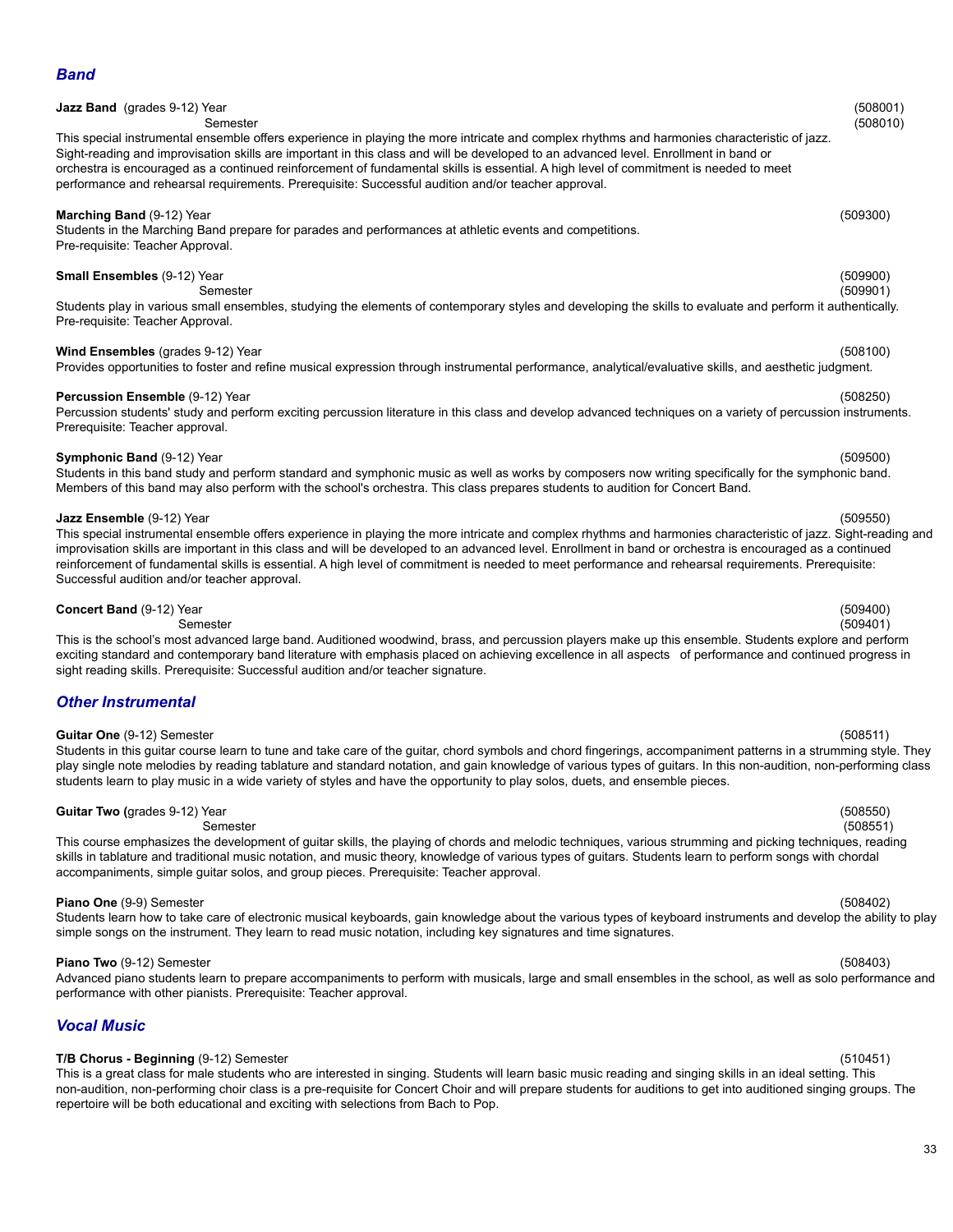**Theatre 1** (grades 9-12) Year (520110)

| (510530) |  |
|----------|--|
|          |  |

# **T/B Chorus – Advanced** (9-12) Year (510500)

Semester (510501) This is a class for all male students who have completed the first semester Beginning Men's Chorus course OR who have had serious choral training. Students enrolling in this class should have a sound foundation in rhythmic dictation, key signatures, and vocal technique. This choir will enjoy great achievement musically and vocally while learning an exciting variety of music. The course is a pre-requisite for all auditioned groups. This non-audition choir class is the ideal setting for male students to improve vocally. The repertoire will be both educational and exciting with selections from Bach to Pop. Students seeking instruction targeting a beginning level should enroll in the first-semester class. Students already at an intermediate level should enroll in this second semester course.

# **S/A Chorus - Beginning** (9-12) Year (510800)

Semester (510801) This class is an excellent course for all female students who wish to improve vocally. Serious attention will be given to music fundamentals and music reading skills. Through exciting music, the students will enjoy learning sound principles of singing, thereby enabling each student to increase her vocal talent. This course is a pre-requisite for auditioned groups.

## **S/A Chorus - Advanced (**9-12) Year (510810)

Semester (510811)

This is a class for all female students who have completed the first semester Beginning Women's Chorus course OR who have had serious choral training. Students enrolling in this class should have a sound foundation in rhythmic dictation, key signatures and vocal technique. This choir will enjoy great achievement musically and vocally while learning an exciting variety of music. This non-audition choir class is the ideal setting for female students to improve vocally, and is a prerequisite for all auditioned groups. The repertoire will be both educational and exciting. Students seeking instruction targeting a beginning level should enroll in the first semester class. Students already at an intermediate level should enroll in this second semester course.

# **Mixed Chorus** (9-12) Year (510600)

Semester (510601) Students develop singing skills through the study and performance of music written for mixed voices. Emphasis is placed on attaining greater vocal maturity through the application of correct principles of voice production, breath control and diction with special attention given to reading musical notation. This class is recommended for ninth and tenth-grade students but is not limited to them. This class has limited performing expectations. Prerequisite: Teacher approval.

| Semester                                                                                                                                                                                                                                                                                   | (510101) |
|--------------------------------------------------------------------------------------------------------------------------------------------------------------------------------------------------------------------------------------------------------------------------------------------|----------|
| Students continue specializing in vocal music. Course content focuses on strengthening vocal production, sensitive musicianship, increased ability to read                                                                                                                                 |          |
| musical notation and a growing connection with the music of great choral composers. This also refers to select groups such as Chamber Choir, Show Choir,<br>Jazz Singers, etc. Via auditions in May, students may be placed in these select performing groups. Teacher signature required. |          |
| <b>Madrigals</b> (9-12) Year                                                                                                                                                                                                                                                               | (510530) |

**Vocal Ensembles** (9-12) Year (510100)

Via auditions in May, students may be placed in this select performing group. Teacher signature required.

# **Concert Choir** (9-12) Year (510900)

Semester (510901) This is the most advanced large choir. The repertoire provides each student with the opportunity to learn fun, exciting and great music. The course work enables students to improve their music reading ability and understand mood, form and style in choral music. Audition required. Teacher signature required.

# **Musical Theatre** (9-12) Semester (520451)

This is a specialized class for students who have been cast in the school musical. This class consists of learning advanced musical-theatrical skills through research-based character development, characterized vocals, and technical ensemble skills. They will experience many avenues of understanding and communication through connecting the performing arts to personal growth, culture and history. Teacher signature required.

# <span id="page-33-0"></span>*Theatre*

The theatre arts program is an integral part of every school's academic curriculum. Students develop internal and external personal resources, create drama/theatre through artistic collaboration, and relate drama/theatre to its social context and form aesthetic judgments. The diversity of activities encompassed in drama/theatre curriculum provides opportunities for the involvement of all students, regardless of experience, cultural background, or disability. Students will develop self-esteem, self-discovery, and artistic discipline. They will also develop the ability to empathize, to take and give criticism, and to relate positively with peers. Students will develop skills in problem-solving, decision-making, and critical thinking. The development of multiple intelligences occurs as students take individual *responsibility in the collaborative process.*

# *Theatre High School Core Courses*

Semester (520111) This course emphasizes speech techniques and oral presentation. Students are exposed to characterization, acting techniques and stage production while learning to appreciate the stage and developing interpersonal communication skills. The reading of plays and the history of the theatre are included.

**Theatre 2** (grades 9-12) Year (520200)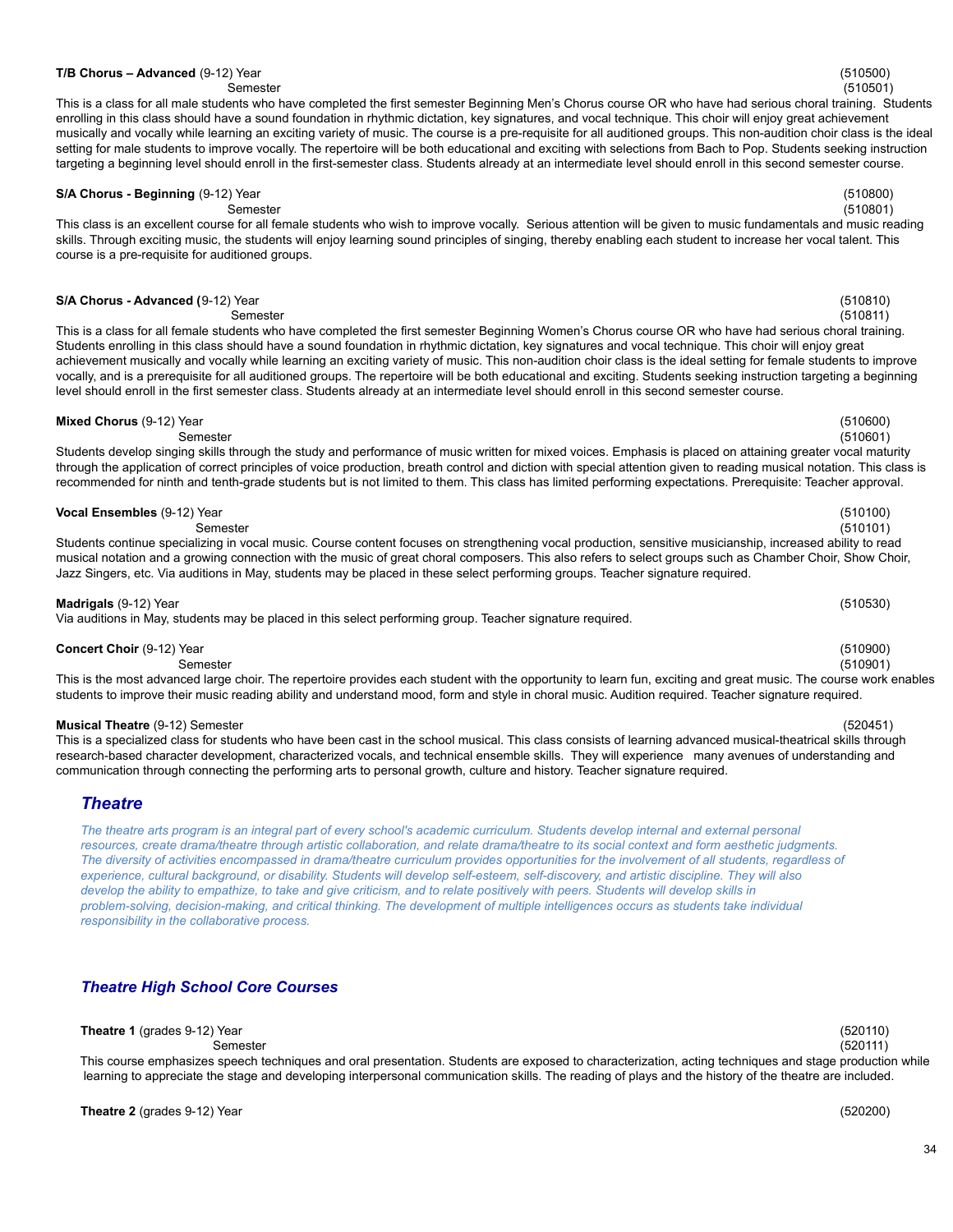### **Theatre 3 (**grades 9-12) Year (520300) This course gives students further training in advanced characterization, the dramatic arts and provides experience in one-act, and three-act plays. *Prerequisite: Theatre 2*

**Theatre 4 (Play Production) (**grades 9-12) Year (520350) This course gives students advanced training in the dramatic arts and provides additional experience in one-act and three-act plays, advanced characterization, direction of plays and voluntary contest work. *Prerequisite: Teacher approval*

This course emphasizes advanced speech techniques and oral presentation. Students are exposed to characterization, acting techniques and stage production while learning to appreciate the stage and developing interpersonal communication skills. The reading of plays and the

# **Technical Theatre (Stage Production)** (grades 9-12) Year (520500)

history of the theatre are included. *Prerequisite: Theatre 1*

Students design stage sets, build props, construct, cover and paint frames and learn to arrange a stage to produce a visually appropriate setting for a play or musical. Students learn all aspects of running the stage lights, curtains, and sound. Prerequisite: Teacher approval

**Musical Theatre** (grades 11-12) Year (520410) Semester (520411) This course gives students training in drama, dance and music. Students will combine music, singing, acting and dance to create refined art. Students will be encouraged to create, work, study, practice, improve, evaluate and excel for a final performance.

# **Stage Crew** (Grade 9-12) Year (691050)

Semester (691051) Students work behind the scenes to bring a production to life. From building sets, to running curtain, lights and sound, the stage crew is the foundation of a successful performance.

# *Visual Arts*

The visual arts influence and enhance every aspect of our lives. They encourage and help us develop humanistic behavior in our personal relationships, self-discipline, and study habits. Art develops and increases an individual's problem-solving and critical thinking skills. Visual skills developed through art study can open up a world of beauty and understanding and can accelerate students' progress in many subject areas. Some art classes are provided for students who have not yet developed their art skills, while others permit students to refine their basic *art skills, expand their development in visual arts and intensify their abilities to make aesthetic judgments.*

\**Concurrent Enrollment Classes* Concurrent enrollment classes are college level classes offered to high school students for both high school and college credit. Concurrent enrollment students are enrolled for classes at both the high school and the College. Students register through their high school instructor. Instructors are responsible for registering their students each term. While students earn high school credit, they also earn college credit, therefore reducing duplicated classes. Concurrent enrollment students are high school seniors and some qualified juniors. Eligibility requirements shall be selective enough to predict a successful experience.

# *Visual Arts – High School Core Courses*

# **Art Foundations 2** (grades 9-12) Year (501200)

Semester (501201) Instruction expands the concepts taught in Foundations 1 with emphasis on representative and interpretive drawing with further emphasis on color and design concepts, proportion, value, depth, and the use of creative expression as they apply to drawing landscapes, portraits, animals, cartoons and manmade devices. Aesthetics, higher level thinking skills, divergent production, and art criticism are addressed as well.

# **Art History & Criticism** (grades 9-12) Semester (501601)

This is an entry-level course for the High School Visual Arts Core Curriculum. It is designed to provide an overview and appreciation of the Visual Arts. With an overview of studio production, this course is designed to develop higher-level thinking, art-related technology skills, art criticism, art history, and aesthetics*. Prerequisite for this course is Foundations I or 2.*

# **\*Exploratory Art CC** (grades10-12) Semester (708201) **(ART 1010) SLCC**

This course is a glimpse into the world of art for the non-art major. There will be some non-judgmental, hands-on producing of art. Some reading and writing will be required.

### **Beginning Drawing 1** (grades 9-12) Semester (502001)

Instruction expands the concepts taught in Foundations 1 with emphasis on representative and interpretive drawing using such media as pencil, ink and charcoal. Concepts emphasized include principles of design, proportion, value, depth, color and the use of creative expression as they apply to drawing landscapes, portraits, animals, cartoons and manmade devices.

## Semester (520201)

Semester (520501)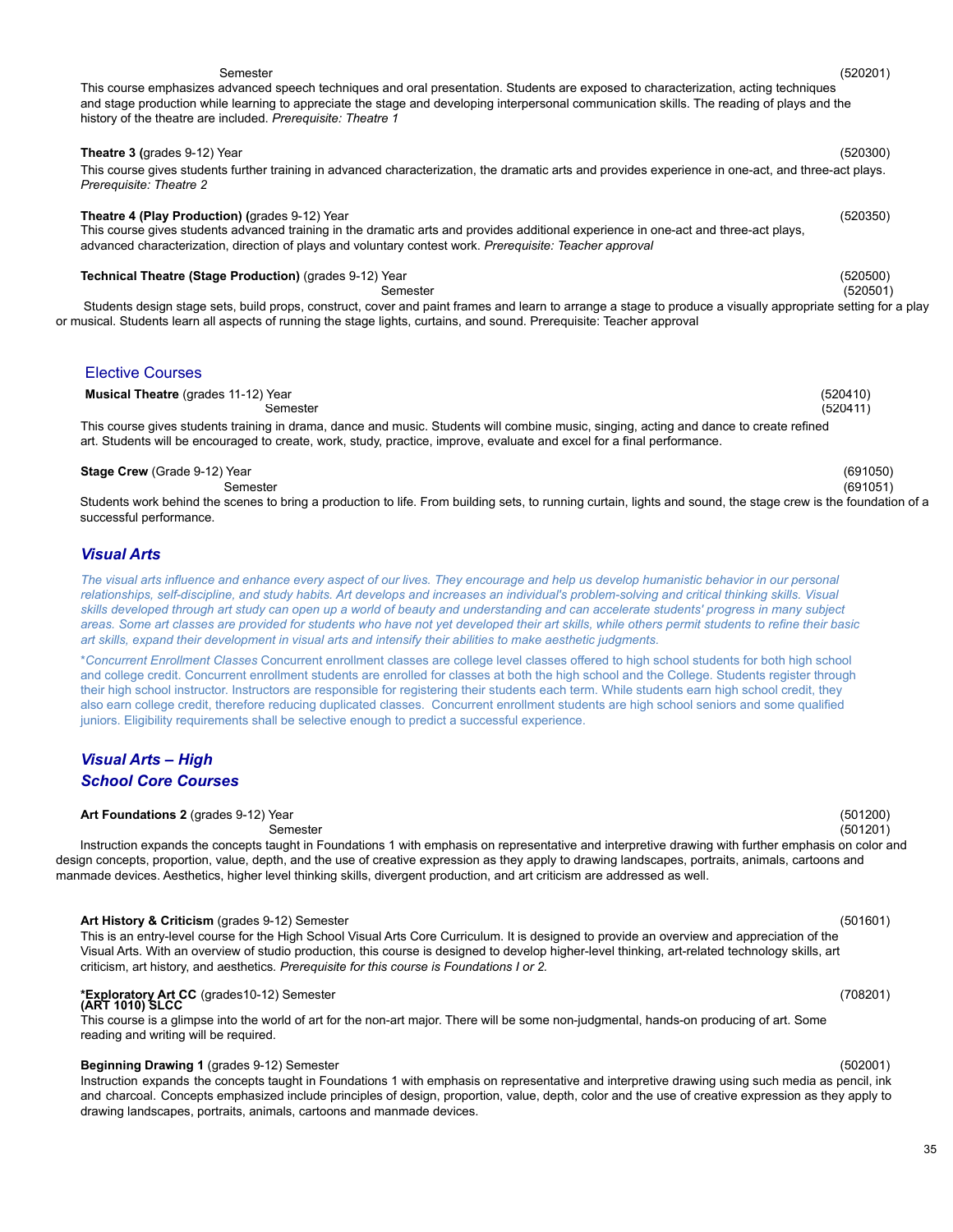# 36

### **Intermediate Drawing 2** (grades 9-12) Semester (502101)

Instruction expands the concepts taught in Drawing I with emphasis on representative and interpretive drawing using such media as pencil, ink and charcoal. Concepts emphasized include principles of design, proportion, value, depth, color and the use of creative expression as they apply to drawing landscapes, portraits, animals, cartoons and manmade devices. *Prerequisite: Drawing*

# **\*Basic Drawing CC** (grades 10-12) Year (708220) **(ART 1020) SLCC**

An introductory drawing course for non-majors: line, shape, perspective and light logic will be discussed. Using these techniques, students will develop their drawing skills. Some reading and writing will be required.

### **Advanced Drawing 3-4** (grades 9-12) Year (502300)

This class has been designed to increase a student's representational skills by providing advanced instruction in the use of such media as pencil, ink, color pencils, conte and pastels in drawing such subjects as landscapes, mechanical devices, live models, and still-life. Higher-level thinking skills, art criticism and problem-solving skills are increased. *Prerequisite: Art Foundations 2 or Drawing 2 (501001)*

### **Advanced Drawing 3** (grades 9-12) Semester (502301)

This class has been designed to increase a student's representational skills by providing advanced instruction in the use of such media as pencil, ink, color pencils, conte, and pastels in drawing such subjects as landscapes, mechanical devices, live models and still-life. Higher level thinking skills, art criticism and problem-solving skills are increased. *Prerequisite: Art Foundations 2 or Drawing 2*

### **Advanced Drawing 4** (grades 9-12) Semester (502401) This class has been designed to increase a student's representational skills by providing advanced instruction in the use of such media as pencil, ink, color pencils, conte, and pastels in drawing such subjects as landscapes, mechanical devices, live models, and still-life. Higher-level thinking skills, art criticism and problem-solving skills are increased. *Prerequisite: Drawing 3*

### **Advanced Drawing 5-6** (grades 9-12) Year (502450)

Students receive special instruction in various drawing techniques to prepare them for highly advanced training or career opportunities in art. *Prerequisite: Drawing 3-4*

| <b>Beginning Painting (grades 9-12) Year</b><br>Semester                                                                                                                                                                                                                                                                                                                                                                                                         | (503000)<br>(503001) |
|------------------------------------------------------------------------------------------------------------------------------------------------------------------------------------------------------------------------------------------------------------------------------------------------------------------------------------------------------------------------------------------------------------------------------------------------------------------|----------------------|
| Students are introduced to various painting media, techniques and styles. Instruction helps students utilize such media as watercolor,<br>tempera, acrylics and oil in rendition of a wide range of subjects. Prerequisite: Art Foundations 2                                                                                                                                                                                                                    |                      |
| <b>Intermediate Painting (grades 9-12) Year</b><br>Semester<br>Students are introduced to various painting media, techniques and styles. Instruction helps students utilize such media as acrylics                                                                                                                                                                                                                                                               | (503100)<br>(503101) |
| and oil in rendition of a wide range of subjects. Prerequisite: Beginning Painting<br><b>Advanced Painting (grades 9-12) Year</b><br>Semester<br>Students receive guidance in self-expression through a wide variety of painting media and studio experience in the rendition of                                                                                                                                                                                 | (503150)<br>(503151) |
| such subjects as landscapes, portraits, figure studies and still-life. Prerequisite: Intermediate Painting                                                                                                                                                                                                                                                                                                                                                       |                      |
| <b>Photography 1 (grades 9-12) Semester</b><br>Students are introduced to the basic mechanical aspects of the camera and correct darkroom procedures as well as instruction in<br>methods for developing negatives, making contact prints and enlargements, and mounting prints for display. Most darkroom work is<br>restricted to black and white photography. Higher- level thinking skills and art criticism are emphasized. Prerequisite: Art Foundations 2 | (505001)             |
| Photography 2 (grades 9-12) Semester<br>Students are introduced to the basic mechanical aspects of the camera and correct darkroom procedures as well as instruction in<br>methods for developing negatives, making contact prints and enlargements, and mounting prints for display. Most darkroom work is<br>restricted to black and white photography. Higher-level thinking skills and art criticism are emphasized. Prerequisite: Photography 1             | (505051)             |
| <b>Photography 3 (grades 9-12) Semester</b><br>The principles taught in the second semester course are expanded to increase compositional skills using the elements and<br>principles of art, manipulation, and presentation of photographs, and quidelines for critique photographs. Prereguisite:<br>Photography 2                                                                                                                                             | (505081)             |
| Photography 3-4 (grades 9-12) Year<br>The principles taught in the second semester course are expanded to increase compositional skills using the elements and<br>principles of art, manipulation and presentation of photographs, and guidelines for critiquing photographs. Prerequisite:<br>Photography                                                                                                                                                       | (505100)             |
| Film Making (grades 9-12) Semester                                                                                                                                                                                                                                                                                                                                                                                                                               | (504001)             |

This course is designed to provide an overview and introduction to the four most basic phases of filmmaking: development, pre-production, production, and post-production. This course covers higher-level thinking skills and art-related technology skills with an emphasis on the creation of films in either traditional or electronic media. *Prerequisite: Art Foundations 2*

### **Film and Media 2** (grades 9-12) Semester (and code) and code (add code) and code (add code)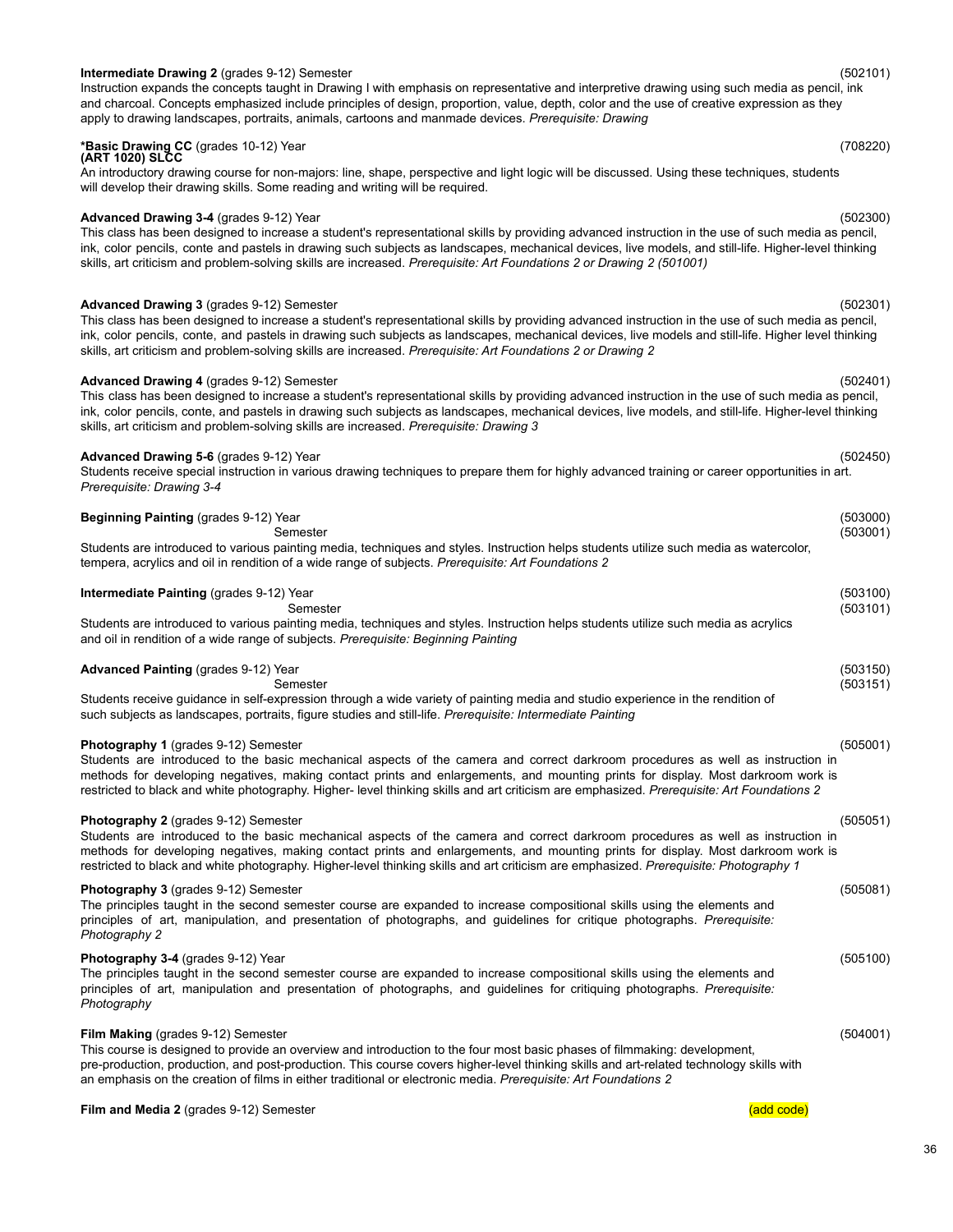### This course is designed to focus on creating fiction and non-fiction film using the four basic phases of film making; Prerequisite: Film and Media Arts I.

**Commercial Art/Computer Graphics 1** (grades 9-12) Semester (505701) Students examine the place of art in advertising by studying a variety of commercial art techniques and skills relating to lettering, layout, illustration, and mechanicals. Cartooning, illustration, packaging and methods of display using higher level thinking skills and art criticism will also be addressed. *Prerequisite: Art Foundations 2 Teacher must have a Visual Arts, Fine Arts Endorsement.*

### **Commercial Art/Computer Graphics 2** (grades 9-12) Semester (505731)

### Students gain a background in advertising techniques including page layout, illustration and color separation through such applications as designing cards, covers, logos, letterheads, brochures and cartooning. Emphasis is placed on reproductive quality. Prerequisite: Commercial Art and Electronic Media

### **3-D Design 1** (grades 9-12) Semester (505501)

Students will be exposed to basic processes or techniques relating to wood design, leather design, floral and glass design, paper craft, metal design, tile murals, mosaics and mobile sculpture. Higher level thinking skills, divergent production, and art criticism are also emphasized. *Prerequisite: Art Foundations 2*

### **3-D Design 2** (grades 9-12) Semester (505551)

Students will be exposed to basic processes or techniques relating to wood design, leather design, floral and glass design, paper craft, metal design, tile murals, mosaics and mobile sculpture. Higher level thinking skills, divergent production, and art criticism are also emphasized. *Prerequisite: Art Foundations 2*

### **3-D Design 3-4** (grades 9-12) Year (505600)

Extended experience in the production of two-and three-dimensional 3-D Design is provided in this course as students explore the diverse range of media comprising this vast area of creative expression. *Prerequisite: 3-D Design*

### **Printmaking 1** (grades 9-12) Semester (505801)

Students learn how to make fine art prints using studio processes such as relief, intaglio, planographic, and stencil. With an emphasis on studio production, this course is designed to develop higher-level thinking, art-related technology skill, art criticism, art history, and aesthetics. *Prerequisite for this course is Foundations*

### **Printmaking 2** (grades 9-12) Semester (505811)

Students will have extended experience in making fine art prints using studio processes such as relief, intaglio, planographic, and stencil. With an emphasis on studio production, this course is designed to develop higher-level thinking, art-related technology skill, art criticism, art history, and aesthetics. *Prerequisite for this course is Printmaking 1*

### **Jewelry 1** (grades 9-12) Semester (505851)

Students are taught basic jewelry making skills such as filing, sawing, soldering, casting, and stone setting. With an emphasis on studio production, this course is designed to develop higher-level thinking, art-related technology skill, art criticism, art history, and aesthetics. *Prerequisite for this course is Foundations 2*

### **Jewelry 2** (grades 9-12) Semester (and code) and contract (add code) and code (add code)

An intermediate explanatory course teaching advanced jewelry-making skills and design concepts. The intensive use of materials and exploration of advanced techniques. Prerequisite: Jewelry I.

### **Beginning Ceramics 1** (grades 9-12) Semester (506001)

Students learn the basic procedures for preparing, kneading, forming, glazing and firing ceramic clay. Skills are applied to hand-built, wheel-thrown functional and decorative forms and to representational and abstract sculptural forms. Students will develop the ability to make judgments about the aesthetic quality of ceramic forms by using higher level thinking skills, divergent production, and art criticism. *Prerequisite: Art Foundations 2*

**Intermediate Ceramics 2** (grades 9-12) Semester (506051) Students learn the basic procedures for preparing, kneading, forming, glazing and firing ceramic clay. Skills are applied to hand-built, wheel-thrown functional and decorative forms and to representational and abstract sculptural forms. Students will develop the ability to make judgments about the aesthetic quality of ceramic forms by using higher level thinking skills, divergent production, and art criticism. *Prerequisite: Ceramics 1*

### **\*Beg Pottery CC** (grades 11-12) (708261)

*(Art 1610 SUU)*

This course is an introduction to the use of the potter's wheel. Beginning students become familiar with terms, tools, and techniques used to create functional objects with the potter's wheel.

# **Intermediate Ceramics 2** (Wheel Thrown) (grades 9-12) Semester (506231) This intermediate High School course builds upon the concepts and skills learned in Ceramics I. Prerequisite*: Ceramics 1*

**Advanced Ceramics 3** (grades 9-12) Semester (506101) Students learn refinements and advanced techniques for producing hand-built, wheel-thrown and sculptural forms of functional, representational and abstract pieces of art. *Prerequisite: Ceramics 2*

### **Ceramics 3-4** (grades 9-12) Year (506100)

Students learn refinements and advanced techniques for producing hand-built, wheel-thrown and sculptural forms of functional, representational and abstract pieces of art. *Prerequisite: Ceramics 2*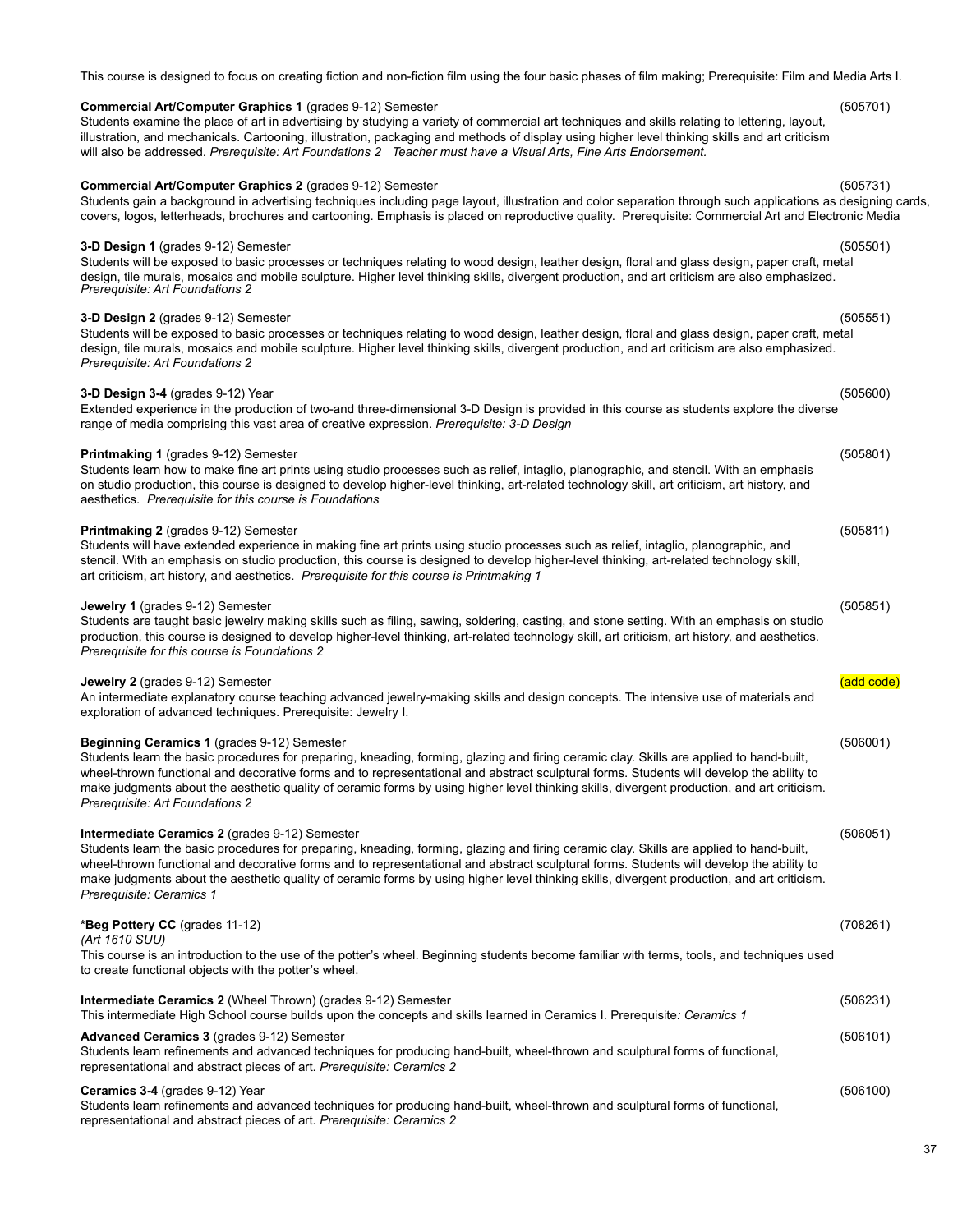# **Ceramics 4** (grades 9-12) Semester (506151)

Students learn refinements and advanced techniques for producing hand-built, wheel-thrown and sculptural forms of functional, representational and abstract pieces of art. *Prerequisite: Ceramics 3*

### **Ceramics 5-6** (grades 9-12) Year (506200)

Students work in a closely supervised setting for individual study and experimentation in clay art. Help is provided to prepare for art careers or for study at institutions for advanced art study. *Prerequisite: Ceramics 3-4*

### **Sculpture 1** (grades 9-12) Year (506400)

### Semester (506401)

Students learn basic sculpture, fabricating and casting techniques and have opportunities to produce realistic and abstract forms in such materials as plaster, clay, wood, stone, metal and plastic. Higher level thinking skills, divergent production, and art criticism are also emphasized. *Prerequisite: Art Foundations 2*

### **Sculpture 2** (grades 9-12) Semester (506411)

This is an intermediate course that builds on the skills and concepts learned in Sculpture I. Prerequisite*: Sculpture 2.*

### **2-D Studio–Drawing Art AP** (grades 11-12) Year (502500)

Serious art students focus on the development of art portfolios, which meet the objectives of the students but will be focused on Studio Art - General Portfolio. The course emphasizes a sense of quality in student work, concentration on a particular visual interest or problem, and the need for breadth of experience in the formal, technical and expressive means of the artist. This course is intended for the highly motivated who are seriously interested in the study of art. *Prerequisite: Teacher approval*

### **2-D Studio-Design Art AP** (grades 11-12) Year (502540)

Serious art students focus on the development of art portfolios, which meet the objectives of the students but will be focused on Studio Art 2-D Design. The course emphasizes a sense of quality in student work, concentration on a particular visual interest or problem, and the need for breadth of experience in the formal, technical and expressive means of the artist. This course is intended for the highly motivated who are seriously interested in the study of art. *Prerequisite: Teacher approval*

### **3-D Studio Art AP** (grades 11-12) Year (502580)

This course is for serious art students and will focus on the development of 3-D AP art portfolios. The course emphasizes a sense of quality in student work, concentration on a particular visual interest or problem, and the need for breadth of experience in the formal, technical and expressive means of the artists. This course is intended for the highly motivated who are seriously interested in the study of art. *Prerequisite: Teacher approval*

### **Art History AP** (grades 11-12) Year (501650)

This course is equivalent to a university freshman art history course and prepares students to take the AP college exam. Art history, criticism and appreciation from the beginning of time to the present are covered showing how art impacts personal lives and the world in which we live. *This course is academically oriented and requires no artistic background.*

# <span id="page-37-0"></span>*Health Education*

### *One half unit of health education is required in grades nine through twelve.*

### Health Education II (Grades 9<sup>th</sup>-12<sup>th</sup>)

) (607801) Health education provides opportunities for students to develop knowledge, skills and attitudes necessary for practicing lifelong, health-enhancing behaviors. The Health II Curriculum focuses on what students can do for themselves to meet the objectives of the six state core standards and illustrates the impact their attitudes and behaviors have on the world around them. The curriculum builds on the foundation established in Health I with advanced, age-appropriate focus. Students will learn that they are responsible for their personal well-being and that building a solid foundation of health literacy and decision-making skills can contribute to positive health choices throughout life. In addition, they will explore the impact their personal health has on society as a whole.

# *Mathematics*

Mathematics is the key that opens the door to success in the world of work. Regardless of the career, being able to do the math required for the job is essential to finding and keeping a well-paying job. Now is the time to learn skills and develop confidence in the ability to "be good" at mathematics. Students planning on graduating will need three years of mathematics (Secondary Mathematics I, Secondary Mathematics II, and Secondary Mathematics III or one course from the Advanced and Applied Course list) for graduation from Granite School District, minimally, Secondary Mathematics I, Secondary Mathematics II, and Secondary Mathematics III. Parents can choose to opt their student out of Secondary Math III and into an AAF Course for the third math credit. Students who take courses Secondary Mathematics III and above are rated more favorably when being ranked for entrance and scholarships by most colleges and universities. Students must take one year of mathematics beyond Secondary Math III to qualify for a Regent's Scholarship.

# *Core Courses*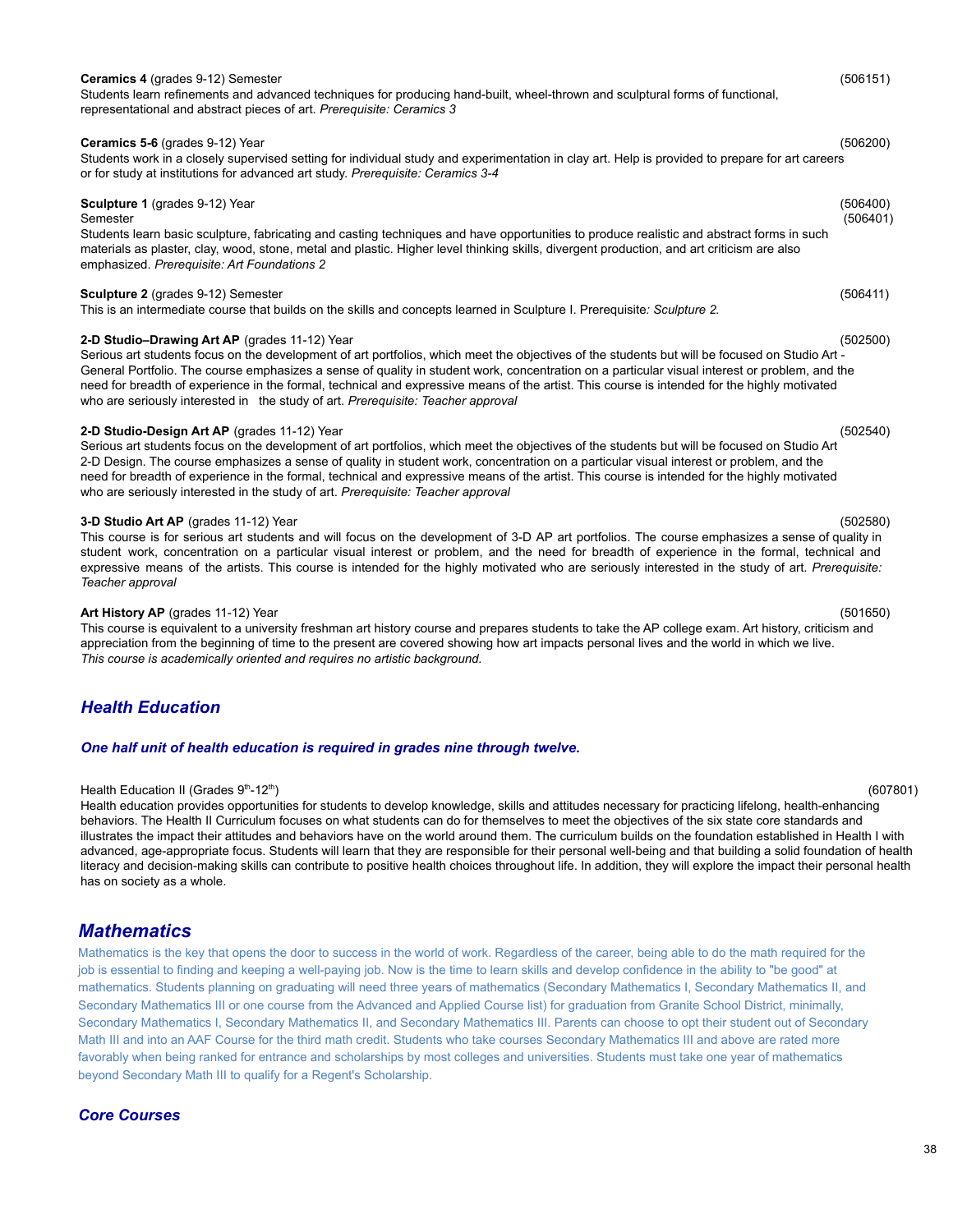### **Secondary Mathematics I 1 Year (577000)**

The fundamental purpose of Secondary Mathematics I is to formalize and extend the mathematics that students learned in the middle grades. The critical areas, organized into units, deepen and extend understanding of linear relationships, in part by contrasting them with exponential phenomena, and in part by applying linear models to data that exhibit a linear trend. Secondary Mathematics 1 uses properties and theorems involving congruent figures to deepen and extend understanding of geometric knowledge from prior grades. The final unit in the course ties together the algebraic and geometric ideas studied. The Mathematical Practice Standards apply throughout each course and, together with the content standards, prescribe that students experience mathematics as a coherent, useful, and logical subject that makes use of their ability to make sense of problem situations. *A graphing calculator is recommended. Prerequisite: 8 th Grade Mathematics*

### **Secondary Mathematics I Extended 1 Year (577100)**

The fundamental purpose of Mathematics I Honors is to formalize and extend the mathematics that students learned in the middle grades. This course will compact Secondary I topics to allow time to cover Pre-Calculus topics including vectors and matrices. The critical areas of Secondary I, organized into units, deepen and extend understanding of linear relationships, in part by contrasting them with exponential phenomena, and in part by applying linear models to data that exhibit a linear trend. Secondary Mathematics I uses properties and theorems involving congruent figures to deepen and extend understanding of geometric knowledge from prior grades. Another unit in the course ties together the algebraic and geometric ideas studied. Students who continue in the Honors track will be prepared for Advanced Placement Calculus their senior year of high school. The Mathematical Practice Standards apply throughout each course and, together with the content standards, prescribe that students experience mathematics as a coherent, useful, and logical subject that makes use of their ability to make sense of problem situations. *A graphing calculator is recommended. Prerequisite: 8 th Grade Mathematics Honors*

### **Secondary Mathematics II 1 Year (577200)**

The focus of Secondary Mathematics II is on quadratic expressions, equations, and functions; comparing their characteristics and behavior to those of linear and exponential relationships from Secondary Mathematics I as organized into 6 critical areas, or units. The need for extending the set of rational numbers arises and real and complex numbers are introduced so that all quadratic equations can be solved. The link between probability and data is explored through conditional probability and counting methods, including their use in making and evaluating decisions. The study of similarity leads to an understanding of right triangle trigonometry and connects to quadratics through Pythagorean relationships. Circles with their quadratic, algebraic representations round out the course. The Mathematical Practice Standards apply throughout each course and, together with the content standards, prescribe that students experience mathematics as a coherent, useful, and logical subject. *A graphing calculator is recommended. Prerequisite: Secondary Mathematics I*

### **Secondary II Mathematics Extended 1 Year (577400)**

Secondary II Honors will compact Secondary II topics to allow time to cover Pre-Calculus topics. Students who continue in the Honors track will be prepared for Advanced Placement Calculus their senior year of high school. The focus of Secondary II Honors is on quadratic expressions, equations, and functions; comparing their characteristics and behavior to those of linear and exponential relationships from Mathematics I as organized into 6 critical areas or units. The need for extending the set of rational numbers arises and real and complex numbers are introduced so that all quadratic equations can be solved. The link between probability and data is explored through conditional probability and counting methods, including their use in making and evaluating decisions. The study of similarity leads to an understanding of right triangle trigonometry and connects to quadratics through Pythagorean relationships. Additional honors' topics for this course include extending work with complex numbers, expanding on probability to include permutations and combinations, using probability to make decisions, constructing and studying tangent lines, and additional Pre-Calculus topics. The Mathematical Practice Standards apply throughout each course and, together with the content standards, prescribe that students experience mathematics as a coherent, useful, and logical subject that makes use of their ability to make sense of problem situations. *A graphing calculator is recommended. Prerequisite: Secondary Mathematics I Extended*

### **Secondary Mathematics III 1 Year (577500)**

It is in Mathematics III that students pull together and apply the accumulation of learning that they have from their previous courses, with content grouped into four critical areas, organized into units. They apply methods from probability and statistics to draw inferences and conclusions from data. Students expand their repertoire of functions to include polynomial, rational, and radical functions. They expand their study of right triangle trigonometry to include general triangles. And, finally, students bring together all of their experience with functions and geometry to create models and solve contextual problems. The Mathematical Practice Standards apply throughout each course and, together with the content standards, prescribe that students experience mathematics as a coherent, useful, and logical subject that makes use of their ability to make sense of problem situations. *A graphing calculator is recommended. Prerequisite: Secondary Mathematics II*

### **Secondary III Mathematics Extended 1 Year (577600)**

It is Secondary III Honors will compact Secondary III topics to allow time to cover Pre-Calculus topics. Students who continue in the Honors track will be prepared for Advanced Placement Calculus their senior year of high school. It is in Mathematics III that students pull together and apply the accumulation of learning that they have from their previous courses, with content grouped into four critical areas, organized into units. They apply methods from probability and statistics to draw inferences and conclusions from data. Students expand their repertoire of functions to include polynomial, rational, and radical functions. They expand their study of right triangle trigonometry to include general triangles. And, finally, students bring together all of their experience with functions and geometry to create models and solve contextual problems. The Mathematical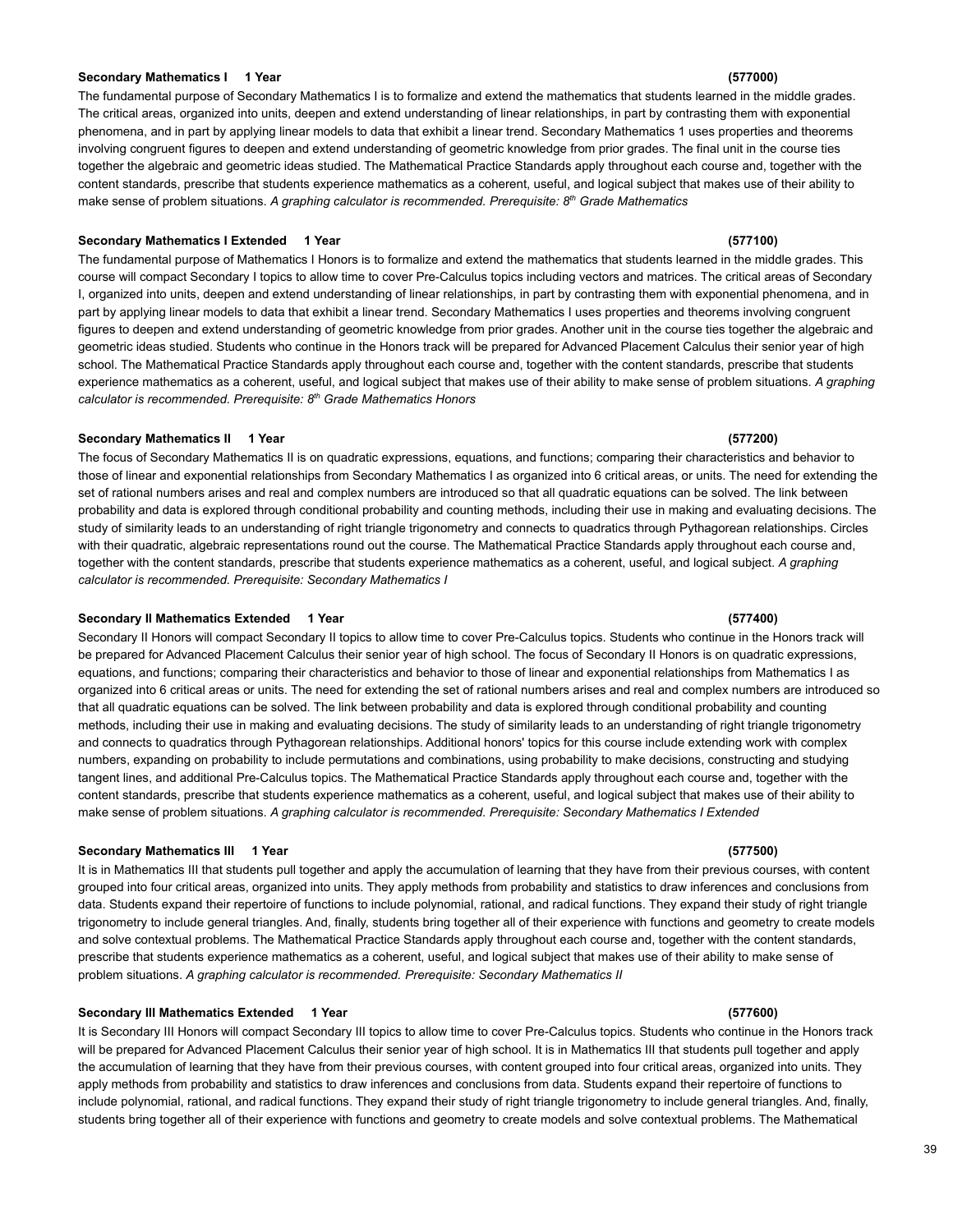Practice Standards apply throughout each course and, together with the content standards, prescribe that students experience mathematics as a coherent, useful, and logical subject that makes use of their ability to make sense of problem situations. *A graphing calculator is recommended. Prerequisite: Secondary Mathematics II Extended*

### **Pre-Calculus 1 Year (579000)**

The main goal of Pre-Calculus is for students to gain a deep understanding of the fundamental concepts and relationships of functions. Students will expand their knowledge of quadratic, exponential, and logarithmic functions to include power, polynomial, rational, piecewise, and trigonometric functions. Students will investigate and explore mathematical ideas, develop multiple strategies for analyzing complex situations, and use graphing calculators and mathematical software to build understanding, make connections between representations, and provide support in solving problems. Students will analyze various representations of functions, sequences, and series. Students will analyze bivariate data and data distributions. Students will apply mathematical skills and make meaningful connections to life's experiences. Pre-Calculus highly recommended preparation for students who plan to continue their formal education beyond high school. *A graphing calculator is recommended. Prerequisite: Secondary Mathematics III*

# *Applied Advanced and Supplemental Courses*

### **Accounting** I

Students will develop skill beginning with an understanding of the basic elements and concepts of double-entry accounting systems. Skills will include knowledge of the accounting cycle, entering transactions in journals, posting to ledgers, compiling end-of-period worksheets, adjusting and payroll systems, and writing and communication examples. Proficiency of automated accounting procedures is encouraged.

### **Accounting II**

Students will develop advanced skills that build upon those acquired in Accounting I. Additional accounting skills such as reconciling uncollectible accounts, calculating depreciation on assets, interpreting financial information, and calculating notes and interest will be developed. Computerized accounting will again be incorporated as an essential tool where resources are available.

### **Advanced Placement Calculus (A/B or B/C) 1 Year (579350-60)**

Students learn the concepts covered in beginning differential and integral calculus on the post-high school level. Upon passing the advanced placement examination, students may receive up to 12 hours of college credit. *A graphing calculator is recommended. Prerequisite: Secondary Mathematics III Extended*

### **Advanced Placement Statistics 1 Year (579520)**

This is a non-calculus based statistics course meant to introduce students to the major concepts and tools for collecting, analyzing and drawing conclusions from data. Upon passing the advanced placement examination, students may receive up to 12 hours of college credit. *A graphing calculator is recommended. Prerequisite: Secondary Mathematics II*

### **Mathematical Decision Making for Life (579660)**

Mathematical Decision Making is a four-quarter course for seniors. The course includes mathematical decision making in finance, modeling, probability and statistics, and making choices. The four quarters of instruction are independent of each other, allowing students to enter and exit the course quarterly. Students will make sense of authentic problems and persevere in solving them. They will reason abstractly and quantitatively while communicating mathematics to others. Students will use appropriate tools, including technology, to model mathematics. Students will use structure and regularity of reasoning to describe mathematical situations and solve problems. *A graphing calculator is recommended. Prerequisite: Secondary Mathematics II*

### **Introductory Statistics (579500)**

Statistics and Probability is an introductory project- and activity-based course where students critically analyze information about their world. Students will pursue questions based on their own experiences and gather data from media, their own experiments, and common objects. Students will practice critical thinking skills as they gather and interpret information about their world. Students will learn how to collect data, organize their own and others' data, and display the data in graphs and charts that will be useful in answering their questions and forming conclusions. Students will estimate probabilities in experiments and compare experimental and theoretical probabilities. All topics should be included in either a semester or a year-long course, differentiated by the depth of the material covered. *A graphing calculator is recommended. Prerequisite: Secondary Mathematics II*

### **Mathematics of Personal Finance (579600)**

The Mathematics of Personal Finance Core is designed for junior and senior students and represents those standards of learning that are essential and necessary for all students. The implementation of the ideas, concepts, knowledge, and skills contained in the Mathematics of Personal Finance Core will enable students to implement the mathematical and decision-making skills they must apply and use to become wise and knowledgeable consumers, savers, investors, users of credit, money managers, citizens, and members of a global workforce and society. The Core should be taught with respect for differences in learning styles, learning rates, and individual capabilities without losing sight of the common goals. Instruction will incorporate a "hands-on" approach involving techniques such as problem solving, reasoning, simulation,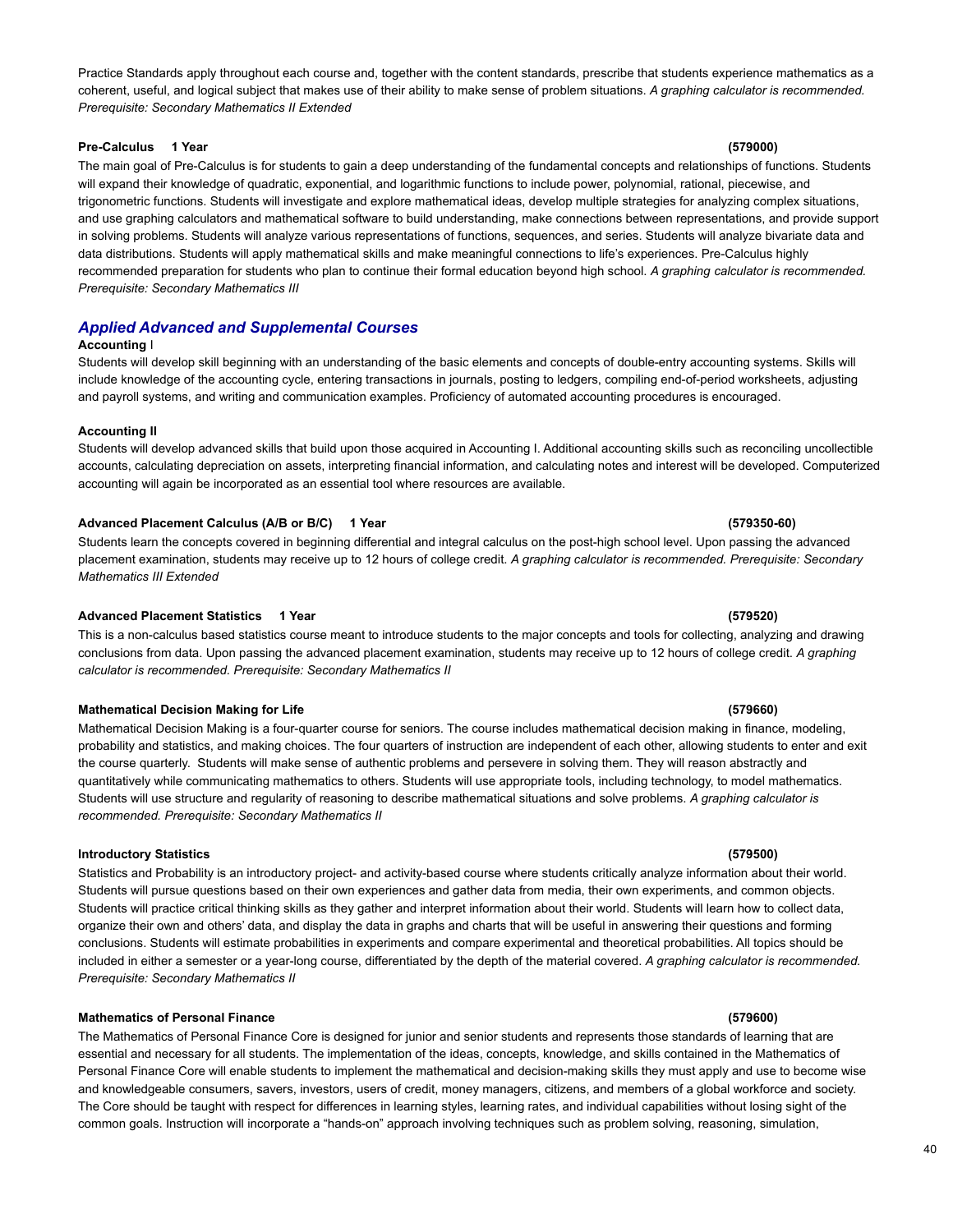# representing and interpreting data, and application of related mathematical topics. Direct application of the concepts of this Core to the world in which students live will empower them to incorporate the concepts of the Mathematics of Personal Finance Core into their lives. The Mathematics of Personal Finance Core will also incorporate skills from language arts, social studies, applied technology, character education, and applied service learning. Successful completion of this course will fulfill 1credit toward the supplemental or applied mathematics requirements. This course **does not** fulfill the General Financial Literacy graduation requirement.

*A graphing calculator is recommended. Prerequisite: Secondary Mathematics II*

### **Modern Mathematics (579700)**

This course introduces students to topics in modern mathematics as they apply to real-world contexts. The course extends students' understanding of the mathematics developed in Algebra 1 and Geometry. The course is intended to help students develop an understanding of how mathematics describes and explains the world in which they live. Students will extend their mathematical literacy, problem-solving skills, and enthusiasm for the power and beauty of mathematics as a tool for quantifying their world. Teachers will select a minimum of five objectives per semester to explore and may modify indicators to meet those objectives. Teachers are encouraged to select topics which are of particular interest to their students. Because the topics within the course are not intended to build on one another, students may enter or exit the class throughout the academic year. *A graphing calculator is recommended. Prerequisite: Secondary Mathematics II*

Students will acquire the skills needed to be successful in Math 1050 (College Algebra). The focus of the course will be on analysis and use of functions. Emphasis will be given to collecting data to motivate the development of the analytical model of each function that will be studied. *A graphing calculator is recommended. Prerequisite: Secondary Mathematics III*

**College Prep Mathematics (579750)**

### **Math 1030: Intro to Quantitative Reasoning 1 Semester (708421)**

This course helps students to use advanced mathematical concepts to make decisions and communicate ideas, apply abstract reasoning, apply quantitative skills to make decisions, and communicate decision using mathematic argument. *Prerequisite: Secondary Mathematics III*

### **Math 1040: Intro to Statistics 1 Semester (708441)**

This course is recommended particularly for students in programs desiring statistical literacy, including (but not limited to) Social Science, Behavioral Science, and Nursing. This course includes descriptive and inferential statistical methods. Emphasis on sampling design; descriptive statistics; linear regression and correlation; probability; sampling distributions; hypothesis testing and confidence intervals. *Prerequisite: Secondary Mathematics III*

### **Math 1050: College Algebra 1 Semester (708461)**

This course is designed for students interested in Mathematics, Science, Engineering, Technology, and Education. This course is an in-depth exploration of algebra topics designed to ultimately prepare students for Calculus or further education courses. Topics covered include the following: 1) functions, including polynomial, rational, exponential, and logarithmic; 2) systems of equations; matrices and determinants; partial fraction decomposition; 3) conics; and 4) sequences and series. *Prerequisite: Secondary Mathematics III*

### **Math 1060: Trigonometry 1 Semester (708481)**

This course is intended to prepare students for a comprehensive course in calculus by teaching concepts and facts required for a major in math, physics, chemistry, engineering, 2 and computer science, as well as many of the life sciences. The course presents trigonometric functions, polar functions, trigonometric equations, and solutions of acute triangles, right triangles, and oblique triangles. Polar coordinates, complex numbers, parametric equations, and vectors are also introduced. Students are required to know basic trigonometric facts such as the sine, cosine, and tangent values of special angles without using a calculator. Students are also required to know the fundamental trigonometric identities without looking them up. *Prerequisite: Secondary Mathematics III*

# <span id="page-40-0"></span>*Computer Science*

### Introduction to Computer Science Term (5425)

Students focus on traditional topics in computer science, while writing object-oriented programs. The course covers programming basics, data and information processing, object-oriented programming, and graphical user interfaces. No prior programming experience is needed. *Prerequisite: Concurrent enrollment in or prior completion of Geometry*

### Computer Science AP Year (5431)

The major emphasis in this course is on programming methodology, algorithms and data structures with the JAVA language. Applications are used to develop student awareness of the need for particular data structures and algorithms. Upon passing the AP exam, students may receive up to eight semester hours of college credit. *Prerequisite: Introduction to Computer Science*

Computer Programming I/A Semester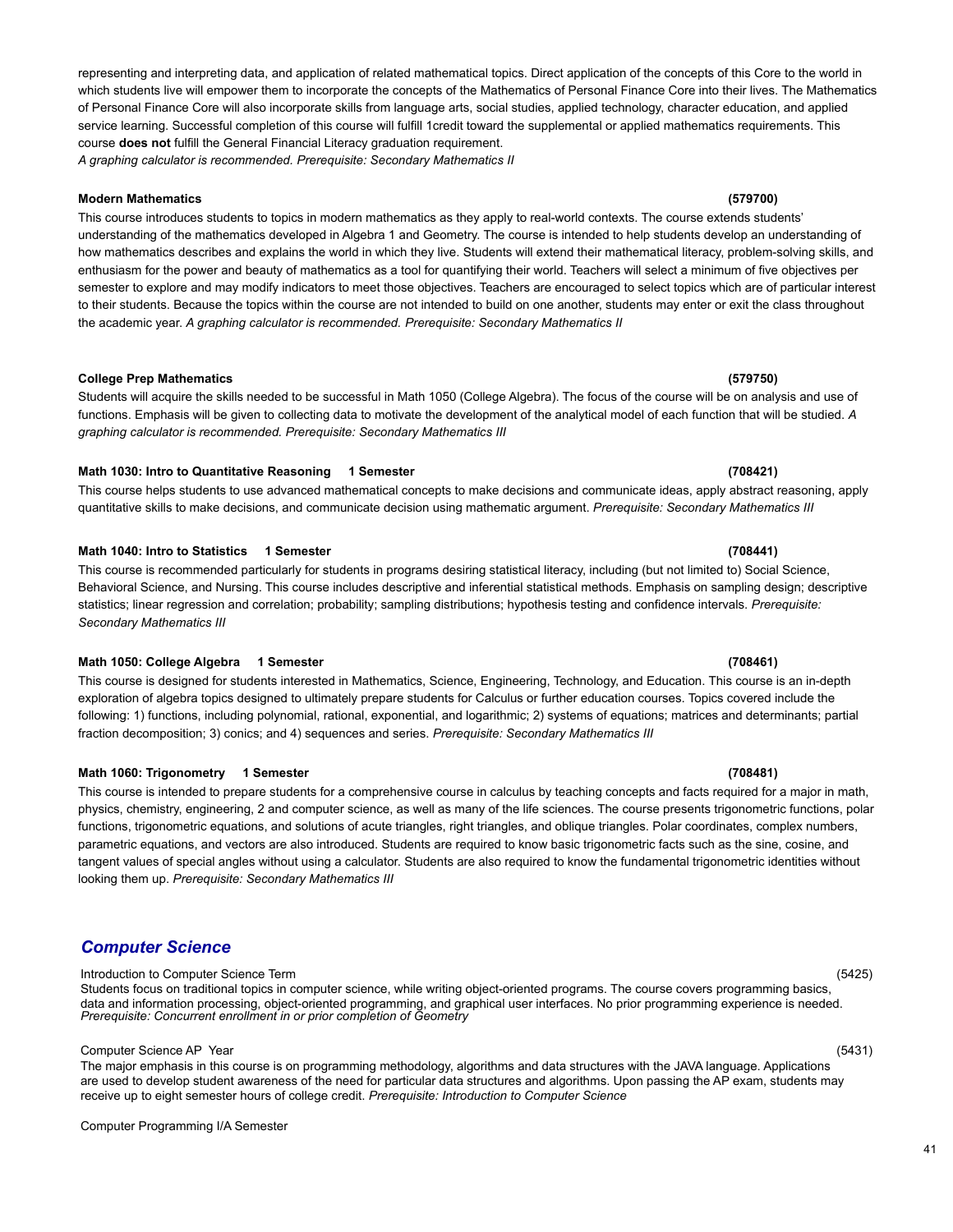### *An introduction to computer programming/software engineering and applications*

This course introduces students to the fundamentals of computer programming, to simple control and data structures, to basic operating system commands, and to the use of text files. Students will learn to design, code, and test their own programs. Students will also apply mathematical skills throughout the course. It is recommended that teachers use the Scheme system for teaching this first semester of computer Programming. A skill certification exam is not available for this one semester course - see below. *Prerequisites: Algebra I, keyboarding proficiency, and computer technology*

### Computer Programming I/B Semester

*An intermediate class in computer programming/software engineering and applications*

Reviews and builds on the concepts introduced in CPI/A. Introduces students to more complex data structures and their uses, including sequential files, arrays, classes, and recursive processes. Students will learn to create more powerful programs. *Prerequisites: Algebra I,* keyboarding proficiency, computer technology, and successful completion of CPI/A. Note: Computer Programming I/A and Computer *Programming I/B can be combined and offered as a full year course.*

## *Elective Courses*

### UBSCT Math Prep Term (51311)

Students will improve their understanding and develop the skills related to the standards and objectives outlined in the Utah Basic Skills Competency Test Framework. These standards include arithmetic, algebraic reasoning, basic geometry concepts, basic computational skills, collecting and organizing data, and creating and analyzing graphs. Test-taking skills will be taught throughout, and the Reference Sheet will be used to build familiarity. The course outline is correlated to the UBSCT Framework. *A graphing calculator is recommended.*

# <span id="page-41-0"></span>*Physical Education*

Physical Education seeks to make students active players in life through a sequential, broad-based activity curriculum. It enables students to see the importance of proper nutrition and exercise in maintaining a healthy lifestyle. The curriculum emphasizes individual differences, and *grading is based on participation and personal improvement. All physical education courses are coeducational.*

Students are required to take three (3) semesters of physical education during grades nine through twelve. The one required course is Fitness for Life (6130) and it should be taken in either the ninth or tenth grade year. The other two required semesters of credit can be taken anytime in grades nine through twelve from course offerings numbered 6050-6280 and course number 6360. Students may also receive one semester of physical education credit for the successful completion of two seasons of competitive sports participation during the years nine *through twelve. See your school counselor for help in receiving credit in this manner.*

The physical education requirement may not be waived except for a significant medical reason outlined in a report from a physician. Pep Club. Cheerleading, ROTC, Marching Band or Rodeo may not be used to fulfill the physical education requirement but may be used to earn general *elective credit for graduation. Students are limited to taking one P.E. class per semester.*

Two non-traditional options for P.E. credit are available. On-line course of Fitness for Life are available through Granite Connect. For more information about on-line course selection, please visit [http://graniteconnect.org/.](http://graniteconnect.org/) A second non-traditional route to credit is The Demonstrated Competence testing option. The Demonstrated Competency Assessment Program was designed to allow students who are already competent in a subject area to "test out" of coursework for that subject area - earning credit without needing to take the class. Fitness for Life and Participation Skill and Techniques (PST) testing is available. This option allows a student to receive credit by demonstrating a competency in two areas; a traditional written test, and performed physical tasks to a certain proficiency level. For more information *regarding Demonstrated Competency go to:*

*[http://www.graniteschools.org/depart/teachinglearning/curriculuminstruction/testingcenter/Pages/default.aspx.](http://www.graniteschools.org/depart/teachinglearning/curriculuminstruction/testingcenter/Pages/default.aspx)*

### Participation Skills and Techniques (grade 9) Semester (6050)

Students develop knowledge and skills in a variety of individual and team sports with emphasis on sportsmanship and leadership skills. Students work to improve fitness levels and are measured by the Presidential Physical Fitness Test. Students are introduced to keeping a journal and/or portfolio.

### Dance 1 (grade 9-12) Semester (6241)

*This course is prerequisite for all other dance courses.* Students are provided with experience in dance technique and the development of such things as physical strength, flexibility, endurance, coordination and total fitness. Students will expand their dance vocabulary and skills, and develop their creative

abilities through improvisation, choreography, and performance. Students will also be exposed to the history of dance and its cultural origins. *This class does not fulfill the 9th grade P.E. requirement.*

| Aerobics 1-4 (grades 9 -12) Semester/Year<br>Students develop cardiovascular fitness through a variety of aerobic activities. Prerequisite: Fitness for Life (6130)                                                                                                                          | (6238) |
|----------------------------------------------------------------------------------------------------------------------------------------------------------------------------------------------------------------------------------------------------------------------------------------------|--------|
| Fitness for Life (grade 9-12) Semester<br>Students become involved in and adopt a personal lifestyle of regular physical fitness. They identify and understand all components<br>of fitness including weight control, nutrition, caloric expenditure and stress management. Core requirement | (6130) |
| Lifetime Activities 1-2 (grades 9 -12) Semester<br>Students develop skills in a variety of lifetime activities including dance. Prerequisite: Fitness for Life (6130)                                                                                                                        | (6150) |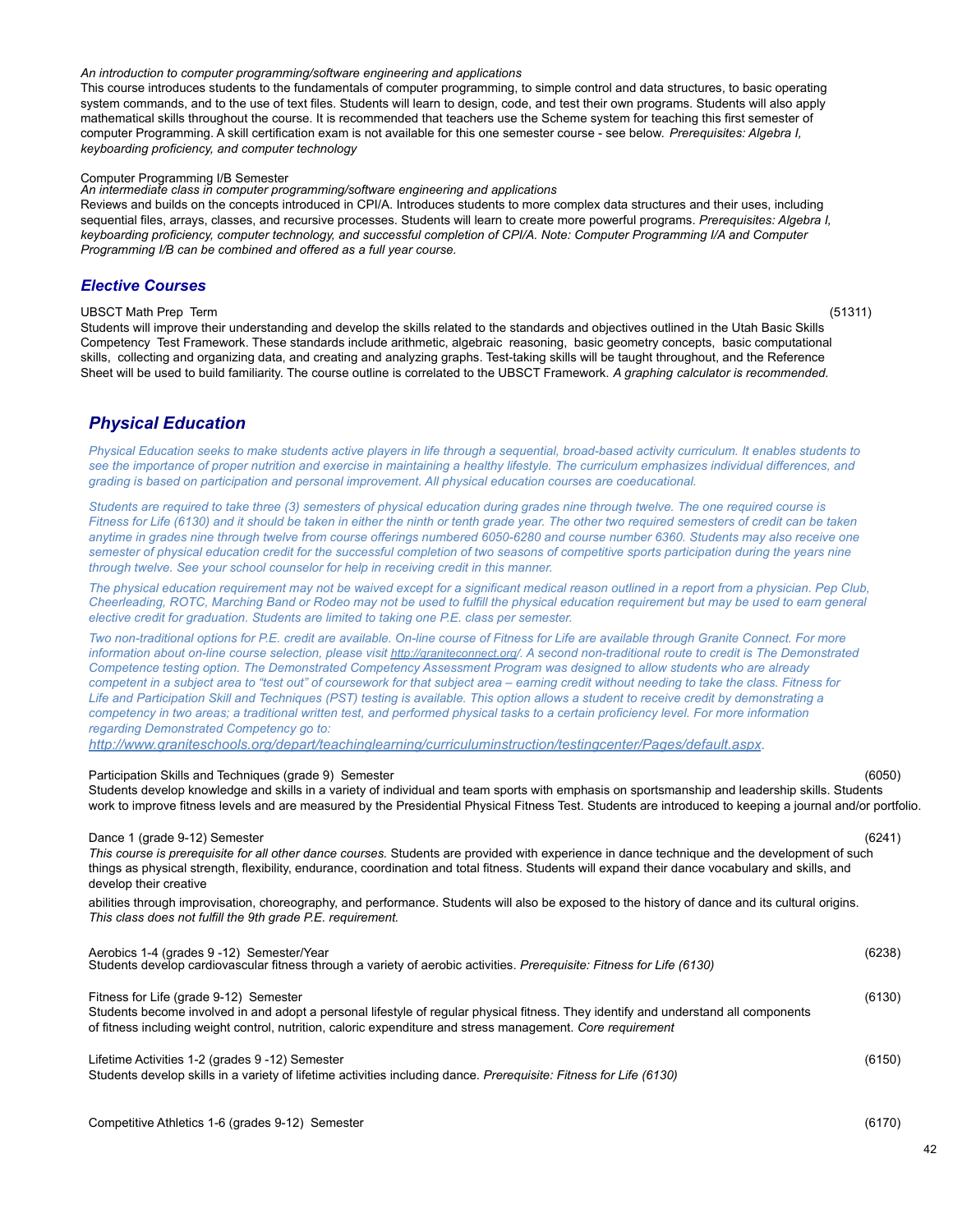| This course meets the needs of the athlete on competitive teams with advanced instruction in strategy, sportsmanship, conditioning<br>and skill development. Prerequisite or concurrent enrollment: Fitness for Life (6130)                                                                                                                                                                                                                                                             |                      |
|-----------------------------------------------------------------------------------------------------------------------------------------------------------------------------------------------------------------------------------------------------------------------------------------------------------------------------------------------------------------------------------------------------------------------------------------------------------------------------------------|----------------------|
| Social Dance (grades 9-12) Year<br>Students acquire physical, rhythmic and creative skills through dance activity. This course offers instruction in traditional and<br>contemporary dance activities that students may use in life. This class does not fulfill the 9th grade P.E. requirement.                                                                                                                                                                                        | (6190)               |
| Weight Training/Conditioning 1-4 (grades 9-12) Semester<br>In this course students learn the importance of weight training, the physiology involved and methods of designing a personal fitness program.<br>Prerequisite: Fitness for Life (6130)                                                                                                                                                                                                                                       | (6200)               |
| Swimming 1-6 (grades 9-12) Semester<br>Students improve individual strokes and receive instruction in diving and lifesaving. Classes must be taken in sequence.<br>Prerequisite or concurrent enrollment: Fitness for Life (6130)                                                                                                                                                                                                                                                       | (6220)               |
| Competitive Swimming 1-6 (grades 9 -12) Semester<br>This course is for members of the swimming team and emphasizes competitive stroke development and conditioning.<br>Prerequisite or concurrent enrollment: Fitness for Life (6130)                                                                                                                                                                                                                                                   | (6229)               |
| Aquatic Aerobics (grades 9-12) Semester<br>Students improve aerobic fitness levels through a variety of water activities.                                                                                                                                                                                                                                                                                                                                                               | (6235)               |
| Dance 2-6 (grades 9-12) Semester<br>Students acquire physical, rhythmic and creative skills through dance activity. Work becomes more advanced as students<br>progress through the program. Classes must be taken in sequence. Prerequisite: Dance 1 (62410) or concurrent enrollment:<br>Fitness for Life (6130)                                                                                                                                                                       | $(6242 - 6244)$      |
| Dance Company (grades 9-12) Year<br>This course is for advanced, performing dancers. Prerequisite: Fitness for Life (6130) and audition.                                                                                                                                                                                                                                                                                                                                                | (6249)               |
| Sports Medicine, Athletic Training (grades 11-12) Year<br>Students learn practical applications of anatomy and physiology. They learn CPR and how to prevent, evaluate and treat athletic<br>injuries. Advanced students are assigned to the high school athletic program to tape and work with rehabilitation of sports injuries.<br>All students are required to participate in exercises designed to prevent and rehabilitate injuries and to develop a personal fitness<br>program. | $(6360)$ or $(9855)$ |

# <span id="page-42-0"></span>*Science*

Students are required to take three (3) years of science during grades 9-12 in order to meet state graduation requirements. Two years of science must be from the Science Foundation classes; the third year may be from the Applied, Advanced Courses or an additional Foundation *Course.*

Students pursuing post-high school education should check with the institutions they want to attend for specific science entrance requirements. Most in-state institutions require or recommend two or three years of science for entrance, two lab courses from the *foundations list plus an additional course.*

Science is an inclusive field of inquiry - not just for those who will seek science related careers. In a world of rapidly expanding knowledge and technology, all young people must be science literate. Literacy includes the understanding and skills to function responsibly and successfully in a changing world. Each course will emphasize science and engineering practices as well as crosscutting concepts that help students make connections between science disciplines and the need for critical thinking and problem-solving skills.

# *Honors Science Courses*

Honors science courses are for students who have the interest and motivation to pursue science knowledge and skills with greater depth and rigor than regular science courses. Students will engage in learning activities that emphasize inquiry, problem solving, critical thinking, technology application and research skills. Students will be provided opportunities to demonstrate understanding through a variety of instructional methods, which may include writing, research projects, reading of complex science material, discussions and lab work to develop science process skills. Investigations and meaningful real-world applications will increase focus on depth and complexity of science concepts. *Offered in Earth Science, Biology, Chemistry and Physics.*

# *Foundation Courses*

### *Earth Science Area*

Earth Science (grades 9-12) Full Year (600800)

Students in the Earth Science course will investigate processes and mechanisms that have resulted in the formation of our Earth, galaxy, and universe. In addition to learning about astronomy and the formation of Earth, students investigate Earth's systems and how they interact. Students also design and evaluate solutions to problems that stem from use of natural resources, with a focus on responsible stewardship. Standards in Earth Science include matter and energy in space, patterns in Earth's history and processes, system interactions: atmosphere, hydrosphere, and geosphere, and stability and change in natural resources. *Course is also available as Honors (600950)*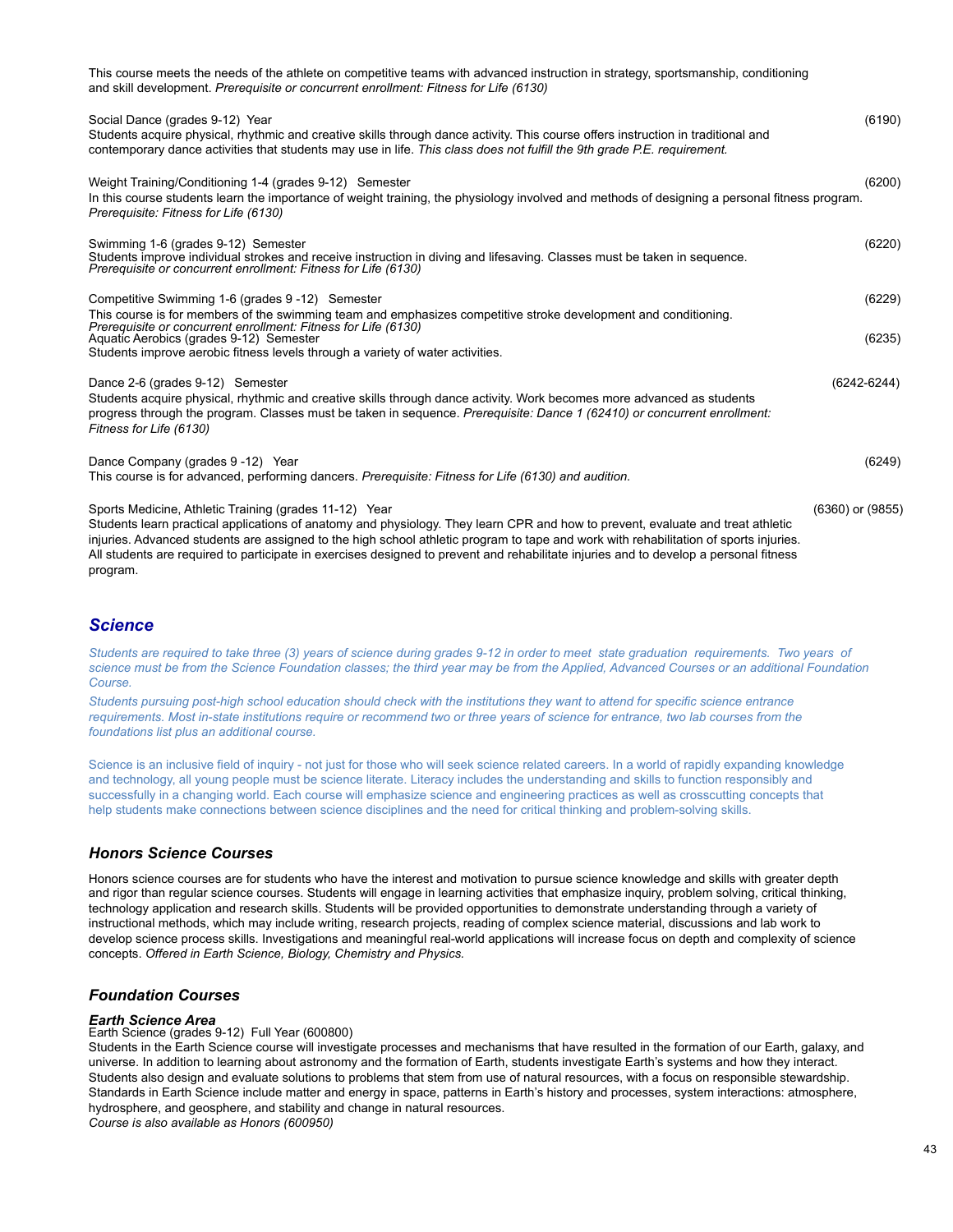# Environmental Science, Advanced Placement (grades 10-12) F u l l Year (602570)

The content of this course is equivalent to that of a college freshman environmental science class. The course is designed to provide students with the scientific principles, concepts, and methodologies required to understand the interrelationships of the natural world, to identify and analyze environmental problems both natural and human-made, to evaluate the relative risks associated with these problems, and to examine alternative solutions for resolving and/or preventing them. Students have the option of taking the A.P. Environmental Science exam at the end of the course. *Course is also available as non-AP advanced/applied course (602560).*

*Biology Area*<br>Biology (grades 9-12) F u I I Year Students in biology explore the patterns, processes, relationships, and environments of living organisms. Focus areas include analyzing data to understand the role of matter cycles and energy flow, investigating the structures and functions of living organisms, exploring the role of DNA in heredity and protein synthesis, and investigating how evolution by natural selection affects species. Standards in biology include interactions with organisms and the environment, structure and function of life, genetic patterns, and evolutionary change. *Also available as Honors (601100), IB-SL (603300), IB-HL (603310)*

### Biology, Advanced Placement (grades 9-12) F u I I Year (601200)

The content of this course is equivalent to that of a college freshman biology class. Students will be encouraged to take the A.P. Biology Lab (601220). Students have the option of taking the A.P. Biology exam at the end of the course.

# *Chemistry Area*

Chemistry (grades 9-12) Year (601500)

Students in chemistry will explore the foundational principles of chemistry and investigate the ways in which chemistry impacts everyday life. Students investigate the properties and structure of matter at atomic and subatomic scales, explain how interactions at the atomic and molecular levels affects what we observe at a larger scale, and investigate how humans design and control chemical systems for the benefit of society.

Standards in chemistry include the structure and properties of atoms, the structure and properties of molecules, stability and change in chemical systems, and energy in chemical systems.

*Also available as Honors (601600), IB-SL (603330).*

### Chemistry, Advanced Placement (grades 9-12) Year (601700)

This course provides an in-depth, mathematics-intensive coverage of the chemistry concepts that are taught in first year university chemistry courses. Students have the option of taking the A.P. Chemistry exam at the end of the course. *Recommended prior coursework: Chemistry*

# Chemistry, Concurrent Enrollment (Chem 1010) (grades 10-12) (708600)

This course is a first year college chemistry course that covers atomic structure, chemical bonding, chemical reactions, solution chemistry, stoichiometry, the periodic table, thermochemistry, and gases. *Recommended prior coursework: Chemistry*

# *Physics Area*

Physics (grades 9-12) F u l l Year (602000)

Students in physics explore the principles of physics, including forces, energy, fields, and waves. Students will analyze data to determine the cause and effect relationship between forces and changes in motion, develop models to illustrate energy conversion and transfer, and investigate relationships among electric currents and magnetic fields. Standards in physics include forces and interactions, energy, fields, and waves. Also available as Honors (602100), IB-SL (603360).

### AP Physics 1, Advanced Placement (grades 9-12) F u I I Year (602130) (602130)

This is the equivalent to a first-semester college course in algebra-based physics. The course covers Newtonian mechanics (including rotational dynamics and angular momentum); work, energy, and power; and mechanical waves and sound. It will also introduce electric circuits. Students are expected to take the A.P. Physics 1 exam at the end of the course. *Recommended prior coursework: Secondary Math I*

### AP Physics 2, Advanced Placement (grades 10-12) F u II Year (602140)

This is the equivalent to a second-semester college course in algebra-based physics. The course covers fluid mechanics; thermodynamics; electricity and magnetism; optics; and atomic and nuclear physics. Students have the option of taking the A.P. Physics 2 exam at the end of the course. *Recommended prior coursework: Physics or AP Physics 1, Secondary Math I*

### AP Physics C-Mechanics, Advanced Placement (grades 10-12) Full Year (602150)

This is equivalent to a first-semester college course in calculus-based physics. The course covers kinematics; Newton's laws of motion; work, energy and power; systems of particles and linear momentum; circular motion and rotation; and oscillations and gravitation. Students have the option to take the A.P. Physics C-Mechanics exam at the end of the course. Recommended prior coursework: Physics, AP Physics 1, Secondary Math III, Calculus, or taking Calculus *concurrently.*

# AP Physics C-Electricity and Magnetism, Advanced Placement (grades 10-12) Full Year (602170)

This is equivalent to a second-semester college course in calculus-based physics. The course covers electrostatics; conductors, capacitors and dielectrics; electric circuits; magnetic fields; and electromagnetism. Students have the option to take the A.P. Physics C-Electricity and Magnetism exam at the end of the course. Recommended prior coursework: Physics, AP Physics 2, Secondary Math III, Calculus, or taking Calculus concurrently.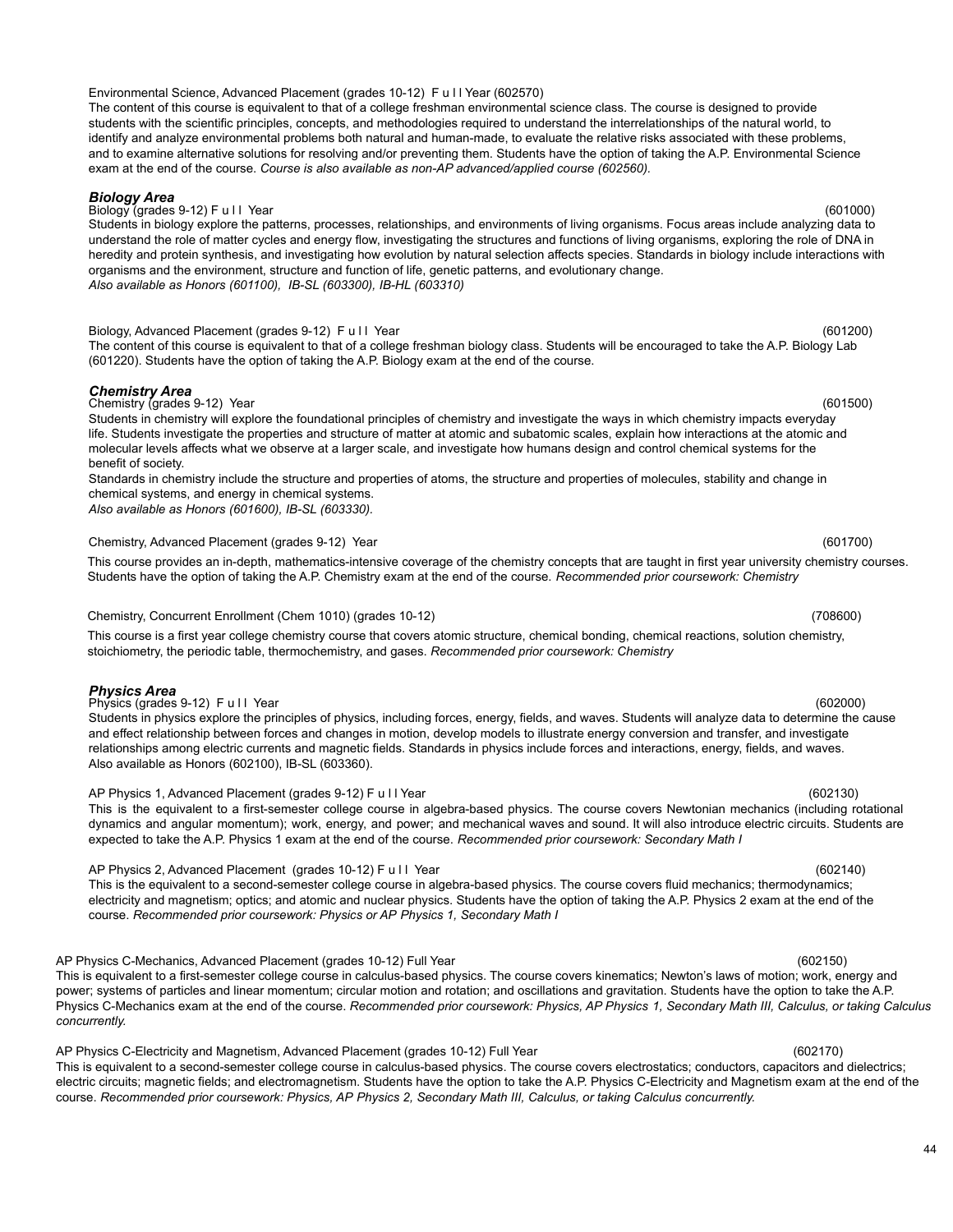### *Advanced or Applied Science Courses Not all courses are available at every high school.*

# Anatomy & Physiology (grades 9-12) Semester/Year (603151/603150) 603151/603150)

The anatomy and physiology course allows students to explore the structure, function, and interactions of tissues, organs, and organ systems found in complex animals including humans. *Recommended prior coursework: Biology.*

# Astronomy (grades 9-12) Semester/Year (603001/603000) and the set of the set of the set of the set of the set of the set of the set of the set of the set of the set of the set of the set of the set of the set of the set of

The astronomy course allows students to explore the patterns, forces, relationships, and systems of matter and energy found in the Universe. Students engage in observational astronomy and use the science and engineering practices to investigate the life and death of stars, formation of the Universe, evolution of galaxies, solar system objects, and more.

# Botany (grades 9-12) Semester/Year (602601/602600)

The botany course allows students to explore the patterns, processes, structures, functions, and relationships of plants on Earth. Students use the science and engineering practices to investigate the m major structures, functions, and processes plants use to survive and respond to their environment, classify plants, explain how plants interact with their environment, and investigate how humans use and depend on plants. *Recommended prior coursework: Biology.*

# Environmental Science (grades 9-12) Semester/Year (602561/602560)

The environmental science course allows students to explore the energy and material resources found on Earth and how these resources are obtained, used, managed, and conserved to support sustainable societies and ecosystems. Students use the science and engineering practices to explain the organizations, factors, cycles, and changes in ecosystems, construct arguments for the risks and benefits of using energy sources, design management plans, and more. *Also available as Advanced Placement (602570); Recommended prior coursework: Earth Science.*

### Geology (grades 9-12) Semester (602751)

The geology course allows students to explore the patterns, processes, and systems of matter and energy in the geosphere. Students use the science and engineering practices to investigate the matter and energy that form the rocks, minerals, and formations found in Earth. *Also available as Concurrent Enrollment (708721); Recommended prior coursework: Earth Science.*

Marine Biology/Oceanography (grades 9-12) Semester/Year (602801/602800) The marine biology/oceanography course allows students to explore the organisms, interactions, and processes that affect living things in the ocean. *Recommended prior coursework: Biology and/or Earth Science.*

# Wildlife Biology (grades 10-12) Semester/Year (602851/602850)

The wildlife biology course allows students to explore the factors, processes, relationships, and interactions of wildlife in nature. Students use the science and engineering practices to explain relationships among living and nonliving factors in ecosystems, classify species, determine the health of ecosystems and populations, explain how human activities affect wildlife, and more. *Recommended prior coursework: Biology.*

### Zoology (grades 9-12) Semester/Year (602901/602900)

The zoology course allows students to explore the patterns, processes, structures, functions, and relationships of animals on Earth. Students use the science and engineering practices to explain the major structures, functions, and processes animals use to survive in their environment, classify animals and determine their relationships, explain ho humans use and depend on animals and impact animal populations, and more. *Recommended prior coursework: Biology.*

# <span id="page-44-0"></span>*Social Studies*

Every student is required to take three- and one-half years of social studies in grades 9-12. One year of World Geography must be taken in the 9th grade. One year of World History and one year of United States History II must be taken in grades 10-12. All 12th grade students are required to *take one semester of United States Government and Citizenship.*

# *Core Courses*

# World Geography (grade 9 only) Year (584000)

World Geography is the study of physical and human characteristics of the Earth's people, places, and environments. Students will develop geographic thinking skills by studying the "why of where" as they examine the interactions, interconnections, and implications of forces shaping our world today. They will apply geographic knowledge and geo-literacy skills to identify, locate, interpret, analyze, and evaluate geographic patterns and processes. These standards emphasize both human geography and physical geography, and students will explore the interconnections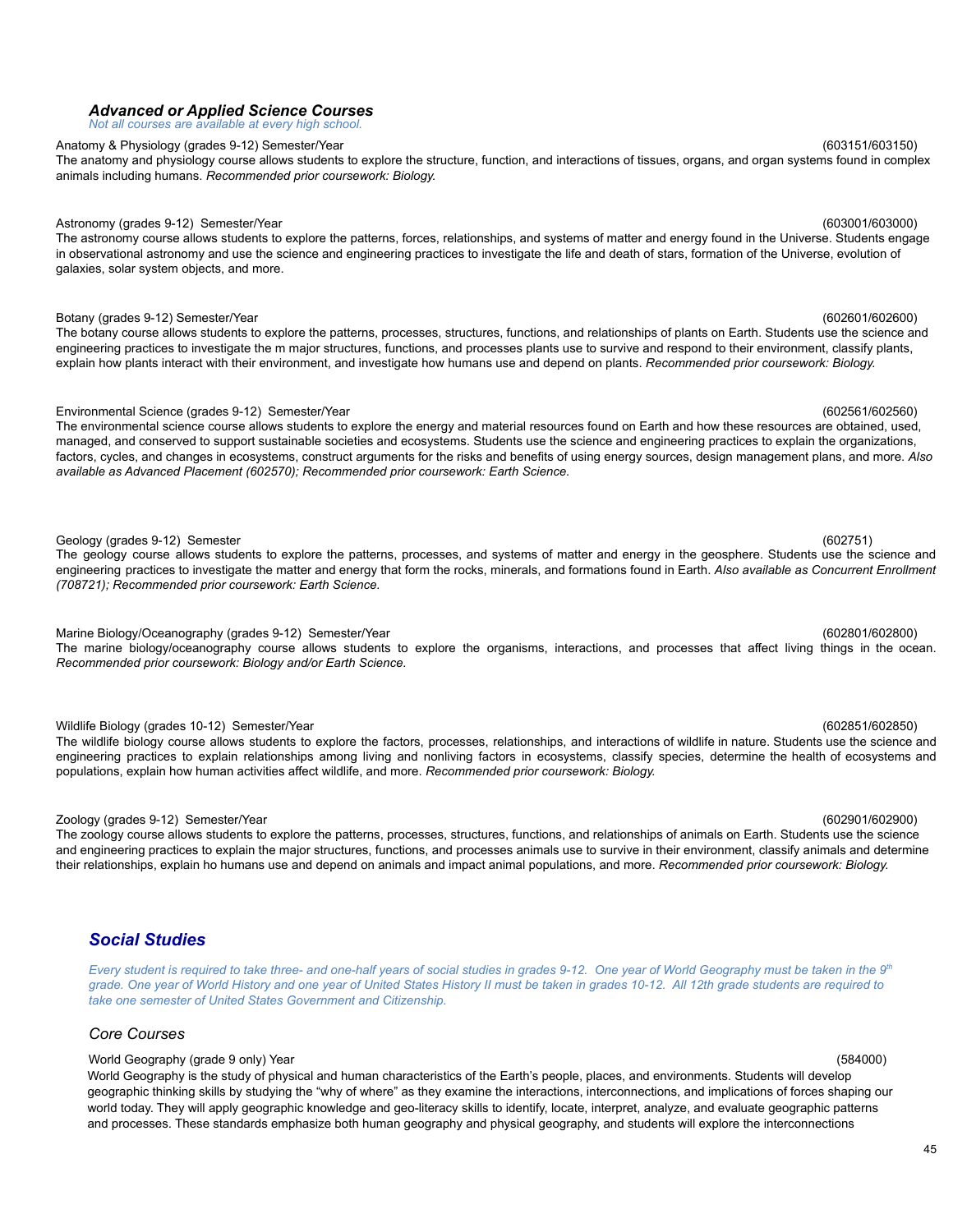## between the two.

# AP Human Geography Year (grades 9-12) Year (584200)

AP Human Geography introduces students to the systematic study of patterns and processes that have shaped human understanding, use and alteration of Earth's surface. Students employ spatial concepts and landscape analysis to examine human social organization and its environmental consequences. They also learn about the methods and tools geographers use in their science and practice. This is a college-level course created for highly motivated students. It involves intensive reading, writing, and analysis. The course culminates with a comprehensive exam in which students can earn college credit.

# World History (grades 10-12) Year (584410)

World History addresses events and issues in world history from the earliest evidence of human existence to modern times. Topics include, but are not limited to, the Neolithic Revolution, the dawn of civilization, the development of world religions, patterns in world trade, contributions of classical civilizations, the diffusion of technology, colonization and imperialism, global conflict, modern revolutions and independence movements, and current trends in globalization.

Whenever possible, students will be expected to make connections between historically significant events and current issues. These connections are intended to add personal relevance and deepen students' understanding of the world today.

# AP World History: Modern (grades 10-12) Year (584600)

In AP World History: Modern, students investigate significant events, individuals, developments, and processes from 1200 to the present. Students develop and use the same skills, practices, and methods employed by historians. The course provides six themes that students explore throughout the course in order to make connections among historical developments in different times and places. This is a college-level course created for highly motivated students. It involves intensive reading, writing, and analysis. The course culminates with a comprehensive exam in which students can earn college credit.

### AP European History (grades 10-12) Year (584650) (584650)

In AP European History, students investigate significant events, individuals, developments, and processes from approximately 1450 to the present. Students develop and use the same skills, practices, and methods employed by historians. The course also provides seven themes that students explore throughout the course in order to make connections among historical developments in different times and places. This is a college-level course created for highly motivated students. It involves intensive reading, writing, and analysis. The course culminates with a comprehensive exam in which students can earn college credit.

### United States History II (grades 10-12) Year (584800)

United States History II addresses the making of modern America, highlighting the events and issues in United States history from the late Industrial Revolution to modern times. Topics include, but are not limited to, the Industrial Revolution, the Progressive movement, imperialism and foreign affairs, the World Wars, the Great Depression, the Cold War, the civil rights movements, the rise of terrorism, and modern social and political history. Students make connections between the events and ideas of the past and their lives today in order to enrich and deepen their understanding of their own place in the American story.

# American Civilizations CE (HIST 1700) (grades 11-12) Year (708800) (708800)

Survey of American history with an emphasis on post-Reconstruction America (1876-presnt). Fulfills the U.S. History II graduation requirement and is equivalent to a college level introductory course.

# A.P. United States History (grades 10-12) Year (584970)

In AP U.S. History, students investigate significant events, individuals, developments, and processes in nine historical periods from approximately 1491 to the present. Students develop and use the same skills and methods employed by historians. The course also provides eight themes that students explore throughout the course in order to make connections among historical developments in different times and places. It involves intensive reading, writing, and analysis. The course culminates with a comprehensive exam in which students can earn college credit.

# United States Government and Citizenship (12<sup>th</sup> grade only) Semester (585201)

The goal of this course is to foster informed, responsible participation in public life. Knowing how to be a good citizen is essential to the preservation and improvement of the United States. Upon completion of this course the student will understand the major ideas, protections, rights, structures, and economic systems that affect the life of a citizen in the United States. Additionally, students will practice the skills needed to conduct inquiries, weigh evidence, make informed decisions, and participate in political processes. This course should nurture desirable dispositions including a commitment to the American ideals of liberty, equality, opportunity, and justice for all. This course is recommended for seniors due to their proximity to voting age.

# U.S. National Government CE POLS 1100 (grades 11-12) Semester (708821)

Course focuses on the history and structure of the U.S. National governments. Fulfills the U.S. Government and Citizenship graduation requirement and is equivalent to a college level introductory course.

# AP United States Government and Politics (12<sup>th</sup> grade only) Semester/Year (Semester and Dollar Sasson) (Sem 585301/Year 585300)

AP U.S. Government and Politics provides a college-level, nonpartisan introduction to key political concepts, ideas, institutions, policies, interactions, roles, and behaviors that characterize the constitutional system and political culture of the United States. Students will study U.S. foundational documents, Supreme Court decisions, and other texts and visuals to gain an understanding of the relationships and interactions among political institutions, processes, and behaviors. They will also engage in disciplinary practices that require them to read and interpret data, make comparisons and applications, and develop evidence-based arguments. In addition, they will complete a political science research or applied civics project. This is a college-level course created for highly motivated students. It involves intensive reading, writing, and analysis. The course culminates with a comprehensive exam in which students can earn college credit.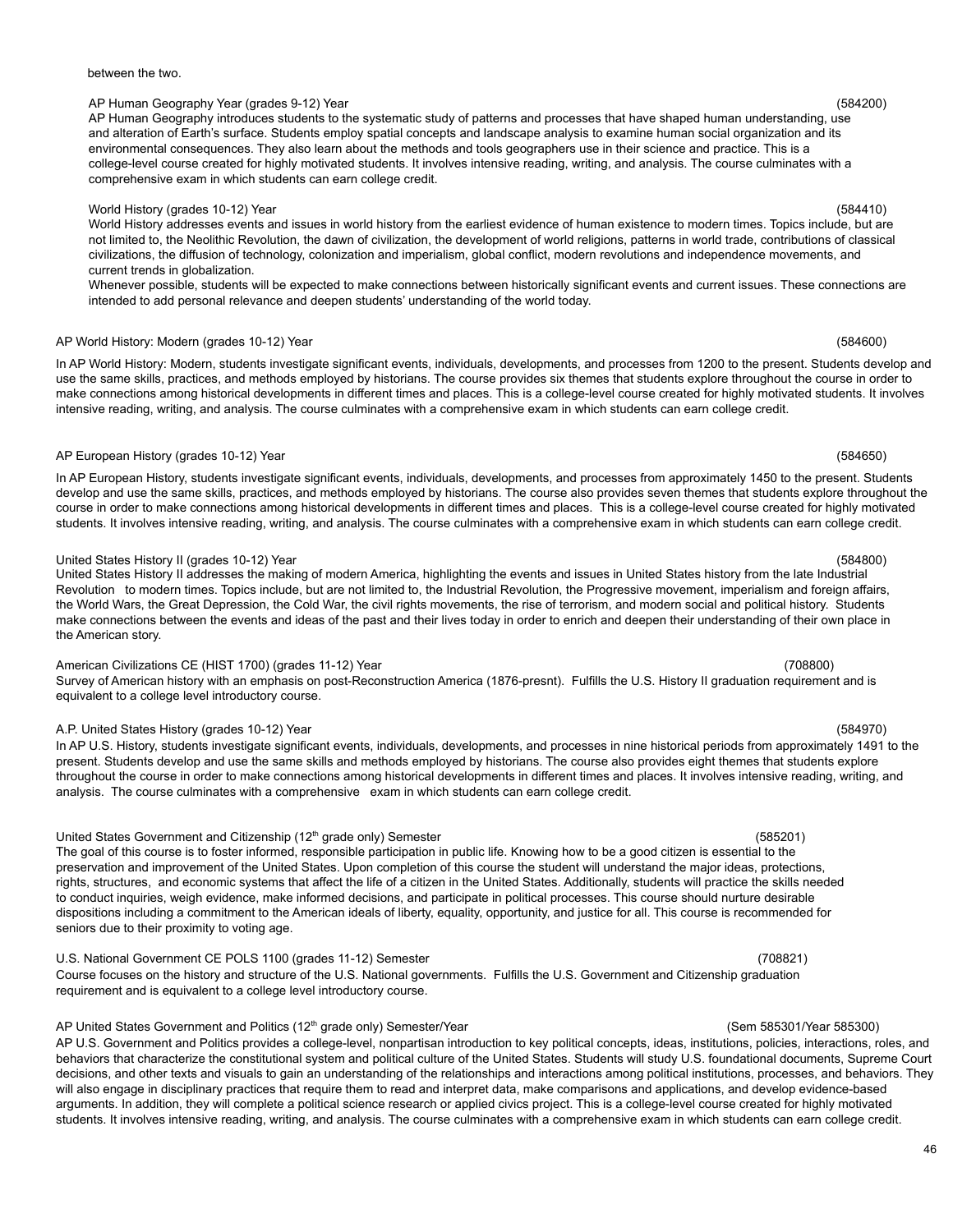# 47

## HN (Honors) Social Studies (grades 9-12 Year)

Each of the required social studies courses can be offered as an Honors course. These courses are designed for students who have the interest and motivation to pursue the content and skills with greater depth and rigor than in the regular social studies courses. Students will engage in learning activities that emphasize inquiry. They will be provided opportunities to demonstrate understanding through a variety of instructional methods, which may include writing, reading of complex materials, research projects, and discussions. A focus will be placed on helping students develop the skills needed for future honors courses, as well as college level courses. The courses are as follows:

World Geography - 584100 World History - 584500 United States History II - 584950 United States Government and Citizenship – 585211

# *Financial Literacy*

### General Financial Literacy (grades 11-12) Semester (390809)

This course is designed to teach students about the choices and challenges of today's market. It will prepare students for adulthood by giving them a better understanding of personal finance and how to make informed monetary decisions. Student will realize their potential for personal wealth, as well as how to foster a stronger state and national economy. It will include information about becoming a wise and knowledgeable consumer, saver, investor, user of credit, money manager, citizen and member of a global workforce and society.

### **Electives**

### American West (grades 10-12) Semester (586021)

# This course focuses on the development of the American West from the early 1800s to today. It emphasizes such topics as Manifest Destiny, exploration, mountain men, Spanish west, Native Americans, Mexican- American War, as well as current issues.

### American Government & Law (grades 10-12) Semester (585621)

The overall objective of this course is to give students a working knowledge of the law and legal system that they can apply to their own life. It provides students with a basic understanding of the underlying purposes for law, the legal system, and the function of the criminal justice system. The course provides a survey of courtroom and trial procedures, important court cases, rights of the accused, criminal law, juvenile law, family law, consumer law, and the problems related to law enforcement.

### Comparative World Cultures (grades 10-12) Semester (586061)

This course focuses on comparing different cultures from around the world. Students will examine the different characteristics of culture, how cultures interact and impact each other, as well as how their own culture influences and is influenced by other cultures.

### Contemporary American Social Problems (grades 11-12) Semester (586001) This

course explores examines both long-standing issues as well as current events to determine how they are impacting the social well-being of people in the United States.

### History Through Film 1 (grades 10-12) Semester (586231)

This course is for students who are inquisitive and interested in the study of history through social media. This course will concentrate on the Revolutionary period to the World Wars. We will use film to approach the history of the United States through major historical periods throughout American history. Students will explore historical topics and periods using films, outside readings, lectures, and class discussions. They will work individually and in groups to understand the validity of films as historical sources.

### History Through Film 2 (grades 10-12) Semester (586241)

This course is for students who are inquisitive and interested in the study of history through social media. This course will concentrate on the Cold War period to post September 11th terrorist attacks. We will use film to approach the history of the United States through major historical periods throughout American history. Students will explore historical topics and periods using films, outside readings, lectures, and class discussions. They will work individually and in groups to understand the validity of films as historical sources.

### Intro to Philosophy (grades 10-12) Semester (586041)

The purpose of this course is to introduce students to the study of the ultimate reality, causes, and principles underlying being and thinking. Students will be expected to engage in rigorous reading, writing, and discussion activities.

### Latin American History (grades 10-12) Semester (586081)

This course focuses on the development of Latin America from ancient times to modern day. Students will examine a variety of cultural, economic, and political topics such as pre-Columbian civilizations, imperialism/colonialism, independence movements, as well as trade issues.

## Practical Law (grades 10-12) Semester (585601)

Students are introduced to the law and judicial system on the federal level. The course engages students with practical legal problems, issues, and applications.

### Psychology (grades 9-12) Semester (585401)

This course introduces students to the study of individual behavior. It emphasizes the manner in which the individual can apply various psychological theories and concepts to better understand oneself, one's motives and one's relationships with other people.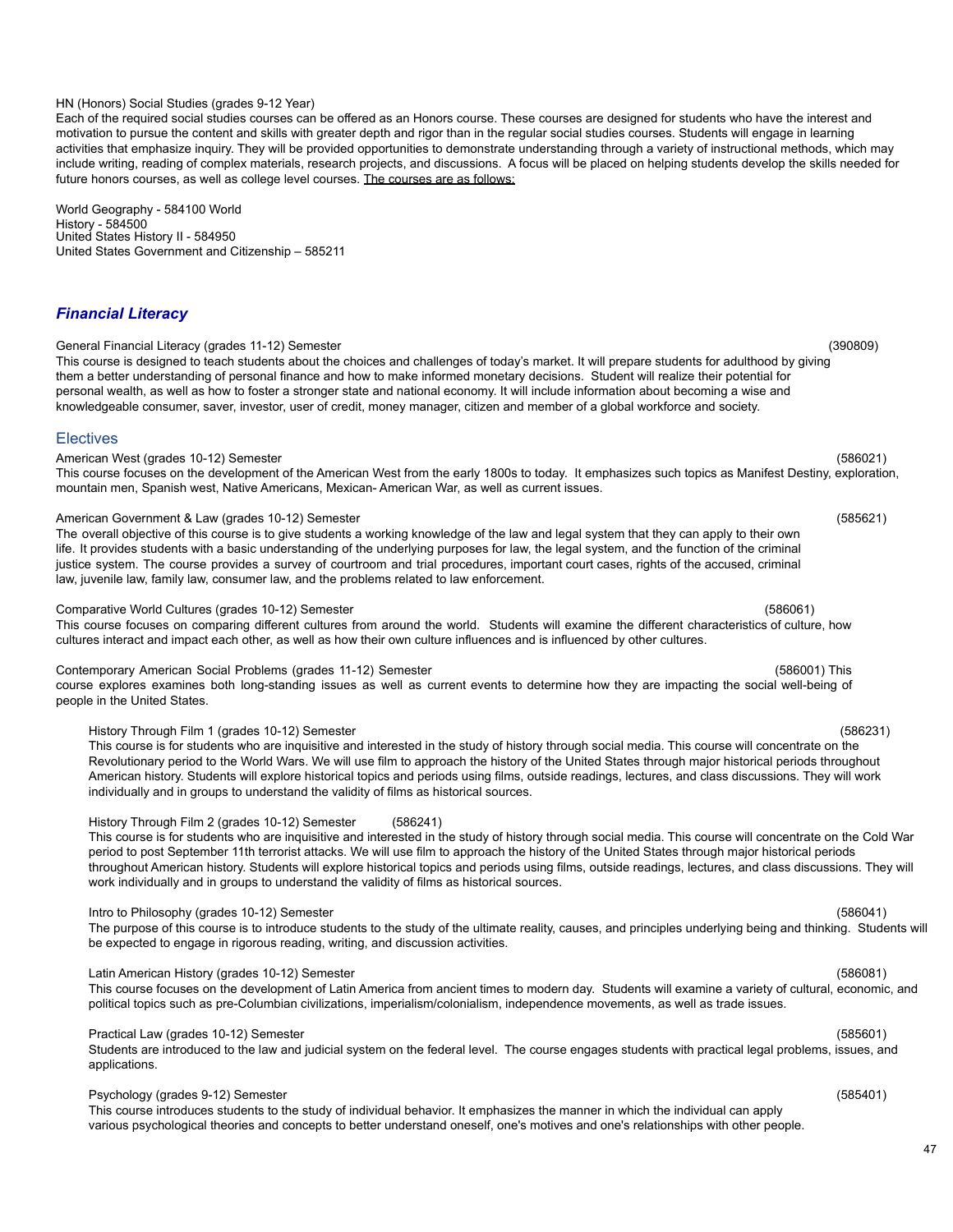### Performance/Sports Psychology (9-12) Semester (585491)

This course teaches students how to use psychological knowledge and skills to help athletes perform to their best ability while also looking out for their well-being. It also examines the impact of sports participation on social development and some of the issues with sports organizations.

### Psychology CE PSY 1010 (Grades 11-12) (708961)

Psychology studies the thought processes and behavior of humans and their interactions with the environment. Fulfills elective credit and is equivalent to a college level introductory course.

AP Psychology (grades 10-12) Year<br>AP Psychology is designed to introduce students to the systematic and scientific study of behavior and mental processes. Students are exposed to the<br>psychological facts, principles and phe

### Sociology (grades 10-12) Semester (586201)

The study of human society is introduced in this course. Content is designed to help students understand society, one's role in society, social change and current social issues.

### *World Languages*

In Granite District, world languages are elective subjects. French, Spanish, German, Italian, Latin, Chinese, Japanese, and American Sign Language (ASL) are offered in various secondary schools throughout the district. During the six-year sequence, students learn to use the language through interpersonal, presentational, and interpretive modes of communication. They are also instructed in the cultural products, practices, and perspectives of the people whose language they study. World Language courses are full year classes and should be taught 90-100% of the time in the target language. Students in dual immersion programs can continue their study through the 12th grade by passing the *AP exam and enrolling in CE Bridge courses.*

The University of Utah and many out-of-state universities require a minimum of two consecutive years of language study for college entrance. Students that are interested in reaching a point where they can speak, read, write, and understand the language in a useful way should begin study in the 7th grade and continue through the 12th grade. Under special circumstances, after counseling and with approval of the principal, a *third-year world language course may be substituted to meet a student's 12th grade English requirement.*

### French 1 (grades 9-12) Year (560100)

This course is designed to introduce students to a new language. Emphasis is placed on listening and speaking skills though reading and writing are also addressed. Through this course, students will learn to describe and give information about themselves, their family and others, talk about their likes and dislikes, preferences, needs, school life and begin using the language for some daily functions such as making plans and inviting someone or ordering in a restaurant. Culture and geography of French-speaking countries are taught through reading selections. The end-of-year proficiency target is Novice Mid.

### French 2 (grades 9-12) Year (560150)

This course is designed to continue the development of speaking, listening, reading, and writing skills. Through this course, students will learn to talk about their daily routines and preferences, discuss food and entertainment, extend an invitation to someone to attend an event as well as be able to handle basic survival needs in the language including buying clothes, talking to a doctor about an injury or illness, and asking for and giving directions. Culture and history of French-speaking countries are taught through reading selections. The end-of-year proficiency target is Novice High. *Prerequisite: French 1 (560100) or equivalent*

### French 3 (grades 9-12) Year (560200)

This course stresses reading, writing, and speaking skills as well as the use of more elaborate grammar structures. Through this course, students will learn to discuss relationships, talk about their past and future, compare artistic interests, discuss environmental concerns, and propose solutions and ask and answer questions about travel. Culture and history of French-speaking countries are taught through reading selections. The end-of-year proficiency target is Intermediate Low. *Prerequisite: French 2 (560150) or equivalent*

### French 4 (grades 9-12) Year (560300)

Through this course, students will learn to narrate in the past and future and discuss heathy lifestyles, conservation and disaster preparation, their role in the community, the ethics of technology and social media, and fashion. It includes reading literary excerpts, novels, and plays, preparing presentations, class discussions and debates, and learning to cite evidence to support an opinion. The end-of-year proficiency target is Intermediate Mid. *Prerequisite: French 3 (560200) or equivalent*

### French 5 (grades 9-12) Year (560350)

This course offers advanced studies and is a continuation of French 4 with emphasis on conversation, reading of the classics and cultural presentations. The course is intended to develop fluency and mastery of idiomatic expressions. The end-of-year proficiency target is Intermediate Mid to Intermediate High. *Prerequisite: French 4 (560300) or equivalent*

### French 5 DLI (grades 9) Year (560320)

This course is designed specifically for students that have been in the dual immersion program. It continues the development of speaking, listening, reading, and writing skills through advanced writing and speaking tasks and the use of authentic reading and listening texts. Narratives and dialogues are used to teach structure and vocabulary. Culture and history of French-speaking countries are taught through authentic reading selections. The end-of-year proficiency targets are Intermediate Mid (Interpretive Reading and Presentational Writing) and Intermediate High (Interpretive Listening). Students have the option to take the AP French Language and Culture Exam and the end of the year. *For Dual Language*

### 48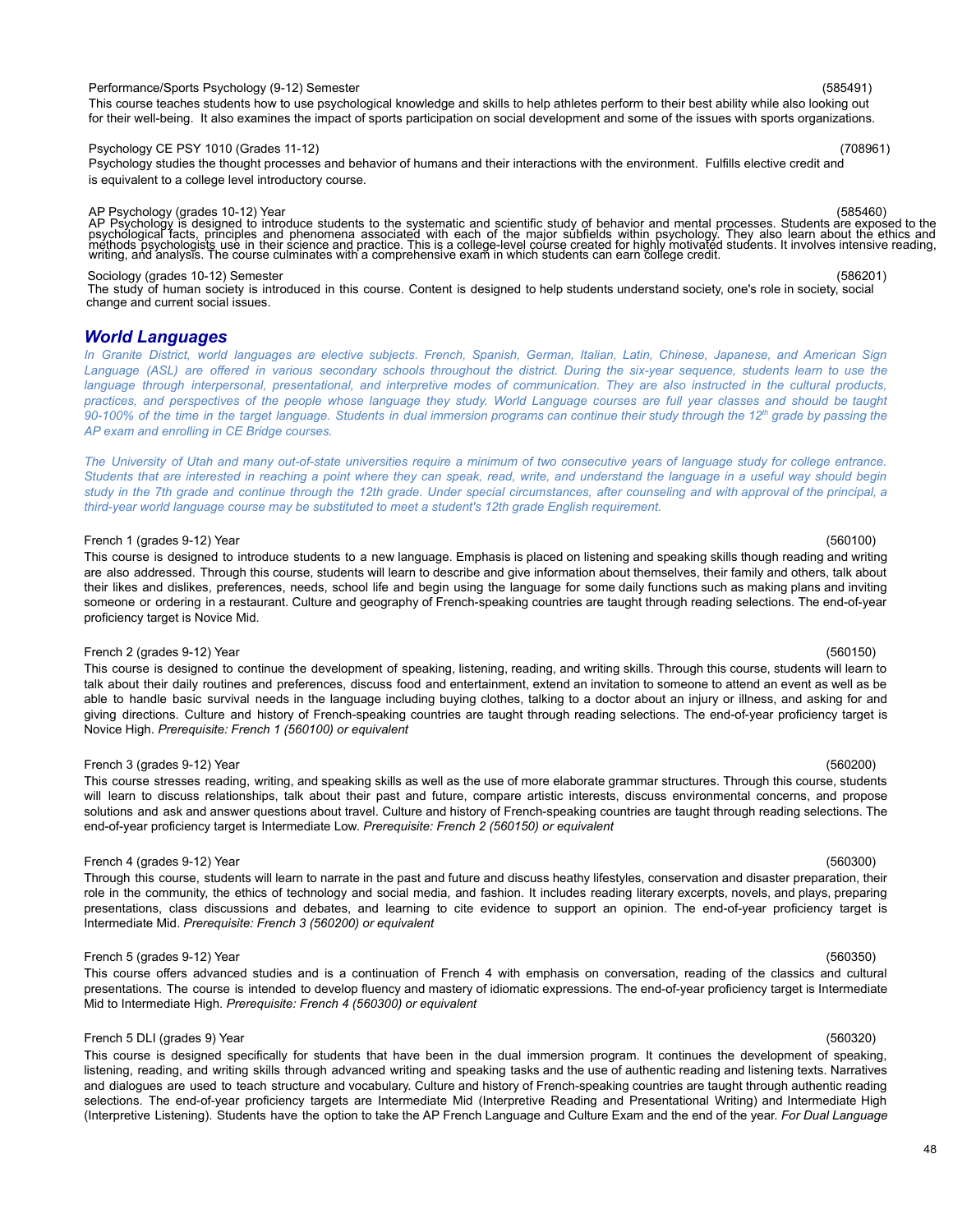### *Immersion (DLI) students only. Prerequisite: French 4 DLI (560310)*

### Advanced Placement French (grades 10-12) Year (560400) (560400)

This course is intended for qualified students in the final stages of their secondary school training who are interested in completing studies comparable in content and difficulty to a full-year course on Advanced Composition and Conversation at the college level. It also serves as an introduction to literature at the college level. Students who enroll should already have an effective command of grammar and considerable competence in listening, reading, speaking, and writing. Many colleges grant up to 12 hours of credit to those who complete the course and pass the national AP examination satisfactorily.

# Adventure and Discovery: Journey in the Francophone Worlds (grades 10-12) Year (709100)

The themes of discovery and adventure can be found in many cultural artifacts and literature in the French and Francophone worlds. Students will explore themes of discovery, adventure and journey in the French and Francophone worlds through the prism of the fine arts, history, music, texts, film, and other areas. Students will be exposed to a variety of approaches such as project-based instruction, class discussion, and reaction papers. This is a Bridge Course offered for upper division university credit. It is French 3116 at the University of Utah. *This course is only for students that have passed the AP French Language and Culture examination.*

# Francophonie: Past, Present & Future (grades 10-12) Year (709110)

The themes of coming of age, rite of passage, and education can be found in all cultural artifacts and literatures in the French and Francophone world. Students will compare those themes with their own culture, and with French and Francophone cultures. This will be explored through the prism of the fine arts, history, music, texts, film, and other areas. Students will be exposed to a variety of approaches such as project-based instruction, class discussion, and reaction papers. This is a Bridge Course offered for upper division university credit. It is French 3117 at the University of Utah. This course is only for students that have passed the AP French Language and Culture examination.

### Paris, City of Lights (Paris, Ville des Lumières) (grades 10-12) Year (709120)

Paris is the center of French and Francophone identity and culture. Students will explore the City of Lights through the prism of important themes including but not limited to the arts, history, commerce, technology, sports, etc. Students will engage these themes through a variety of approaches such as project-based instruction, class discussion, and reaction papers. This is a Bridge Course offered for upper division university credit. It is French 3118 at the University of Utah. This course is only for students that have passed the AP French Language and Culture *examination.*

### German 1 (grades 9-12) Year (560600) (660600)

This course is designed to introduce students to a new language. Emphasis is placed on listening and speaking skills though reading and writing are also addressed. Through this course, students will learn to describe and give information about themselves, their family, and others, talk about their likes and dislikes, preferences, needs, school life and begin using the language for some daily functions such as making plans and inviting someone or ordering in a restaurant. Culture and geography of German-speaking countries are taught through reading selections. The end-of-year proficiency target is Novice Mid.

## German 2 (grades 9-12) Year (560650)

This course is designed to continue the development of speaking, listening, reading, and writing skills. Through this course, students will learn to talk about their daily routines and preferences, discuss food and entertainment, extend an invitation to someone to attend an event as well as be able to handle basic survival needs in the language including buying clothes, talking to a doctor about an injury or illness, and asking for and giving directions. Culture and history of German-speaking countries are taught through reading selections. The end-of-year proficiency target is Novice High. *Prerequisite: German 1 (560600) or equivalent*

### German 3 (grades 9-12) Year (560700) (680700)

This course stresses reading, writing, and speaking skills as well as the use of more elaborate grammar structures. Through this course, students will learn to discuss relationships, talk about their past and future, compare artistic interests, discuss environmental concerns, and propose solutions and ask and answer questions about travel. Culture and history of German-speaking countries are taught through reading selections. The end-of- year proficiency target is Intermediate Low. *Prerequisite: German 2 (560650) or equivalent*

### German 4 (grades 9-12) Year (560750)

Through this course, students will learn to narrate in the past and future and discuss heathy lifestyles, conservation and disaster preparation, their role in the community, the ethics of technology and social media, and fashion. It includes reading literary excerpts, novels, and plays, preparing presentations, class discussions and debates, and learning to cite evidence to support an opinion. The end-of-year proficiency target is Intermediate Mid. *Prerequisite: German 3 (560700) or equivalent*

### Spanish 1 (grades 9-12) Year (561600)

This course is designed to introduce students to a new language. Emphasis is placed on listening and speaking skills though reading and writing are also addressed. Through this course, students will learn to describe and give information about themselves, their family and others, talk about their likes and dislikes, preferences, needs, school life and begin using the language for some daily functions such as making plans and inviting someone or ordering in a restaurant. Culture and geography of Spanish-speaking countries are taught through reading selections. The end-of-year proficiency target is Novice Mid.

### Spanish 2 (grades 9-12) Year (561650)

This course is designed to continue the development of speaking, listening, reading, and writing skills. Through this course students, will learn to talk about their daily routines and preferences, discuss food and entertainment, extend an invitation to someone to attend an event as well as be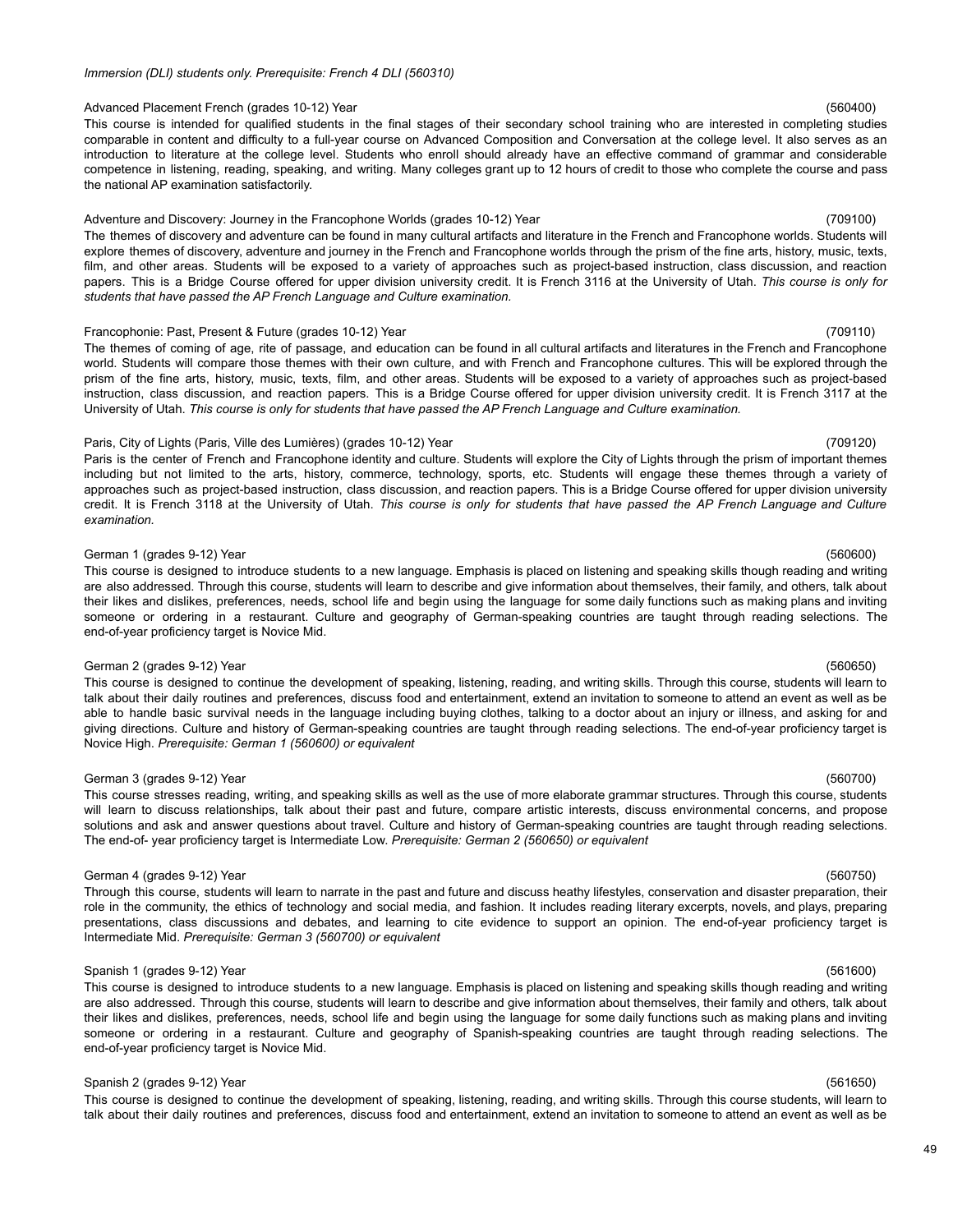### able to handle basic survival needs in the language including buying clothes, talking to a doctor about an injury or illness, and asking for and giving directions. Culture and history of Spanish-speaking countries are taught through reading selections. The end-of-year proficiency target is Novice High. *Prerequisite: Spanish 1 (561600) or equivalent*

Spanish 3 (grades 9-12) Year (561700) This course stresses reading, writing, and speaking skills as well as the use of more elaborate grammar structures. Through this course, students will learn to discuss relationships, talk about their past and future, compare artistic interests, discuss environmental concerns, and propose solutions and ask and answer questions about travel. Culture and history of Spanish-speaking countries are taught through reading selections. The end-of- year proficiency target is Intermediate Low. *Prerequisite: Spanish 2 (561650) or equivalent*

### Spanish 4 (grades 9-12) Year (561800)

Through this course, students will learn to narrate in the past and future and discuss heathy lifestyles, conservation and disaster preparation, their role in the community, the ethics of technology and social media, and fashion. It includes reading literary excerpts, novels, and plays, preparing presentations, class discussions and debates, and learning to cite evidence to support an opinion. The end-of-year proficiency target is Intermediate Mid. *Prerequisite: Spanish 3 (561700) or equivalent*

### Spanish 5 (grades 9-12) Year (561820)

This course offers advanced studies and is a continuation of Spanish 4 with emphasis on conversation, reading of the classics and cultural presentations. The course is intended to develop fluency and mastery of idiomatic expressions. The end-of-year proficiency target is Intermediate Mid to Intermediate High. *Prerequisite: Spanish 4 (561800) or equivalent*

### Spanish 5 DLI (grade 9) Year (561830)

This course is designed specifically for students that have been in the dual immersion program. It continues the development of speaking, listening, reading, and writing skills through advanced writing and speaking tasks and the use of authentic reading and listening texts. Narratives and dialogues are used to teach structure and vocabulary. Culture and history of Spanish-speaking countries are taught through authentic reading selections. The end-of-year proficiency targets are Intermediate Mid (Interpretive Reading and Presentational Writing) and Intermediate High (Interpretive Listening). Students have the option to take the AP French Language and Culture Exam and the end of the year. *For Dual Language Immersion (DLI) students only. Prerequisite: Spanish 4 DLI (561810)*

## Advanced Placement Spanish Language (grades 9-12) Year (561860)

This course is intended for qualified students in the final stages of their secondary school training who are interested in completing studies comparable in content and difficulty to a full-year course on Advanced Composition and Conversation at the college level. It also serves as an introduction to literature at the college level. Students who enroll should already have an effective command of grammar and considerable competence in listening, reading, speaking, and writing. Many colleges grant up to 12 hours of credit to those who complete the course and pass the national AP examination satisfactorily.

### Advanced Placement Spanish Literature (grades 10-12) Year (561880)

This course is intended for qualified students in the final stages of their secondary school training who are interested in completing studies comparable in content and difficulty to a full-year course on Peninsular and Latin American literature at the college level. Students who enroll should already have an effective command of grammar and considerable competence in listening, reading, speaking, and writing. Many colleges grant up to 12 hours of credit to those who complete the course and pass the national AP examination satisfactorily.

### Spanish for Heritage Speakers 1 (grades 9-12) Year (561900)

This course is intended for students whose first language or home language is Spanish. It is designed to improve the literacy (reading and writing) skills of these students in their native or heritage language. Students will discuss the importance of maintaining traditions and culture as well as how relationships, wellbeing, the Arts, travel, and immigration impact their life. They will also discover their connection to pre-Columbian civilizations. Students will read and write extensively, give presentations, and participate in debates, while learning the fundamental grammatical structures, orthographic rules and the ways Spanish can be used in formal and informal settings. The end-of-year proficiency targets are Intermediate Low for Reading & Writing and Intermediate Mid for Speaking & Listening.

### Spanish for Heritage Speakers 2 (grades 9-12) Year (561950)

This course is intended for students whose first language or home language is Spanish. It is designed to improve the literacy (reading and writing) skills of these students in their native or heritage language. Students will discuss the role of technology and social networking in their lives, causes and effects of social injustice, factors that affect self-image and self-esteem, as well as environmental problems that exist in different parts of the world and possible solutions to them. They will read and exchange opinions on legends and myths and learn to express and support their point of view on different topics. Students will read and write extensively, give presentations, and participate in debates. The end-of-year proficiency targets are Intermediate Mid for Reading & Writing and Intermediate High for Speaking & Listening.

### Spanish Pop Culture (grades 10-12) Year (709200)

This course considers the role that current film, media, and entertainment play in the Spanish-speaking world. Students in this course will be exposed to the historical and cultural perspectives presented through these media. Students will utilize interpretive communication skills (listening and reading) to speak and write in detail and in an organized way about events and experiences in various time frames, to confidently handle routine situations with an unexpected complication, and to share their point of view in writing and discussions on some complex cultural and historical issues. This is a Bridge Course offered for upper division university credit. It is Spanish 3116 at the University of Utah. *This course is only for students that have passed the AP Spanish Language and Culture examination.*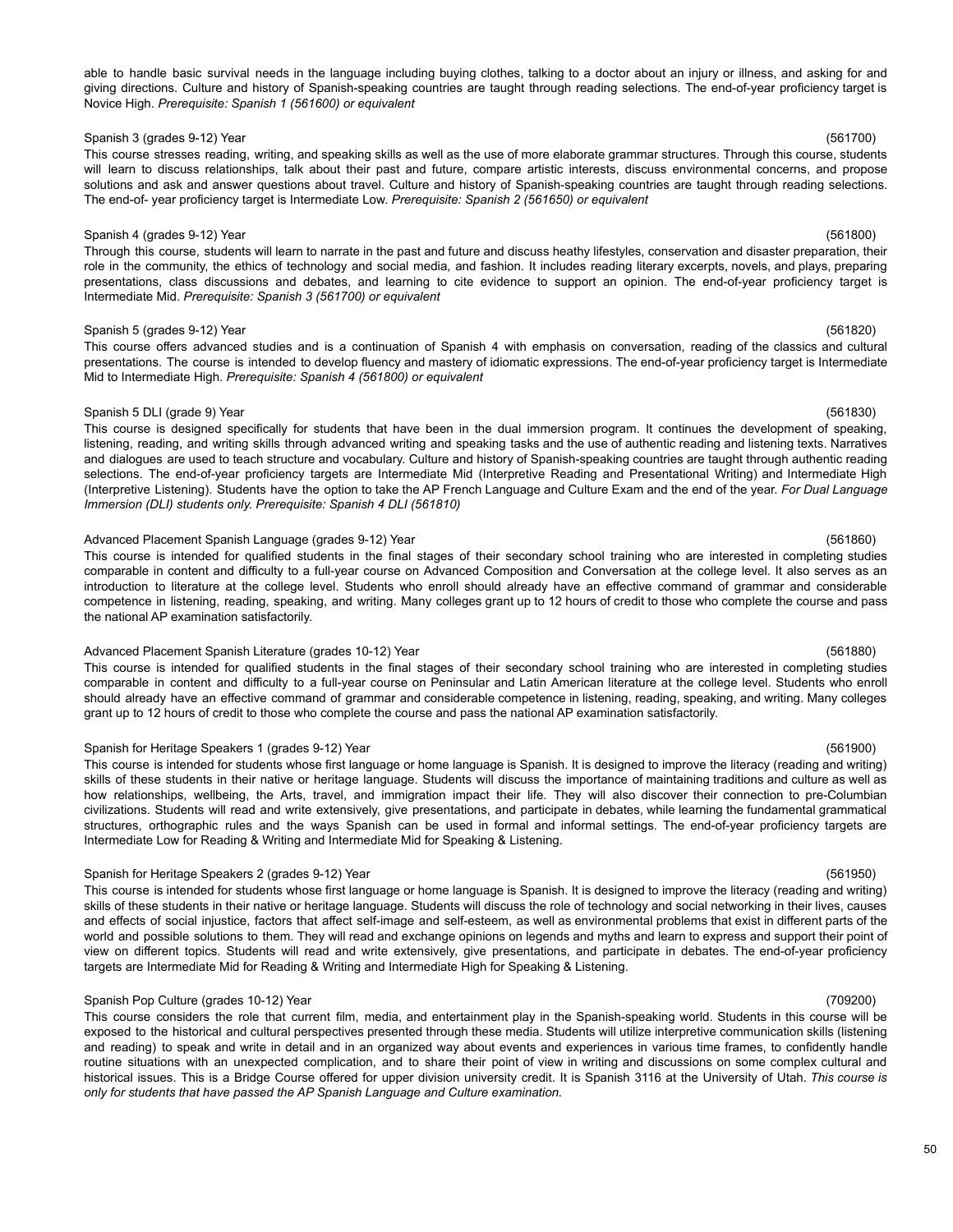### 51

# Building Identities: Self & Society (grades 10-12) Year (709210)

This course considers how critical moments of change in the Spanish-speaking world have shaped the present by building new identities. By the end of this course, students will be able to discuss familiar topics as well as some concrete social, academic, and professional topics. Students will utilize interpretive communication skills (listening and reading) to speak and write in detail and in an organized way about events and experiences in various time frames, to confidently handle routine situations with an unexpected complication, and to share their point of view in discussions on some complex cultural and historical issues. This is a Bridge Course offered for upper division university credit. It is Spanish 3117 at the University of Utah. This course is only for students that have passed the AP Spanish Language and Culture examination.

### Literature and Film: Contemporary Issues (grades 10-12) Year (709220) Contemporary 199220)

In this course, students will critically analyze and interpret works of literature and film in Spanish to explore contemporary societal issues. Students will utilize interpretive communication skills (listening and reading) to speak and write in detail and in an organized way about events and experiences in various time frames, to confidently handle routine situations with an unexpected complication, and to share their point of view in discussions on some complex cultural and historical issues. This is a Bridge Course offered for upper division university credit. It is Spanish 3118 at the University of Utah. This course is only for students that have passed the AP Spanish Language and Culture examination.

### Latin 1 (grades 9-12) Year (560900)

This course is designed for students with highly developed language skills. Construction of the Latin language is studied gradually to develop ease in reading and an understanding of grammatical structure. Vocabulary study is related to English words derived from Latin. Reading selections deal with Roman and Greek history, culture, and myths. Verbally learn to express greetings, needs, and develop questioning skills. Comparisons are made between Roman and American lifestyles.

### Latin 2 (grades 9-12) Year (560920)

This course assists students in understanding the classics in the original language and is designed to further develop skills taught in Latin 1. Students will explore practices regarding speech, literature, culture, and history. The curriculum is demanding, but student commitment is rewarded. *Prerequisite: Latin 1 (560900) or equivalent*

### Latin 3 (grades 9-12) Year (560940)

This course is a review of forms as well as a study of Latin literature and may include selections from Virgil, Cicero, Julius Caesar, Ovid, and Catullus in the original Latin. Students explore visual arts, music, and drama in the target language. *Prerequisite: Latin 2 (560920) or equivalent*

### Latin 4 (grades 9-12) Year (560950)

This course is a continued review of forms as well as a continuation of the study of Latin literature and may include selections from Virgil, Cicero, Julius Caesar, Ovid, and Catullus in the original Latin. Students will continue to explore visual arts, music, and drama in the target language. *Prerequisite: Latin 3 (560940) or equivalent*

### Latin CE 1010 (Concurrent Enrollment) (grades 10-12) Year (709300)

This course will begin your survey of Latin grammar and basic vocabulary. You will also learn to apply these course materials to improve rational thinking and problem solving. Latin can fulfill the B.A. language requirement through Utah State University. The class does require a significant amount of study/homework, and student grades are posted on official college transcripts. There is a \$50 registration fee and \$15 fee for 5 college credits. *Prerequisite: Latin 1 (560900) or Latin 2 (560920)*

### Japanese 1 (grades 9-12) Year (561000)

This is a beginning course in Japanese. Listening and speaking skills are emphasized but students will also be introduced to written Japanese characters. Japanese culture and customs are studied throughout the course. This course provides for the learning of dialogues, common words and expressions and basic language structure as well as oral practice of the language in skits, poetry, dialogues, and readings. The end-of-year proficiency target is Novice Mid.

### Japanese 2 (grades 9-12) Year (561050)

This second-year course is a continuation of the study of Japanese grammar, conversation, culture, and customs. Conversation topics include family, weather, food, clothing, sports, and health. More written Japanese characters will be introduced. This course continues the development of speaking, listening, reading, and writing skills. Narratives and dialogues are used to teach structure and vocabulary. Japanese culture and geography are taught through reading selections. The end-of-year proficiency target is Novice Mid. *Prerequisite: Japanese 1 (561000) or equivalent*

### Japanese 3 (grades 9-12) Year (561100)

This course stresses reading, writing, and speaking skills as well as the use of more elaborate grammar structures. Aural comprehension, oral practice, Japanese culture, and history are emphasized as they relate to the reading program. Students will converse with language and behavior appropriate to the setting, deal with familiar survival situations and use contextual clues to determine meaning. The end-of-year proficiency target is Novice High. *Prerequisite: Japanese 2 (561050) or equivalent*

## Japanese 4 (grades 9-12) Year (561150)

This course is like Japanese 3 but is more advanced. It includes reading literary excepts, novels and plays, speaking by preparing talks and participating in class discussions with increased emphasis on conversational ability, writing poems, letters, etc. The end-of-year proficiency target is Intermediate Low. *Prerequisite: Japanese 3 (561100) or equivalent*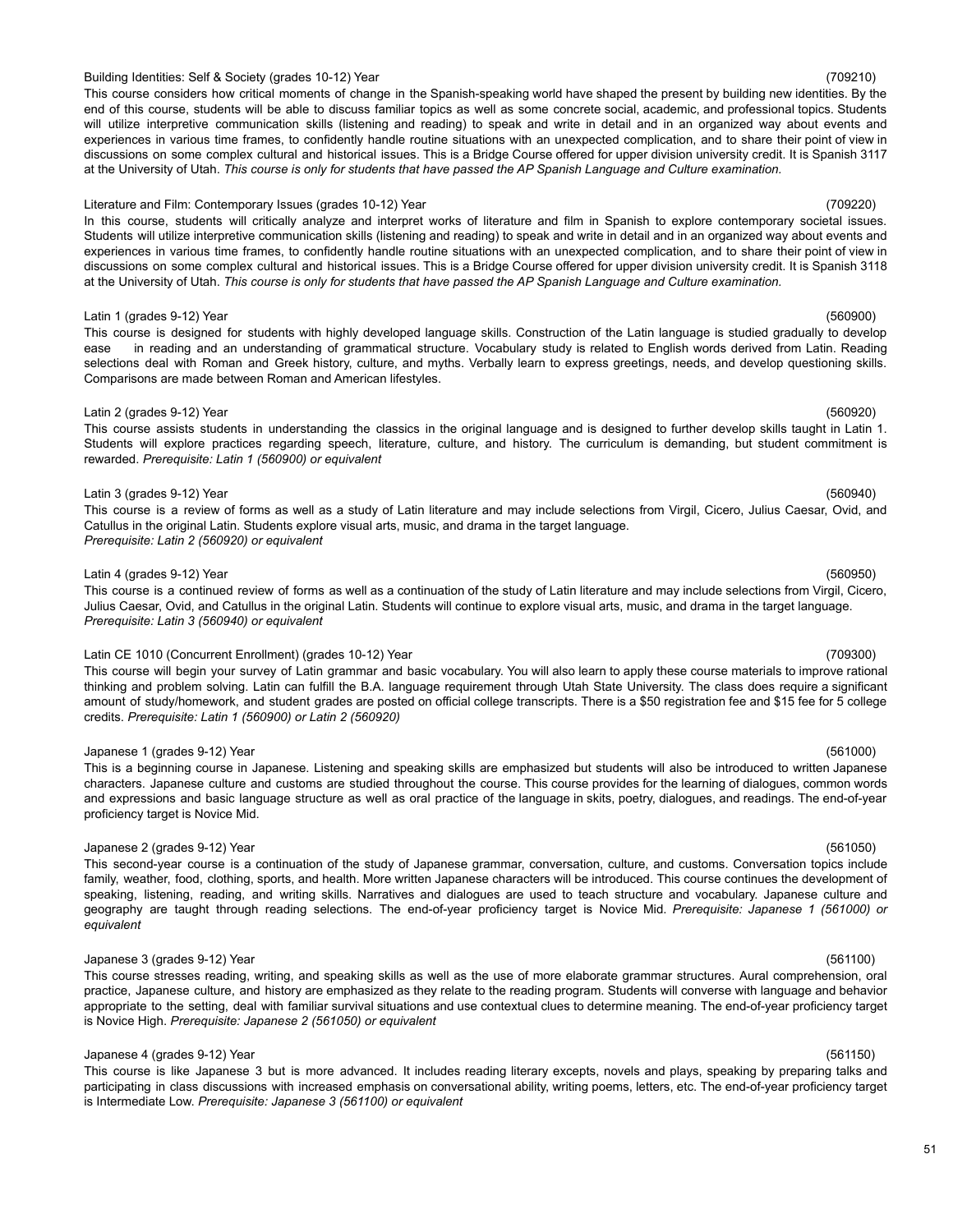### Chinese 1 (grades 9-12) Year (561300)

This is a beginning course in Chinese. Listening and speaking skills will be emphasized but students will also be introduced to written Chinese characters. Chinese culture and customs will be studied throughout the course. The end-of-year proficiency target is Novice Mid.

### Chinese 2 (grades 9-12) Year (561350)

This second-year course is a continuation of the study of Chinese grammar, conversation, culture, and customs. Conversation topics include family, weather, food, clothing, sports, and health. More written Chinese characters will be introduced. The end-of-year proficiency target is Novice Mid. *Prerequisite: Chinese 1 (561300) or equivalent*

### Chinese 3 (grades 9-12) Year (561400)

This third-year course is a continuation of the study of Chinese grammar, conversation, culture, and customs. This course stresses reading, writing, and speaking skills as well as the use of more elaborate grammar structures. Aural comprehension, oral practice, Chinese culture, and history are emphasized as they relate to the reading program. Students will converse with language and behavior appropriate to the setting, deal with familiar survival situations and use contextual clues to determine meaning. More written Chinese characters will be introduced. The end-of-year proficiency target is Novice High. *Prerequisite: Chinese 2 (561350) or equivalent*

### Chinese 4 (grades 9-12) Year (561450)

This fourth-year course is a continuation of the study of Chinese grammar, conversation, culture, and customs. This course stresses reading, writing, and speaking skills as well as the use of more elaborate grammar structures. Aural comprehension, oral practice, Chinese culture, and history are emphasized as they relate to the reading program. Students will converse with language and behavior appropriate to the setting, deal with familiar survival situations and use contextual clues to determine meaning. More written Chinese characters will be introduced. The end-of-year proficiency target is Intermediate Low. *Prerequisite: Chinese 3 (561400) or equivalent*

### Chinese 5 (grades 9-12) Year (561460)

This fifth-year course is a continuation of the study of Chinese grammar, conversation, culture, and customs. This course stresses reading, writing, and speaking skills as well as the use of more elaborate grammar structures. Aural comprehension, oral practice, Chinese culture, and history are emphasized as they relate to the reading program. Students will converse with language and behavior appropriate to the setting, deal with familiar survival situations and use contextual clues to determine meaning. More written Chinese characters will be introduced. The end-of-year proficiency target is Intermediate Mid. *Prerequisite: Chinese 4 (561450) or equivalent*

### Chinese 5 DLI (grade 9) Year (561470)

This course is designed specifically for students that have been in the dual immersion program. It continues the development of speaking, listening, reading, and writing skills through advanced writing and speaking tasks and the use of authentic reading and listening texts. Narratives and dialogues are used to teach structure and vocabulary. Culture and history of Chinese-speaking countries are taught through authentic reading selections. The end-of-year proficiency target is Intermediate Mid (Interpretive Reading, Interpretive Listening and Presentational Writing). Students have the option to take the AP Chinese Language and Culture Exam and the end of the year. *For Dual Language Immersion (DLI) students only. Prerequisite: Chinese 4 DLI (561480)*

### Advanced Placement Chinese Language (grades 9-12) Year (561490) (561490)

This course is intended for qualified students in the final stages of their secondary school training who are interested in completing studies comparable in content and difficulty to a full-year course on Advanced Composition and Conversation at the college level. It also serves as an introduction to literature at the college level. Students who enroll should already have an effective command of grammar and considerable competence in listening, reading, speaking, and writing. Many colleges grant up to 12 hours of credit to those who complete the course and pass the national AP examination satisfactorily.

### Exploring China: Past, Present and You (grades 10-12) Year (709000)

This course explores Chinese history and traditional cultural values and connects their influences on the modern Chinese-speaking world. Students will utilize knowledge and language skills learned from the class to understand and discuss both ancient and modern Chinese culture and society. The language proficiency goals for this course are use interpretive communication skills (listening and reading) to discuss familiar topics as well as some concrete social, academic, and professional topics; speak and write with some detail and in an organized way about events and experiences; and share their points of view in discussions on some complex cultural and historical issues. This is a Bridge Course offered for upper division university credit. It is Chinese 3116 at the University of Utah. This course is only for students that have passed the AP *Chinese Language and Culture examination.*

### Chinese Legacies: Tradition & Modernity (grades 10-12) Year (709010)

This course explores the impact of traditional Chinese legacy on the formation and transformation of modern Chinese cultural identity. Students will have opportunities to use the knowledge learned in the course to interpret and negotiate various challenges and issues that they confront in their interaction with the Chinese language and culture. This is a Bridge Course offered for upper division university credit. It is Chinese 3117 at the University of Utah. This course is only for students that have passed the AP Chinese Language and Culture examination.

### Chinese Pop Culture (grades 10-12) Year (709020)

This course considers the role that current media and entertainment play in the Chinese-speaking world. Students in this course will be exposed to the historical and cultural perspectives presented through these media. By the end of this course, students will be able to listen to, read, and discuss familiar topics as well as some concrete social, academic, and professional topics. Students will utilize interpretive communication skills (listening and reading) to converse freely about themselves, speak with some detail and in an organized way about events and experiences, and share their point of view in discussions on some complex cultural and historical issues. Students will be able to write to convey personal meaning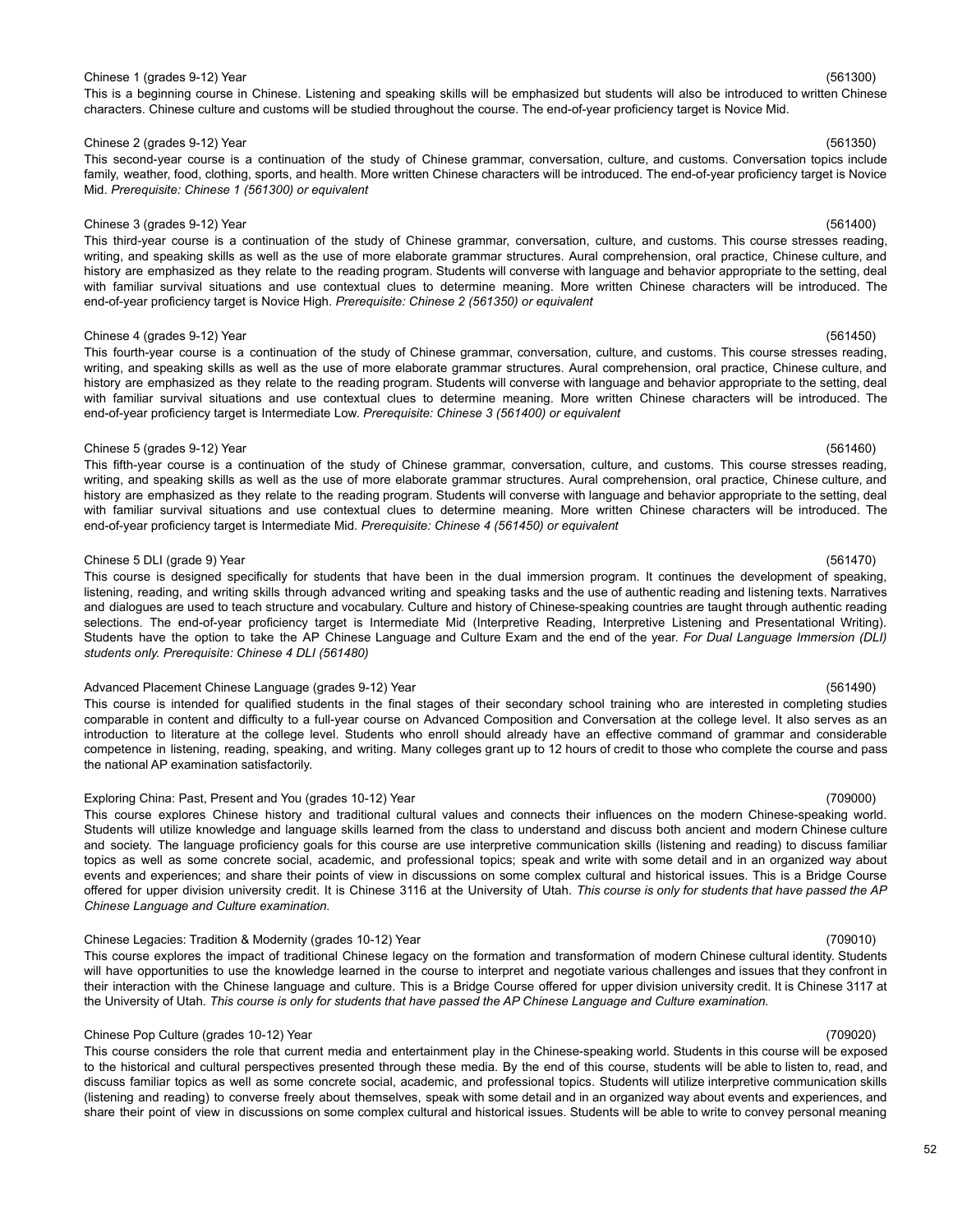and have partial ability to write narrative descriptions and summaries. This is a Bridge Course offered for upper division university credit. It is Chinese 3118 at the University of Utah. This course is only for students that have passed the AP Chinese Language and Culture examination.

# Italian 1 (grades 9-12) Year (562400)

This course is designed to introduce students to a new language. Emphasis is placed on listening and speaking skills though reading and writing are also addressed. Through this course, students will learn to describe and give information about themselves, their family, and others, talk about their likes and dislikes, preferences, needs, school life and begin using the language for some daily functions such as making plans and inviting someone or ordering in a restaurant. Italian culture and geography are taught through reading selections. The end-of-year proficiency target is Novice Mid.

# Italian 2 (grades 9-12) Year (562430)

This course is designed to continue the development of speaking, listening, reading, and writing skills. Through this course, students will learn to talk about their daily routines and preferences, discuss food and entertainment, extend an invitation to someone to attend an event as well as be able to handle basic survival needs in the language including buying clothes, talking to a doctor about an injury or illness, and asking for and giving directions. Italian culture and history are taught through reading selections. The end-of-year proficiency target is Novice High. *Prerequisite: Italian 1 (562400) or equivalent*

# Italian 3 (grades 9-12) Year (562460)

This course stresses reading, writing, and speaking skills as well as the use of more elaborate grammar structures. Through this course, students will learn to discuss relationships, talk about their past and future, compare artistic interests, discuss environmental concerns, and propose solutions and ask and answer questions about travel. Italian culture and history are taught through reading selections. The end-of-year proficiency target is Intermediate Low. *Prerequisite: Italian 2 (562430) or equivalent*

# Italian 4 (grades 9-12) Year (562480)

Through this course, students will learn to narrate in the past and future and discuss heathy lifestyles, conservation and disaster preparation, their role in the community, the ethics of technology and social media, and fashion. It includes reading literary excerpts, novels, and plays, preparing presentations, class discussions and debates, and learning to cite evidence to support an opinion. The end-of-year proficiency target is Intermediate Mid. *Prerequisite: Italian 3 (562460) or equivalent*

# American Sign Language 1 (grades 9-12) Year (562800)

This course will focus on conversational strategies, spatial referencing, contrastive structure, and facial expression to teach the basics of conversation. Special emphasis will be placed on expressive and receptive skills as well as grammar and vocabulary. This course gives instruction about deafness and the Deaf Community. Students should be aware that they are frequently asked to sign in front of the class with skits and stories.

# American Sign Language 2 (grades 9-12) Year (562840)

This is a second year of American Sign Language, which continues to build upon the skills acquired in American Sign Language 1, developing improved proficiency in basic conversation and receptive skill development. It also emphasizes interpretation of English into ASL and more fluent use of the language. *Prerequisite: ASL 1 (562800) or equivalent*

# American Sign Language 3 (grades 9-12) Year (562870) (562870)

This course will continue in American Sign Language emphasizing fluency, both in signing and reading signs. This class is meant for serious ASL students who are interested in interpreting as a career. *Prerequisite: ASL 2 (562840) or equivalent*

# American Sign Language 4 Honors (grades 9-12) Year (562890) American Sign Language (562890)

This course teaches students about the people, places, literature, and history of the American Deaf as well as other Deaf populations of the world. Students will study and discuss culture through movies, books, stories, poetry, news reports, etc. The course will continue to review and master language principles and Deaf cultural experiences to explore and understand various underlying metaphors found in ASL literature. *Prerequisite: ASL 3 (562870), ASL H (562880) or equivalent*

# <span id="page-52-0"></span>*Special Education*

Special education services are provided for senior high students who are identified as a student with a disability, in compliance with the Individuals with Disabilities Education Act, that adversely affects their educational performance and who need specialized instruction and/or related services. Special Education services are determined by the student's Individualized Education Plan (IEP) including the transition plan and will be provided in the least restrictive environment with a focus on access to and progress in the general curriculum and outcomes after *graduation.*

# *Academic Courses*

# Concepts of Explicit Reading (661500)

This course is designed for students who have been identified as needing additional support in reading. Reading classes will address individualized student needs to improve basic reading skills, comprehension, vocabulary development, fluency, and reading in content areas. Instruction will incorporate a variety of instructional strategies designed to meet students' identified reading deficits.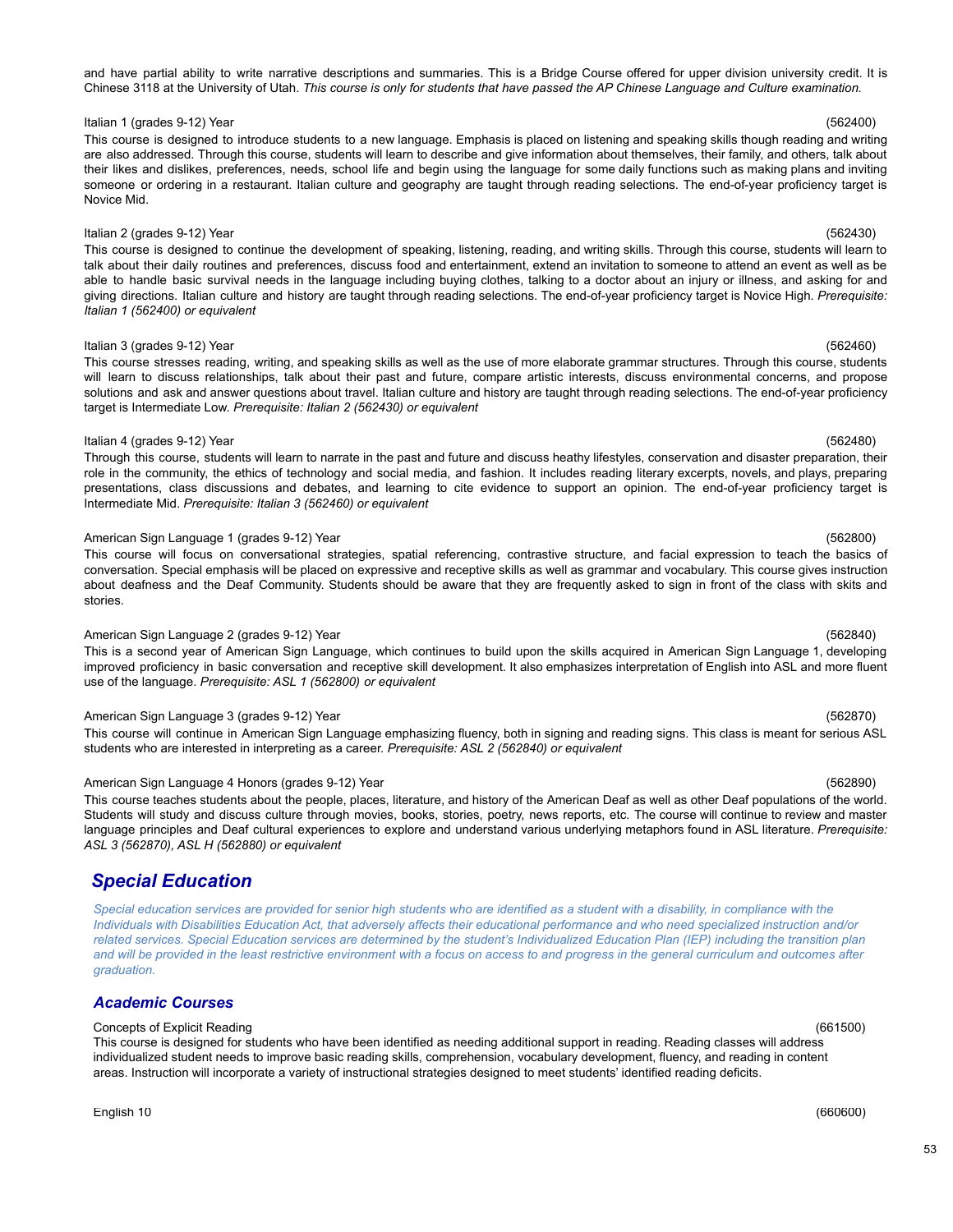### 54

English classes are designed to meet students' identified written language and reading deficits and who are at various instructional levels. Students will focus on developing and strengthening skills necessary for written and oral communication. They will develop and explore strategies to increase reading comprehension in both informational and literary text, will learn to write clearly and effectively, and will strengthen critical thinking and inquiry skills. The skills outlined in the Utah Common Core provide the curricular framework for this course.

English 11 (660800) English 12 (661000)

### Secondary Mathematics 1 (662400)

# This class is designed to meet the needs of

students who have been identified with math calculation and reasoning deficits. Secondary Mathematics in 9th grade reinforces math concepts learned in the middle grades. Secondary Math 1 focuses on understanding linear relationships and strengthening s students 'understanding of geometry. Students will use the Mathematical Practice Standards throughout the course to make sense of problems and apply them to real life situations. The skills and concepts outlined in the Utah Common Core provide the curricular framework for this course.

### Secondary Mathematics 2 (662600)

This course is designed to meet the needs of students who have been identified with math calculation and reasoning deficits. Secondary Math 2, in tenth grade, focuses on quadratic expressions, equations, and functions. Students will extend their knowledge of rational numbers while real and complex numbers are introduced. The link between probability and data are used as students are presented with real life data to make decisions. The skills outlined in the Utah Common Core provide the curricular framework for this course.

### Secondary Mathematics 3

This course is designed to meet the needs of students who have been identified with math calculation and reasoning deficits. Secondary Mathematics 3, in 11th grade, will focus on the accumulation of learning from past courses. Students will apply methods of probability and statistics to draw inferences and conclusions from data. Students will expand their repertoire of functions to include polynomial, rational, and radical functions, expanding their study of trigonometry. The Utah Common Core will be the curricular framework for this course.

### Decision Making for Life (662700)

This course is designed to meet the needs of students who have been identified with math calculation and reasoning deficits. Decision Making for Life will focus on assisting students in understanding and managing personal finance, finding perimeter, surface area, and volume in relevant situations as well as solve problems dealing with statistics and probability. The Utah Common Core will be the curricular framework for this course.

### Concepts of Personal Finance (663160)

This course is designed to meet the needs of students who have been identified with math calculation and reasoning deficits. Students will be instructed in how to become responsible consumers, savers, users of credit, and contributing members of the labor force. Students will make sense of a problem

using hands-on techniques including reasoning and simulations, white representing and interpreting data. The Utah Common Core will be the curricular framework for this course.

# *Other Courses*

### Jones Center Work Experience

The Jones Center offers a variety of vocational training sites both on and off the Jones Center campus. Students job sample and/or participate in vocational opportunities as determined by needs and interests.

### Directed Studies (666200)

This course is designed for students who have been identified as needing additional support to be successful in their regular education classes. Emphasis will be placed on organizational skills, test taking strategies, effective note-taking, self-advocacy, time management etc. The review of essential concepts and skills from general education classes will also be emphasized.

### Transition (666600)

This course is designed for students who have been identified as needing additional support to be successful in meeting their transition goals. Students investigate a wide variety of career options and participate in school and community pre-vocational activities. Students select areas of career interests and examine career choices through a variety of media and activities including guest speakers from the community, field trips, community access, and utilizing computer software. An emphasis will be placed on his/her career interest, independent living, community access, and/or higher education training.

## Life Management (666550)

This course is designed to meet the needs of students who have been identified with various academic or behavioral deficits and are at various instructional levels. The course will address appropriate social skills, communication, negotiation, anger management, problem solving, conflict resolution, goal setting, self-advocacy etc. Emphasis is placed on helping students modify their behaviors, acquire skills needed in regular education classes, and make meaningful connections in social and work situations.

Life Skills II (666450) This course is designed to meet the needs of students with severe cognitive disabilities who have been identified through the IEP process as needing functional skills instruction. The course will address self-care, safety, self-advocacy, banking, grocery shopping, communication, leisure skills, choice making etc. Emphasis is placed on developing independence and acquiring the skills necessary to meaningfully participate in social and work situations.